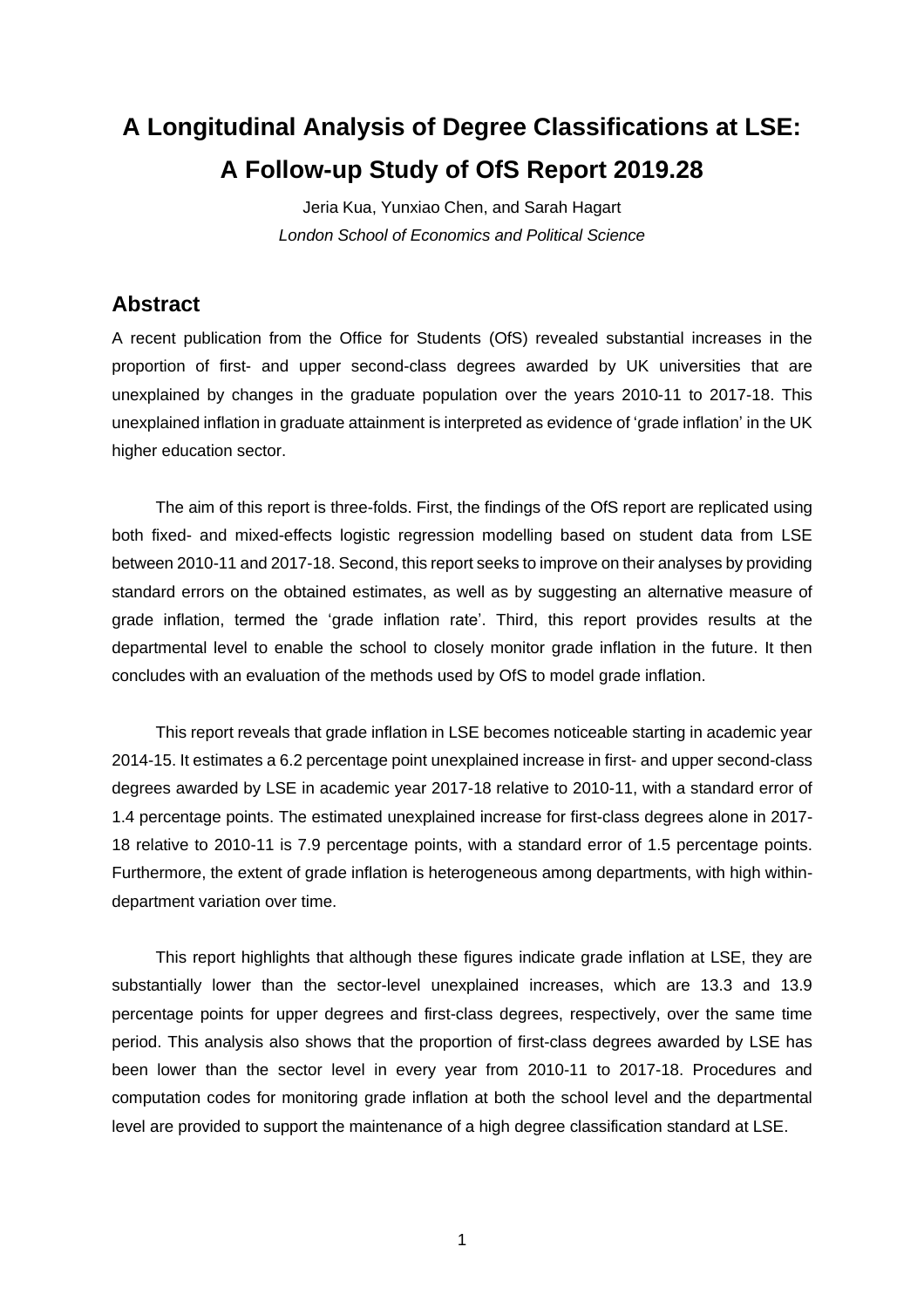## **Introduction**

#### *Overview of the OfS reports*

In December 2018, the Office for Students published a report (OfS 2018.54) on changes in degree classifications over time across providers of higher education in the UK, focusing on the problem of *grade inflation*, defined as "an upward shift in [student grades] over an extended period of time without a corresponding increase in student achievement" (Rosovsky and Hartley, 2002). Using statistical modelling at the individual student level, the purpose of the report was to identify and quantify unexplained changes in the proportion of first- and upper second-class degrees awarded by UK universities between 2010-11 and 2016-17. These unexplained changes were then used to determine the amount of grade inflation over the period under consideration. Additionally, shortly after in July 2019, OfS published a new report (OfS 2019.28) updating their previous analysis to include a larger graduate population and the degree attainment results of the academic year 2017- 18.

The 2019 OfS report includes only UK-domiciled first-degree graduates who studied full time, graduated in the academic years from 2010-11 to 2017-18, and were registered at higher education providers in England. They also received a classified honours degree (excluding Pass degrees). The providers considered in the report are universities that awarded at least 10 classified honours degrees in each of the seven academic years, for a total of 1,954,445 graduates from 148 providers. The following factors were taken into account in the OfS analysis to adjust for student population differences over the years:

- The provider at which the graduate was registered
- Year of graduation
- Subject studied
- Qualifications on entry
- Age
- Disability
- Ethnicity
- Gender
- Participation of Local Areas (POLAR4) quintile

To investigate grade inflation at the sector level, a mixed-effects logistic regression model was fitted to predict the probability of a single individual obtaining 1) a first- or upper second-class degree combined ("upper degree") or 2) a first-class degree only, using the above factors as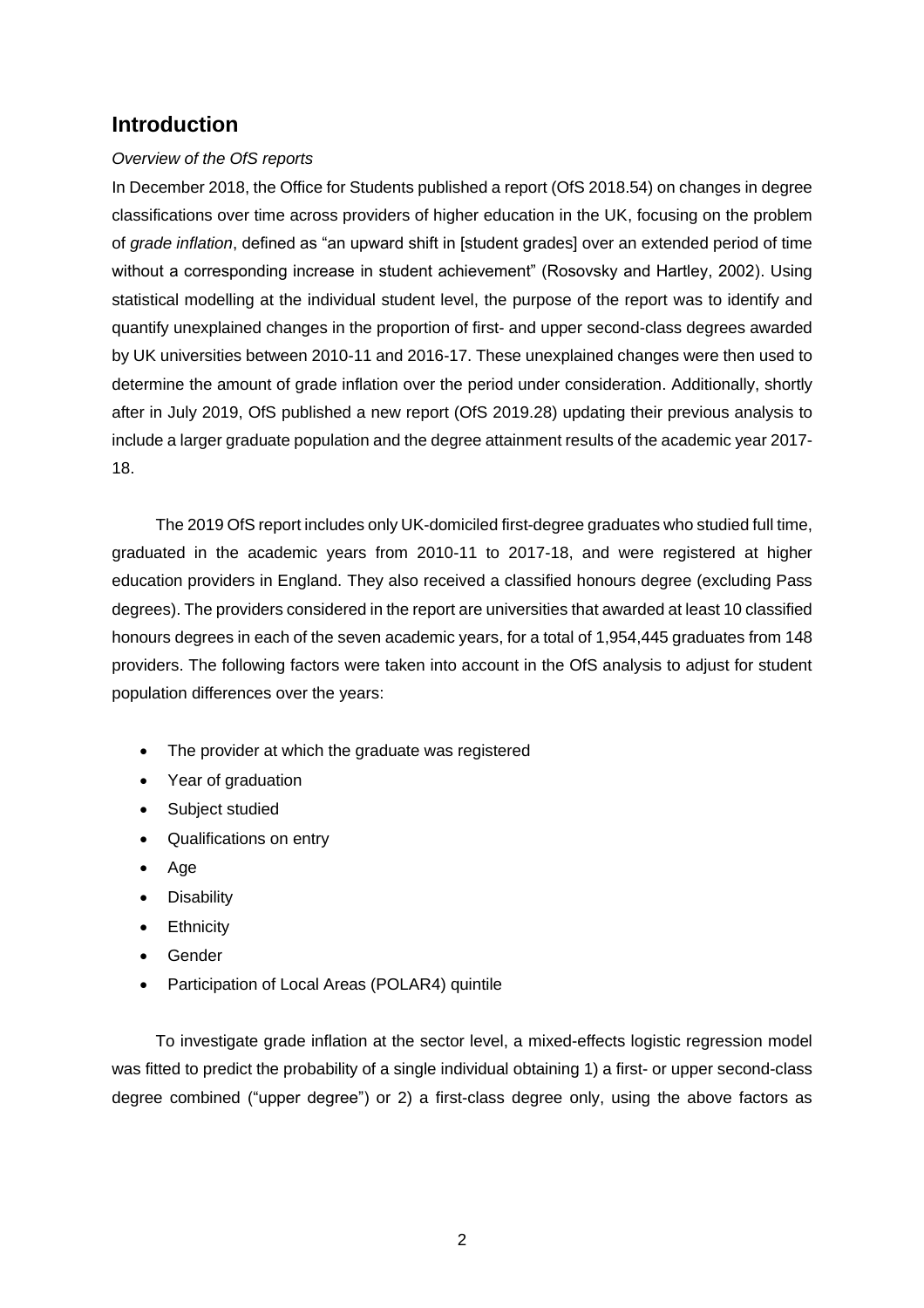covariates. 1 In addition, the effects of individual universities across years are modelled as random effects rather than fixed effects. The specification of this regression model is given in Appendix A.

To quantify the effect of graduation year on degree classification, the above model was applied to the graduation population in each academic year from 2011-12 to 2017-18, but with the academic year of graduation changed to 2010-11. In other words, the model predicted the probability that a student obtains either an upper degree or a first-class degree *had the student graduated in 2010-11*. Once the predicted probabilities were calculated for all students who graduated in a particular academic year, the mean of these probabilities was taken as the *predicted proportion of graduates obtaining either an upper degree or a first-class degree in that academic year*. This predicted proportion was then compared to the observed value for that proportion in each academic year, and any difference between these two values was considered as 'unexplained' since they are not accounted for by the explanatory variables in the regression model.

A summary of unexplained changes in degree attainment at the sector level is given in **Tables 1 and 2** below. 2

| Academic year  | <b>Observed</b> | <b>Change from</b> | <b>Unexplained</b> |
|----------------|-----------------|--------------------|--------------------|
|                | proportion (%)  | 2010-11 (pp)       | change (pp)        |
| 2010-11 (ref.) | 67.0            | 0.0                | 0.0                |
| 2011-12        | 69.3            | 2.3                | 2.4                |
| 2012-13        | 71.3            | 4.3                | 4.1                |
| 2013-14        | 73.9            | 6.9                | 6.4                |
| 2014-15        | 75.3            | 8.3                | 8.2                |
| 2015-16        | 76.4            | 9.4                | 9.8                |
| 2016-17        | 77.9            | 10.9               | 11.9               |
| 2017-18        | 79.0            | 12.0               | 13.3               |

**Table 1: Summary of observed and unexplained changes in upper degree attainment**

<sup>1</sup> A fixed-effects logistic regression model was originally used in OfS 2018.54. This was changed to a mixedeffects model in OfS 2019.28.

<sup>2</sup> These tables are Tables 2 and 3 in OfS 2019.28.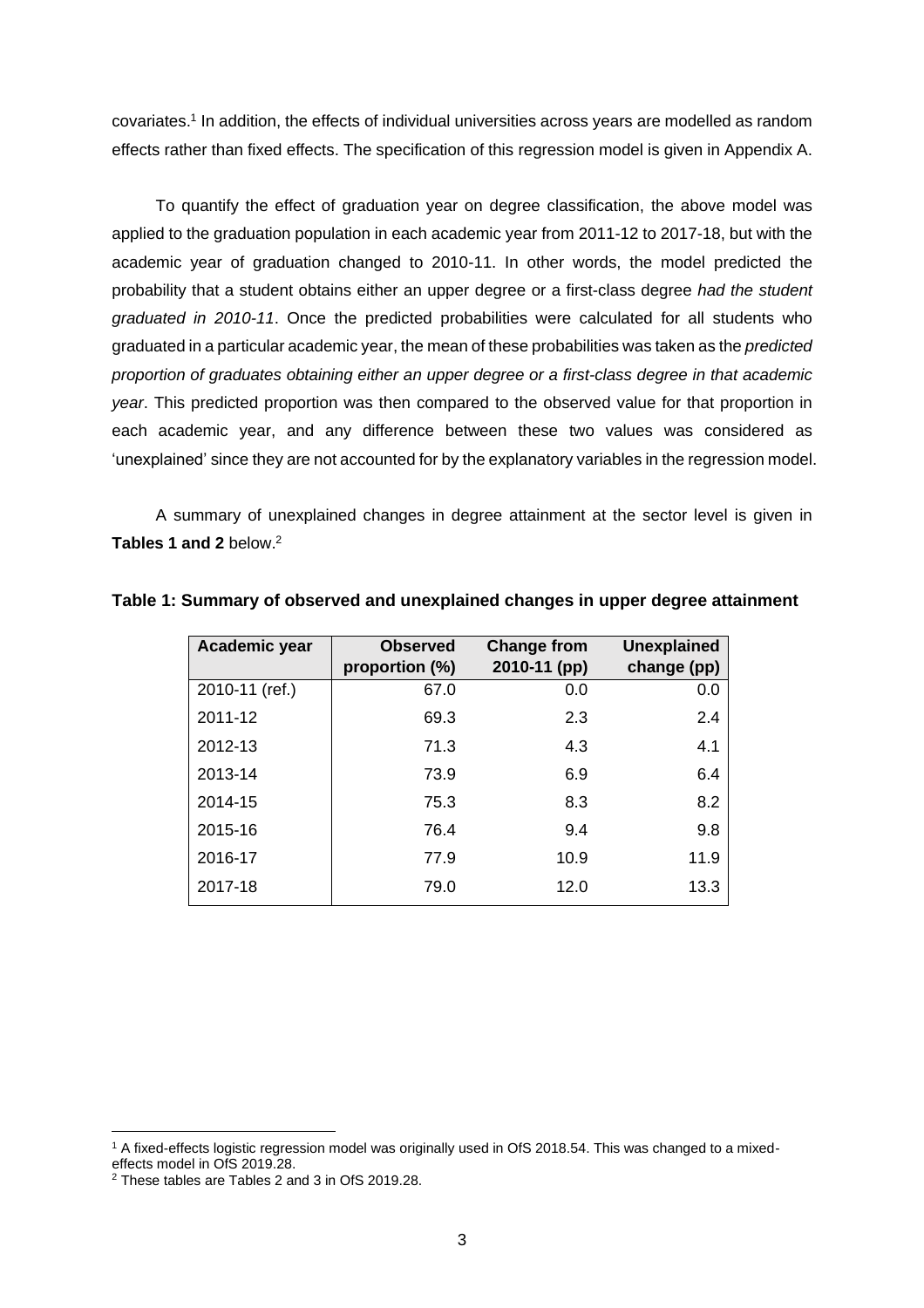| Academic year  | <b>Observed</b><br>proportion (%) | <b>Change from</b><br>2010-11 (pp) | <b>Unexplained</b><br>change (pp) |
|----------------|-----------------------------------|------------------------------------|-----------------------------------|
| 2010-11 (ref.) | 15.7                              | 0.0                                | 0.0                               |
| 2011-12        | 17.4                              | 1.7                                | 1.6                               |
| 2012-13        | 19.1                              | 3.4                                | 3.0                               |
| 2013-14        | 21.0                              | 5.3                                | 4.7                               |
| 2014-15        | 23.3                              | 7.6                                | 7.0                               |
| 2015-16        | 24.7                              | 9.0                                | 8.8                               |
| 2016-17        | 27.2                              | 11.5                               | 11.5                              |
| 2017-18        | 29.3                              | 13.6                               | 13.9                              |

**Table 2: Summary of observed and unexplained changes in first-class degree attainment**

**Tables 1 and 2** show 1) the observed proportion of graduates who obtained either an upper degree or a first-class degree from 2010-11 to 2017-18, 2) the percentage point change in attainment relative to the base year of 2010-11, and 3) the percentage point change in attainment that is unexplained by the factors considered in the logistic regression model. It can be easily seen that for each academic year since 2011-12, most if not all of the increase in degree attainment is unexplained by changes in the graduate population. By 2017-18, 13.3 and 13.9 percentage points of the increase in upper degrees and first-class degrees respectively are unexplained.

It is worth noting that in the second and last three rows of **Table 1** corresponding to the academic years 2011-12, 2015-16, 2016-17, and 2017-18, the unexplained change in degree attainment is higher than the observed change from 2010-11. This shows that the model predicts that the overall proportion of graduates obtaining an upper degree in those years should be *lower* than that in 2010-11. For example, the predicted proportion of graduates obtaining an upper degree in 2017-18 is 65.7 percent, which is 13.3 percentage points lower than the observed proportion of 79.0 percent. This phenomenon is also observed in the row corresponding to the 2017-18 academic year as shown in **Table 2**. However, as the OfS report does not provide any measure of uncertainty for the estimates of the unexplained changes (e.g., standard error), it is difficult to draw conclusions based on these tables.

These results echo findings from previous studies of a similar nature, such as Bachan's (2018) analysis of grade inflation in UK universities between the academic years 2007-8 and 2016- 17. Using a different set of variables including UCAS score, staff-student ratio, real expenditure on academic services, and real expenditure on student and staff facilities, Bachan calculated an unexplained percentage point increase of 11.0 and 10.2 points in upper degree and first-class degree attainment respectively in 2016-17. This is similar to the results in the OfS reports. Bachan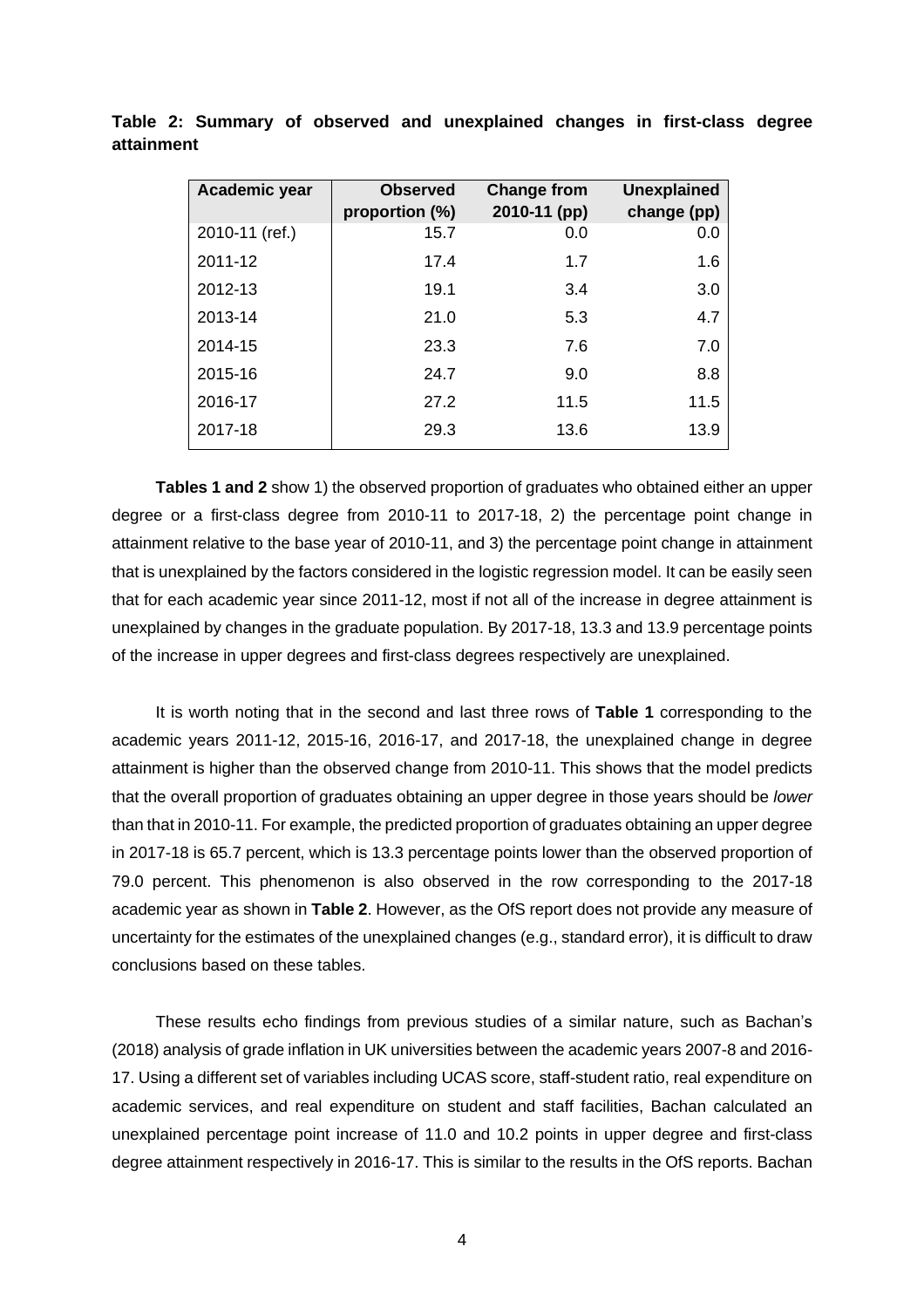also noted that these unexplained changes have occurred only from the academic year 2010-11 onwards, relative to 2007-8. These findings highlight the severity of the grade inflation problem in the UK after 2010-11.

#### *Grade Inflation at LSE*

In addition to the sector-level findings, the OfS report investigated changes in degree classification at the individual university level relative to the sector as a whole in 2010-11 and to the same university in 2010-11. To do this, two statistical significance 'flags' were created under the mixedeffects model to indicate whether degree attainment at the university in a given academic year is significantly above, below, or not significantly different from 1) attainment in the sector in 2010-11, and 2) attainment at the same university in 2010-11, once all the explanatory variables are accounted for.<sup>3</sup> We point out that the way the statistical significance 'flags' were created is statistically flawed and thus these 'flags' may not be valid. This methodological issue of the OfS report is discussed at the end of this report.

The results show that for LSE, the observed proportion of upper degrees was not significantly different in 2010-11 from the 2010-11 sector level. However, there was a statistically significant increase in this proportion in 2017-18 relative to the 2010-11 sector level and to LSE's 2010-11 level. Furthermore, the results show that the proportion of first-class degrees awarded by LSE in 2010-11 was significantly *below* the sector in 2010-11: it awarded 15.5 percentage points *lower* first-class degrees than what the model predicts for the sector as a whole. In 2017-18, there was no significant difference in first-class degree attainment relative to the 2010-11 sector level, but there was a significant increase relative to LSE's 2010-11 level. However, it still awarded 6.4 percentage points lower first-class degrees relative to the 2010-11 sector level. In fact, the full results presented in Appendix B in this report show that LSE has been awarding a lower proportion of first-class degrees relative to the sector level *in every year* since 2010-11.

In other words, the OfS analysis suggests that some grade inflation does exist in LSE for upper degrees. Furthermore, whilst some grade inflation has been observed for first-class degrees *within LSE*, this inflation disappears when compared to the overall sector level in 2010-11. Although there has been an observed increase in the proportion of first-class degrees awarded by LSE, it had awarded a significantly lower proportion of first-class degrees than the rest of the sector to begin with back in 2010-11, and during the entire period from 2010-11 to 2017-18. On a whole, the results of the OfS report suggest that close monitoring of grade inflation within LSE is necessary over the next few years to ensure that degree attainment standards remain in line with the sector, though it is acknowledged that LSE has fared better than many other universities

<sup>&</sup>lt;sup>3</sup> In OfS 2018.54, an additional mixed-effects model was fitted to investigate changes in degree attainment at the provider level. In OfS 2019.28, this analysis was based off the same mixed-effects model used to investigate changes at the sector level as mentioned above.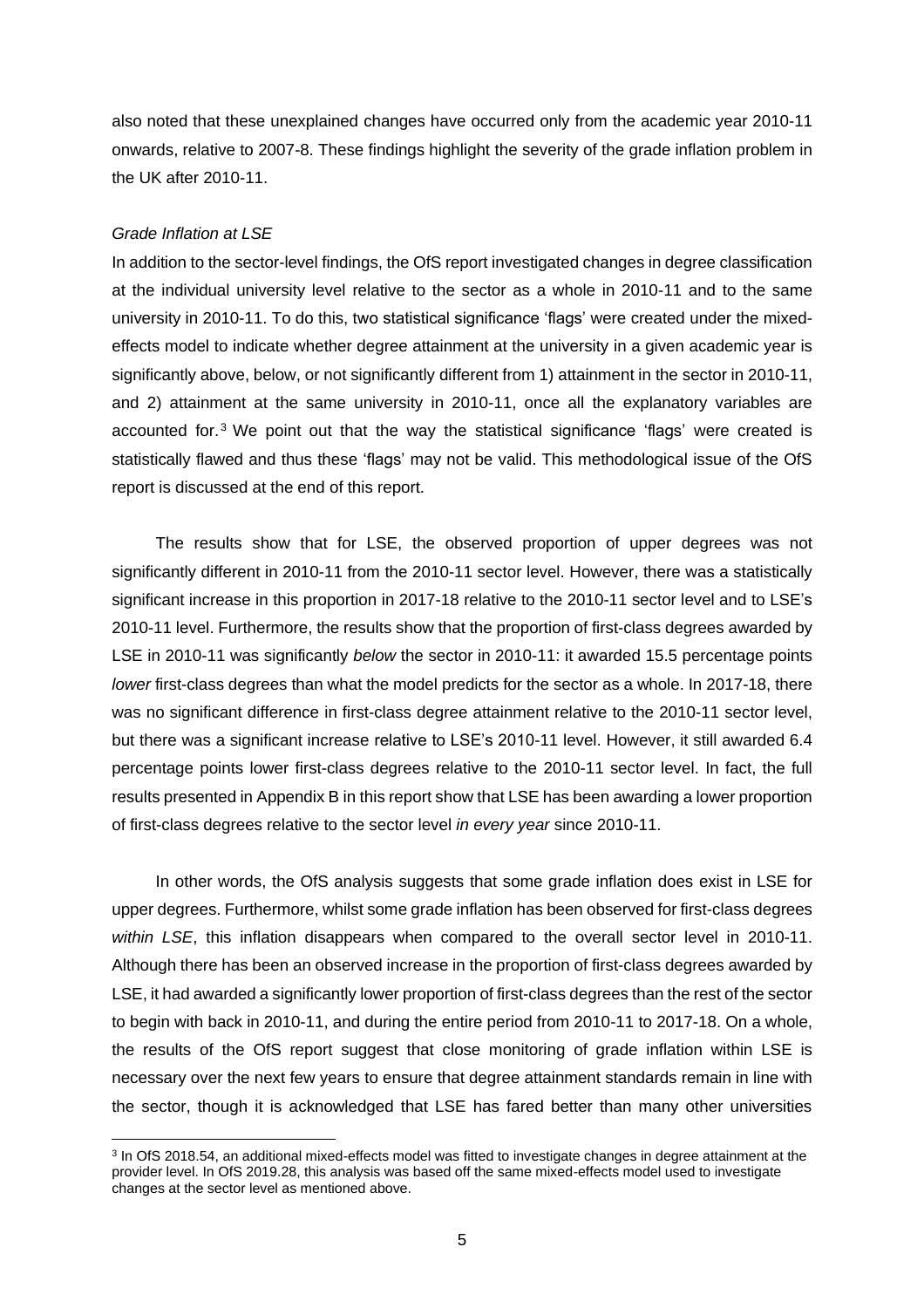considered in the analysis. An evaluation of the validity of these results is provided later in this report.

#### *Scope of the current analysis*

In light of these findings, the purpose of this report is to replicate the OfS analysis using data from LSE in order to more accurately measure the rate of grade inflation from 2010-11 to 2017-18. This is achieved by calculating the unexplained change in upper degree or first-class degree attainment for each academic year since 2010-11, as well as a new measure of grade inflation called the 'Grade Inflation Rate'. Furthermore, this report determines the standard errors of these estimates, which were notably absent from the OfS report. It also provides a critical evaluation of the methodology employed by OfS, and identifies some of the shortcomings of its 2018 and 2019 reports. Lastly, the inclusion of the computation code in the statistical software R used for this analysis will support the school in closely monitoring potential grade inflation in the future.

## **Methodology**

The current analysis adopts a similar method as the one employed by OfS. It considers only UKdomiciled, full-time students on Home (UK) fee status who graduated in the academic years from 2010-11 to 2017-18, amounting to a total of 5,015 students. However, unlike in the OfS analysis, students who graduated with a Pass degree were also included in the study population, whilst UKdomiciled students classified under Home (EU) or Overseas fee statuses were excluded.

Both fixed- and mixed-effects logistic regression models are used to predict expected degree classification attainment, taking the factors below into account. A detailed explanation of the variables is presented in Appendix C.

- Department
- Year of graduation
- Qualifications on entry
- Age
- Disability
- Ethnicity
- Gender
- Participation of Local Areas (POLAR4) quintile

Following the original method used in OfS 2018.54, a fixed-effects logistic regression model is fitted to predict the probability of a single individual obtaining 1) a first- or upper second-class degree combined ("upper degree") or 2) a first-class degree only, using the above factors as covariates. The regression equation and the corresponding coefficient estimates are given in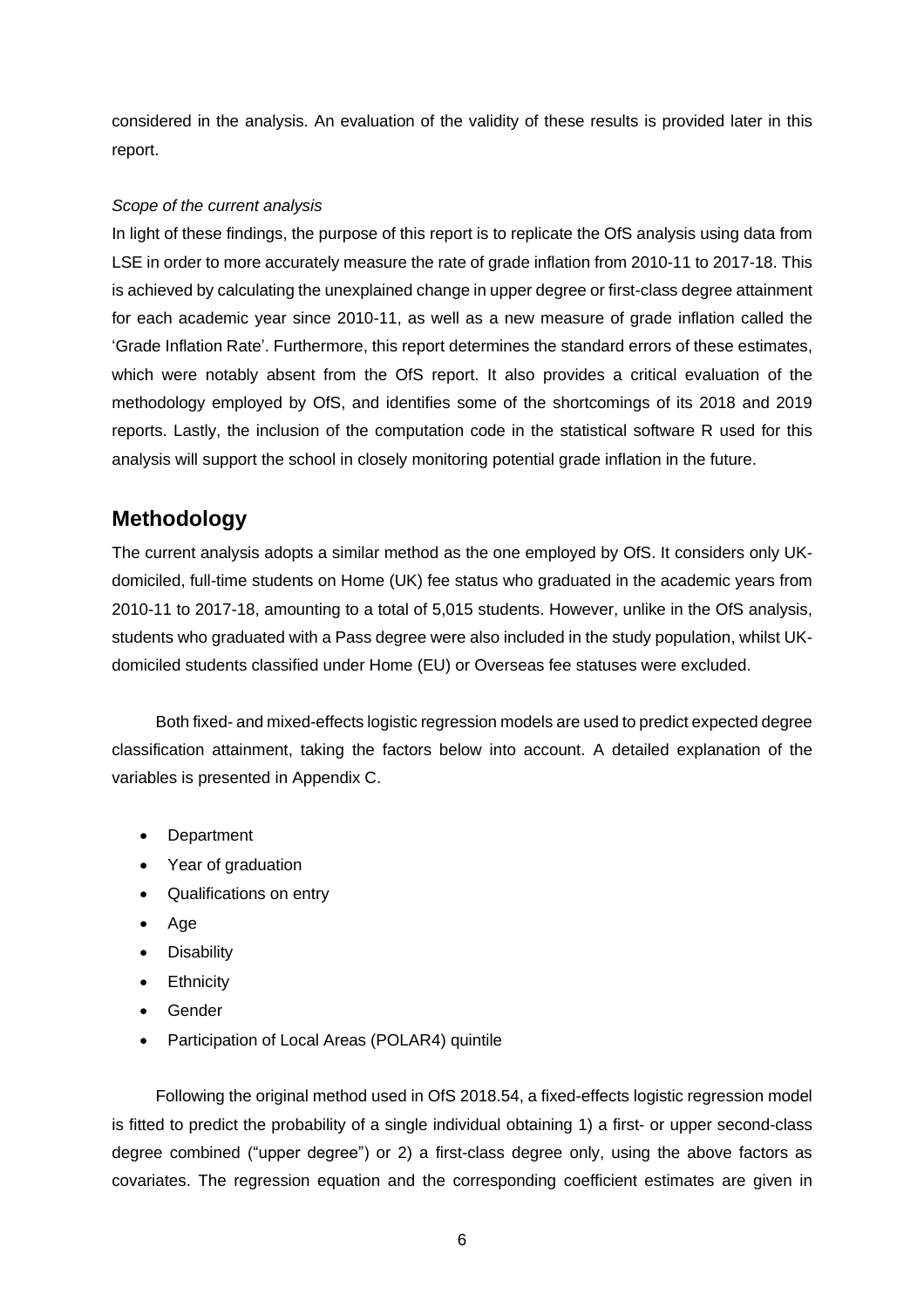Appendix D. Using a similar method, the unexplained change in degree attainment relative to 2010- 11 is calculated by comparing the observed proportion of upper degrees or first-class degrees awarded to the proportion that is predicted by the model. In addition, a *grade inflation rate* is calculated as the ratio of the observed proportion to the predicted proportion for each academic year. In essence, this statistic tracks the *rate* at which the observed proportion has increased or decreased relative to the predicted proportion for each academic year relative to 2010-11. This thus provides an alternative measure of grade inflation to the unexplained change. Lastly, the standard errors and 95% confidence intervals for both the unexplained change and grade inflation rate statistics are computed using a non-parametric bootstrap method (Efron and Tibshirani, 1993) based on 1,000 bootstrap replications.

Next, two mixed-effects models containing 1) a random intercept for each department and 2) both a random department intercept and a random year coefficient for each department are fitted to predict the probability of an individual obtaining either an upper degree or a first-class degree. The regression equations for the two mixed-effects models are given in Appendix E. The estimates of the predicted proportions for each category of degree attainment obtained using the mixed-effects models are then compared to those generated using the fixed-effects model. It is found that for both upper and first-class degrees, the predicted proportions are nearly identical under the three models (i.e., one fixed-effects model and two mixed-effect models). Owing to the high computational burden of obtaining bootstrap standard errors under the mixed-effects models, results based on the fixed-effects model are presented in the main text as the final results. A comparison of the predicted grade inflation rates for all models are displayed in **Tables E1 and E2** in Appendix E.

In addition to the school-wide results, results at the departmental level are also reported. This is achieved by computing the observed proportion of graduates within each department who obtained either an upper degree or first-class degree, together with the predicted proportion for each department using the fixed-effects model, for each academic year. The grade inflation rate for each individual department per academic year is then calculated as the ratio of these observed and predicted proportions.

To compare grade inflation rates across departments, two different approaches are taken. The first approach is to identify the frequency that the department-specific grade inflation rate exceeds the school-wide rate for each academic year from 2011-12 to 2017-18. The departments whose grade inflation rates exceed the school-wide rate most frequently are taken to have larger grade inflation. The second approach is to obtain the observed proportion of graduates within each department who obtain either an upper degree or first-class degree *over the entire combined period* from 2011-12 to 2017-18. This is compared to the predicted proportion for each department

7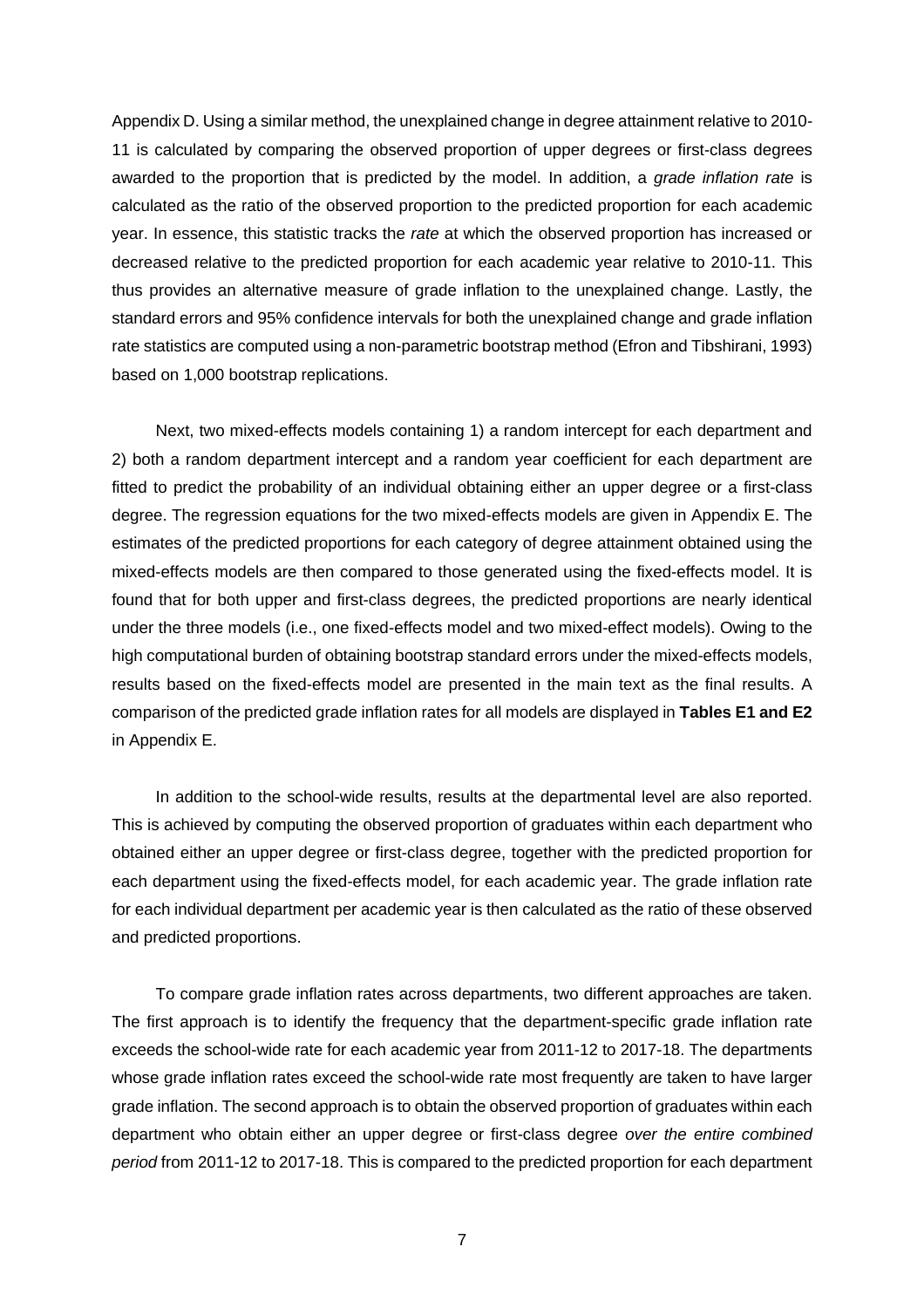over the entire period using the fixed-effects model, to obtain an *aggregated grade inflation rate* for the years 2011-12 to 2017-18. The departments are then ranked based on their aggregated grade inflation rate. A summary of both ranking methods and their corresponding results are presented in Appendix G.

## **Results**

#### *Descriptive analysis of degree attainment from 2010-11 to 2017-18*

**Table 3** below provides a summary of the percentage of graduates obtaining classified degrees, including passes, in the academic years 2010-11 and 2017-18. The proportion of graduates obtaining a first-class degree has risen by approximately 9 percentage points during this time period, whilst the proportion of those who obtained upper second-class degrees or lower has fallen. A full summary for each academic year from 2010-11 to 2017-18 is provided in Appendix F.

#### **Table 3: Summary of degree classifications for academic years 2010-11 and 2017-18**

|                                 | 2010-11       |                   | 2017-18       |                   |
|---------------------------------|---------------|-------------------|---------------|-------------------|
| <b>Degree</b><br>classification | <b>Number</b> | <b>Percentage</b> | <b>Number</b> | <b>Percentage</b> |
| First                           | 115           | 19%               | 167           | 28%               |
| Upper second                    | 407           | 66%               | 384           | 64%               |
| Other                           | 96            | 15%               | 50            | 8%                |
| Total                           | 618           | 100%              | 601           | 100%              |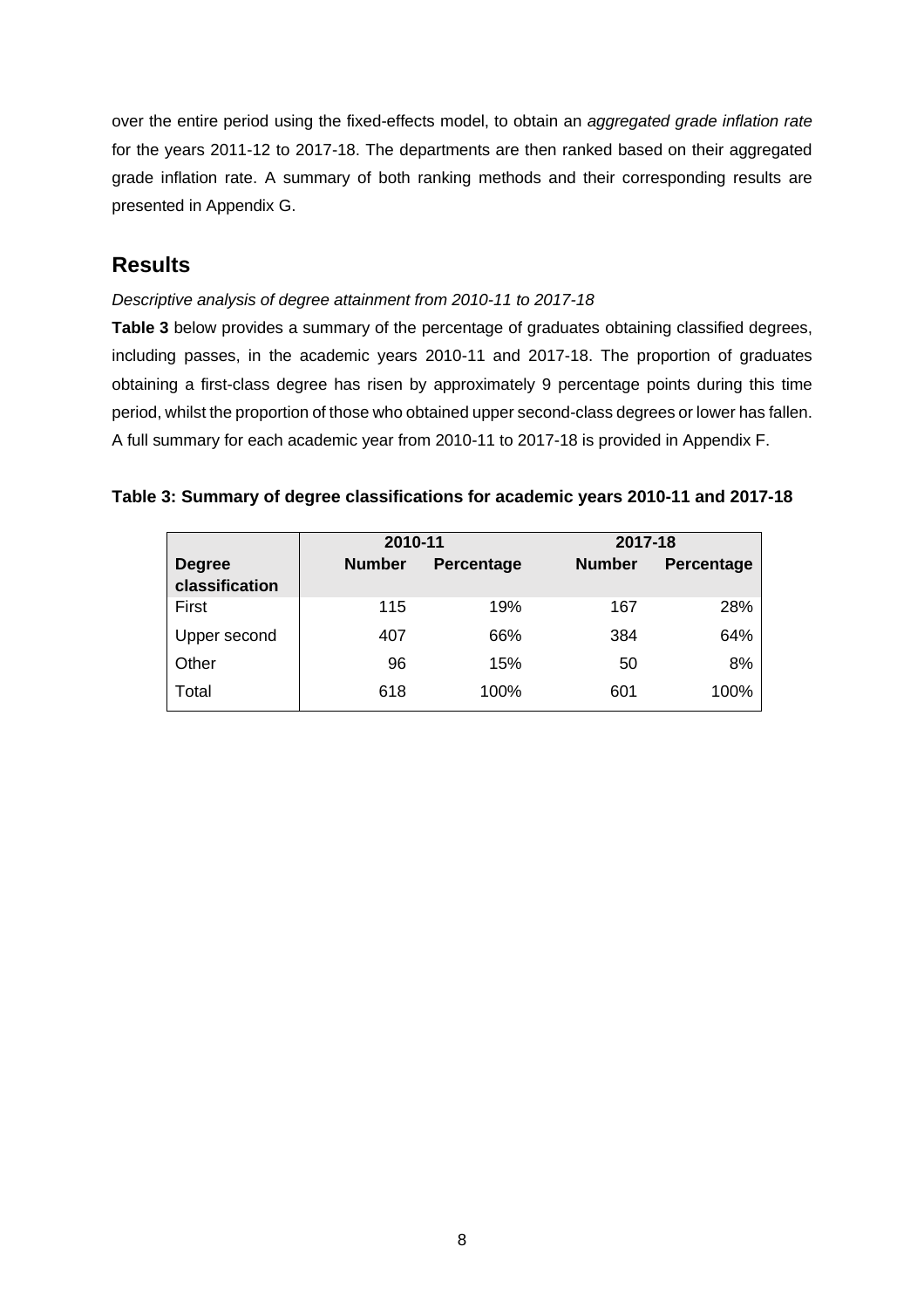

**Figure 1: Observed changes in degree attainment in LSE relative to 2010-11**

Next, the observed change in the proportion of graduates obtaining an upper degree or a first-class degree in each year relative to academic year 2010-11 is plotted in **Figure 1** above. The plot indicates that the observed proportion of graduates obtaining a first-class degree has increased since 2012-13, with a large jump in the 2014-15 academic year. By 2017-18, this change has risen to around 9.2 percentage points relative to 2010-11. Whilst the proportion of graduates obtaining an upper degree had remained around the same or lower from 2010-11 to 2013-14 relative to the base year, it started to rise in 2014-15, ending at a 6.9 percentage point increase by 2017-18.

#### *Results from statistical modelling*

**Tables 4 and 5** below present the results from the fixed-effects logistic regression model for changes in the attainment of upper degrees and first-class degrees respectively, from 2010-11 to 2017-18. They show 1) the observed proportion of graduates who obtained either an upper degree or a first-class degree from 2010-11 to 2017-18, 2) the percentage point change in attainment relative to the base year of 2010-11, 3) the proportion of graduates obtaining either an upper degree or a first-class degree as predicted by the regression model after accounting for the explanatory variables and 4) the rounded percentage point change in attainment that is unexplained by the explanatory variables in the model.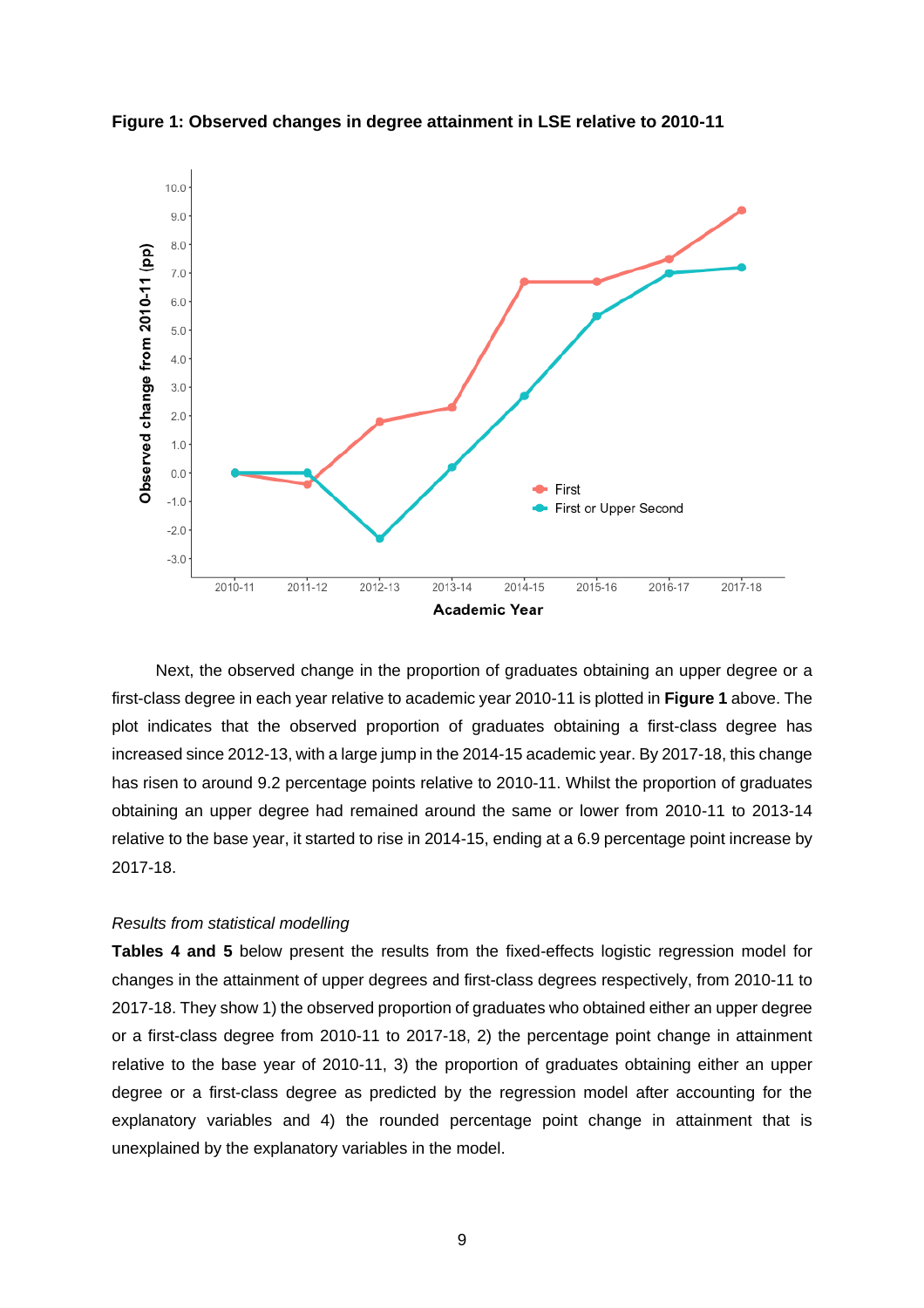| <b>Academic</b> | <b>Observed</b><br>proportion | <b>Change from</b><br>2010-11 (pp) | <b>Predicted</b><br>proportion | <b>Unexplained</b><br>change (pp) | S.E. of the<br>unexplained |
|-----------------|-------------------------------|------------------------------------|--------------------------------|-----------------------------------|----------------------------|
| year            | $(\%)$                        |                                    | $(\%)$                         |                                   | change (pp)                |
| 2010-11 (ref.)  | 84.5                          | 0.0                                | 84.5                           | 0.0                               | 0.0                        |
| 2011-12         | 84.5                          | 0.0                                | 83.7                           | 0.8                               | 1.4                        |
| 2012-13         | 82.2                          | $-2.3$                             | 84.3                           | $-2.1$                            | 1.4                        |
| 2013-14         | 84.7                          | 0.2                                | 83.2                           | 1.4                               | 1.4                        |
| 2014-15         | 87.2                          | 2.7                                | 83.8                           | 3.4                               | 1.4                        |
| 2015-16         | 90.0                          | 5.5                                | 84.3                           | 5.8                               | 1.4                        |
| 2016-17         | 91.5                          | 7.0                                | 85.8                           | 5.7                               | 1.3                        |
| 2017-18         | 91.7                          | 7.2                                | 85.4                           | 6.2                               | 1.4                        |

**Table 4: Summary of observed and unexplained changes in upper degree attainment combined in LSE**

**Table 5: Summary of observed and unexplained changes in first-class degree attainment in LSE**

| <b>Academic</b><br>year | <b>Observed</b><br>proportion | <b>Change from</b><br>2010-11 (pp) | <b>Predicted</b><br>proportion | <b>Unexplained</b><br>change (pp) | S.E. of the<br>unexplained |
|-------------------------|-------------------------------|------------------------------------|--------------------------------|-----------------------------------|----------------------------|
|                         | $(\%)$                        |                                    | $(\%)$                         |                                   | change (pp)                |
| 2010-11 (ref.)          | 18.6                          | 0.0                                | 18.6                           | 0.0                               | 0.0                        |
| 2011-12                 | 18.2                          | $-0.4$                             | 18.9                           | $-0.8$                            | 1.5                        |
| 2012-13                 | 20.4                          | 1.8                                | 19.0                           | 1.4                               | 1.5                        |
| 2013-14                 | 20.9                          | 2.3                                | 18.9                           | 2.0                               | 1.5                        |
| 2014-15                 | 25.3                          | 6.7                                | 19.0                           | 6.3                               | 1.5                        |
| 2015-16                 | 25.3                          | 6.7                                | 19.4                           | 5.9                               | 1.5                        |
| 2016-17                 | 26.1                          | 7.5                                | 19.9                           | 6.2                               | 1.6                        |
| 2017-18                 | 27.8                          | 9.2                                | 19.9                           | 7.9                               | 1.5                        |

The plots of the unexplained change in each academic year relative to 2010-11 along with the 95% bootstrap confidence intervals are shown in **Figures 2 and 3** below: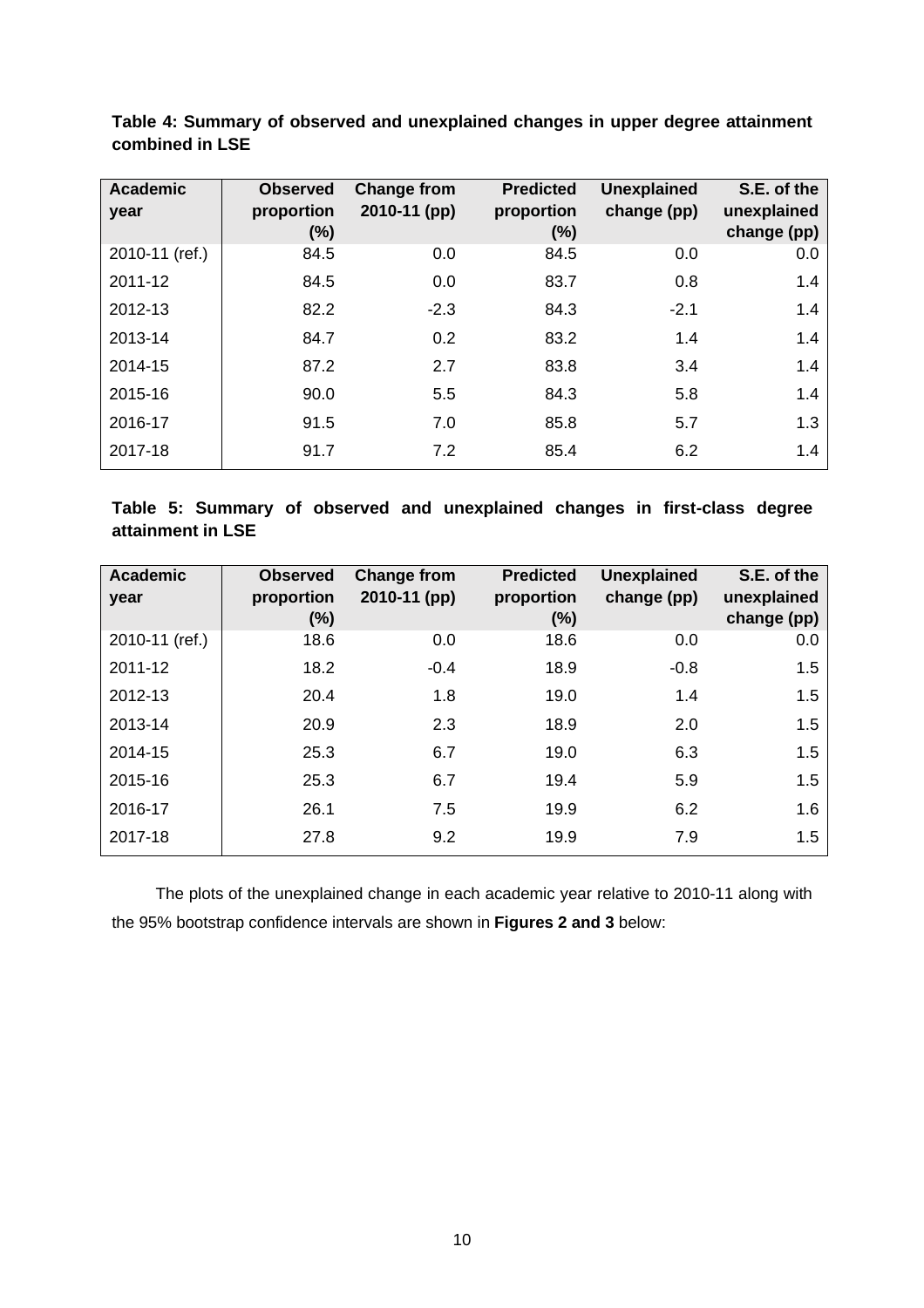



**Figure 3: Unexplained changes for first-class degrees combined in LSE relative to 2010- 11 (error bars indicate the bootstrap 95% confidence interval)**

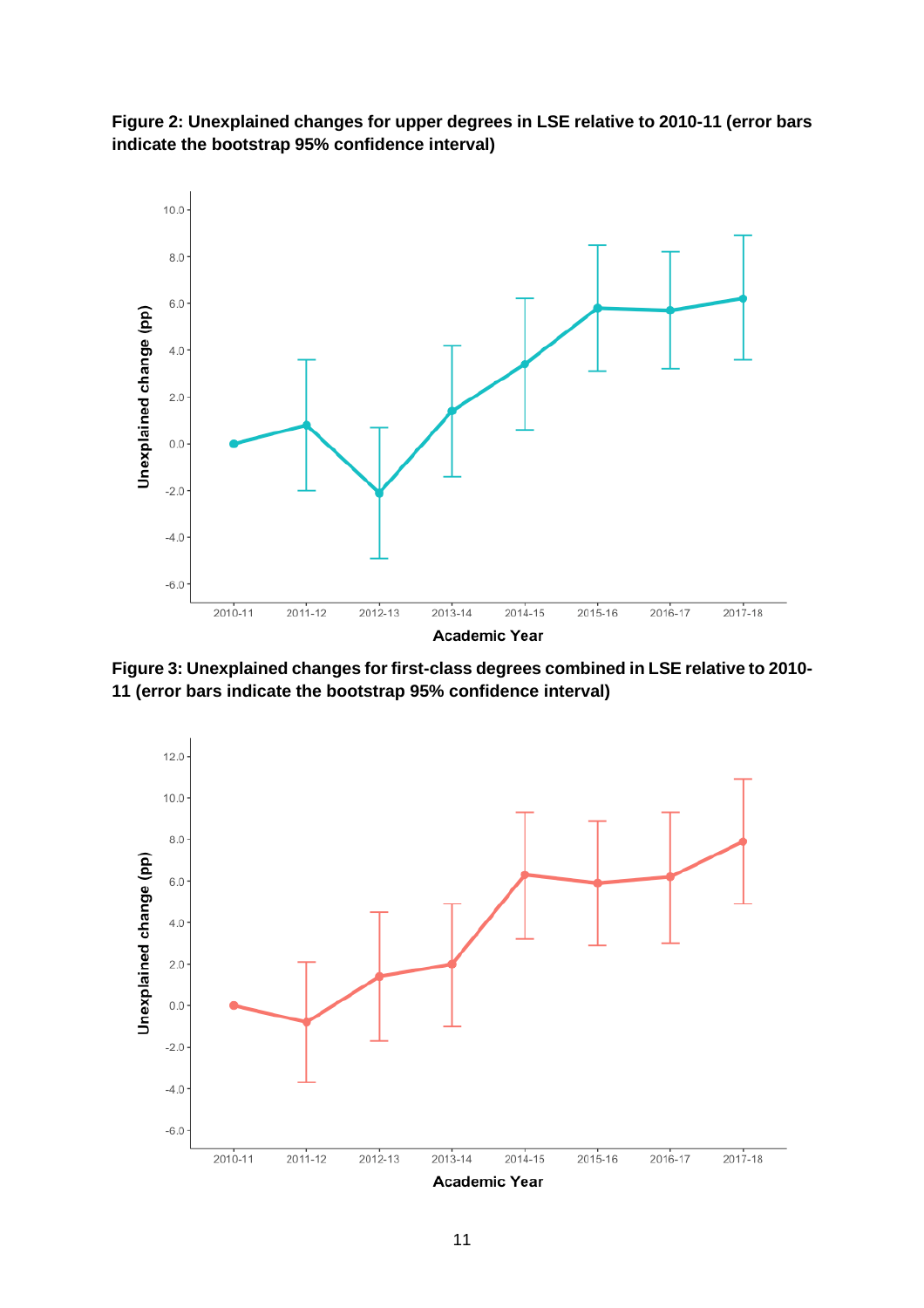The results above suggest that there has been some grade inflation for both upper degrees and first-class degrees by 2017-18 relative to 2010-11, though this grade inflation seems to increase noticeably only around 2014-15. In addition, the model suggests that most of the grade inflation that has occurred since 2010-11 is unexplained by the explanatory variables. Two notable exceptions exist: in **Table 4**, the predicted proportion of upper degrees attained is *higher* than the observed proportion in 2012-13, and similarly in **Table 5** the predicted proportion of first-class degrees attained is again *higher* than the observed proportion in 2011-12. Overall, the results of this analysis generally corroborate the OfS results in both OfS 2018.54 and OfS 2019.28.

**Figures 4 and 5** below show the grade inflation rate for each academic year, previously defined as the ratio of the observed proportion of graduates obtaining either an upper degree or a first-class degree to the predicted proportion from the regression model. Both figures also include 95% bootstrap confidence intervals for the grade inflation rate.



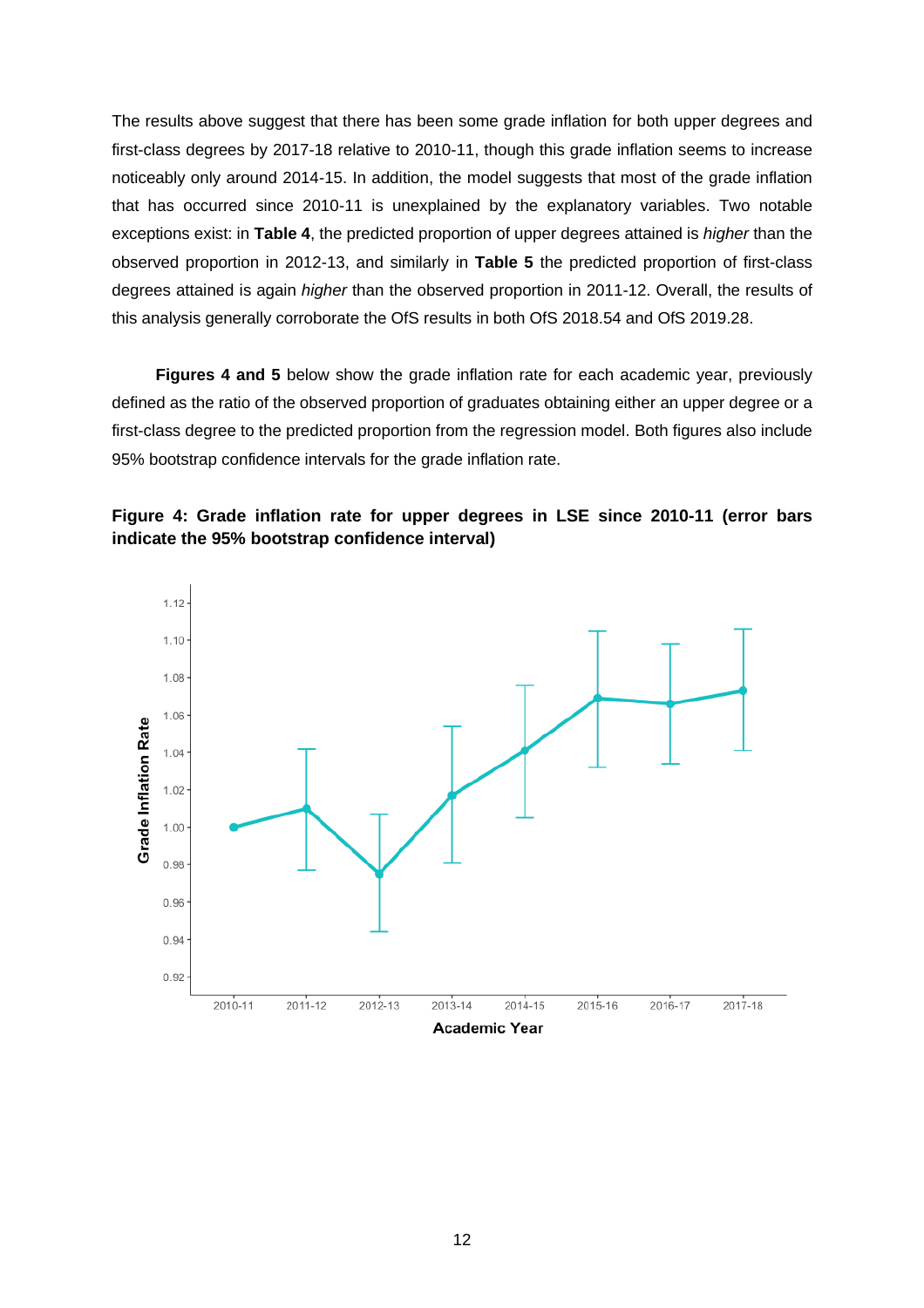



The trends for the grade inflation rate in both plots closely mimic that of the unexplained change relative to 2010-11 in **Figures 2 and 3**, as is expected. **Figure 4** suggests that grade inflation for upper degrees has plateaued somewhat since 2015-16 at around 7%. In **Figure 5**, there is a large jump in grade inflation for first-class degrees in 2014-15, before remaining somewhat stable around 30-40%. Although this percentage seems exceptionally large, one must bear in mind that the observed proportion of first-class degrees awarded in 2010-11 was only 18.6%, which had risen by 9.2% to 27.8% in 2017-18 as indicated in **Table 5**.

#### *Results at departmental level*

**Figures 6 and 7** below present only the results for the departments identified to have the largest grade inflation from 2010-11 to 2017-18, ranked by their aggregated grade inflation rates from 2011-12 to 2017-18 combined. For upper degree and first-class degree inflation, the top five and six departments are shown respectively. The grade inflation rates for all 15 departments for each year from 2010-11 to 2017-18, their aggregated grade inflation rates, along with the bootstrap standard errors, are displayed in Appendix G. **Tables G3 and G6** in Appendix G also present the full results for both methods of ranking the departments.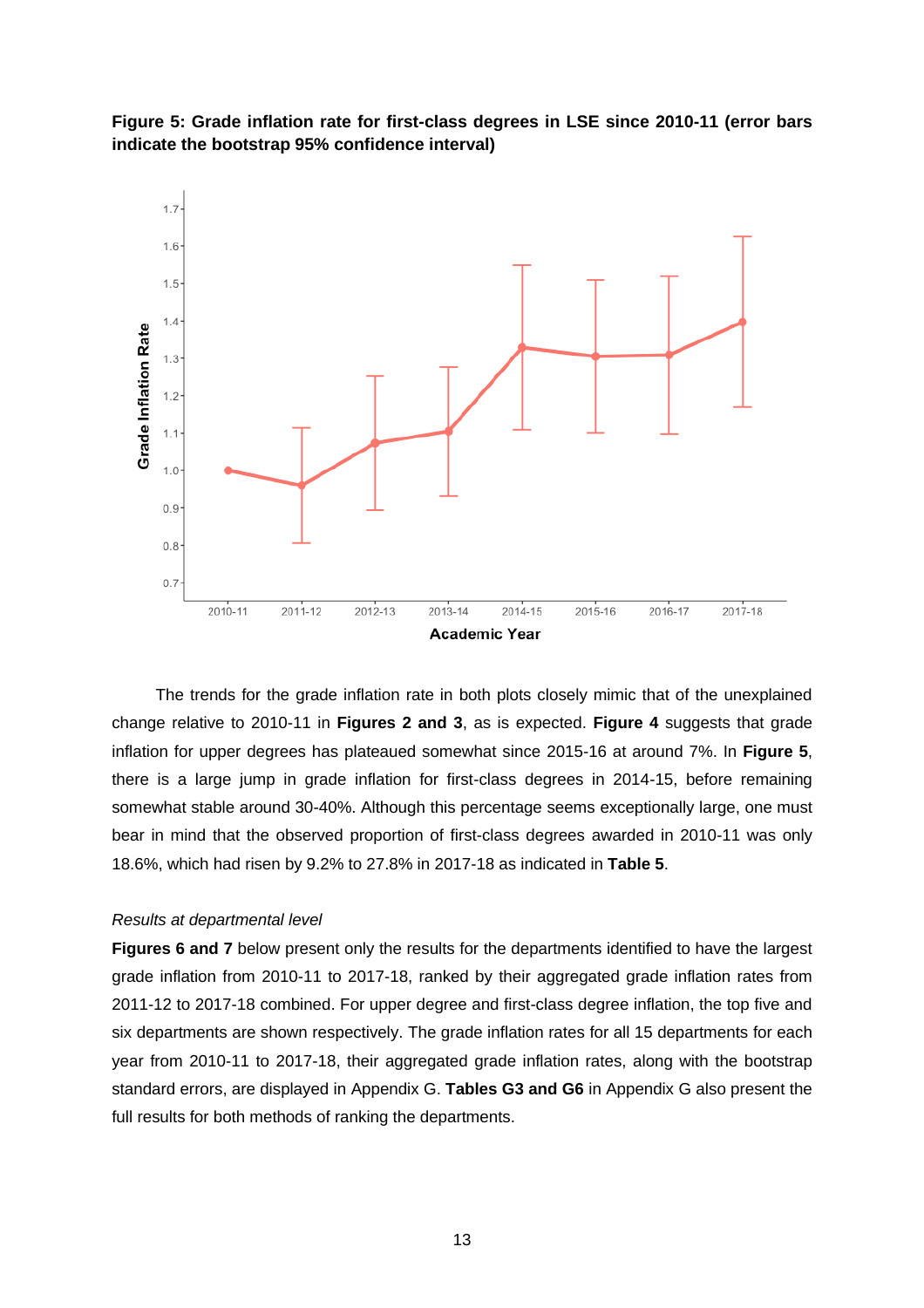



**Figure 7: Grade inflation rate for first-class degrees since 2010-11 by department (only top six departments in terms of aggregated grade inflation rate are shown)**

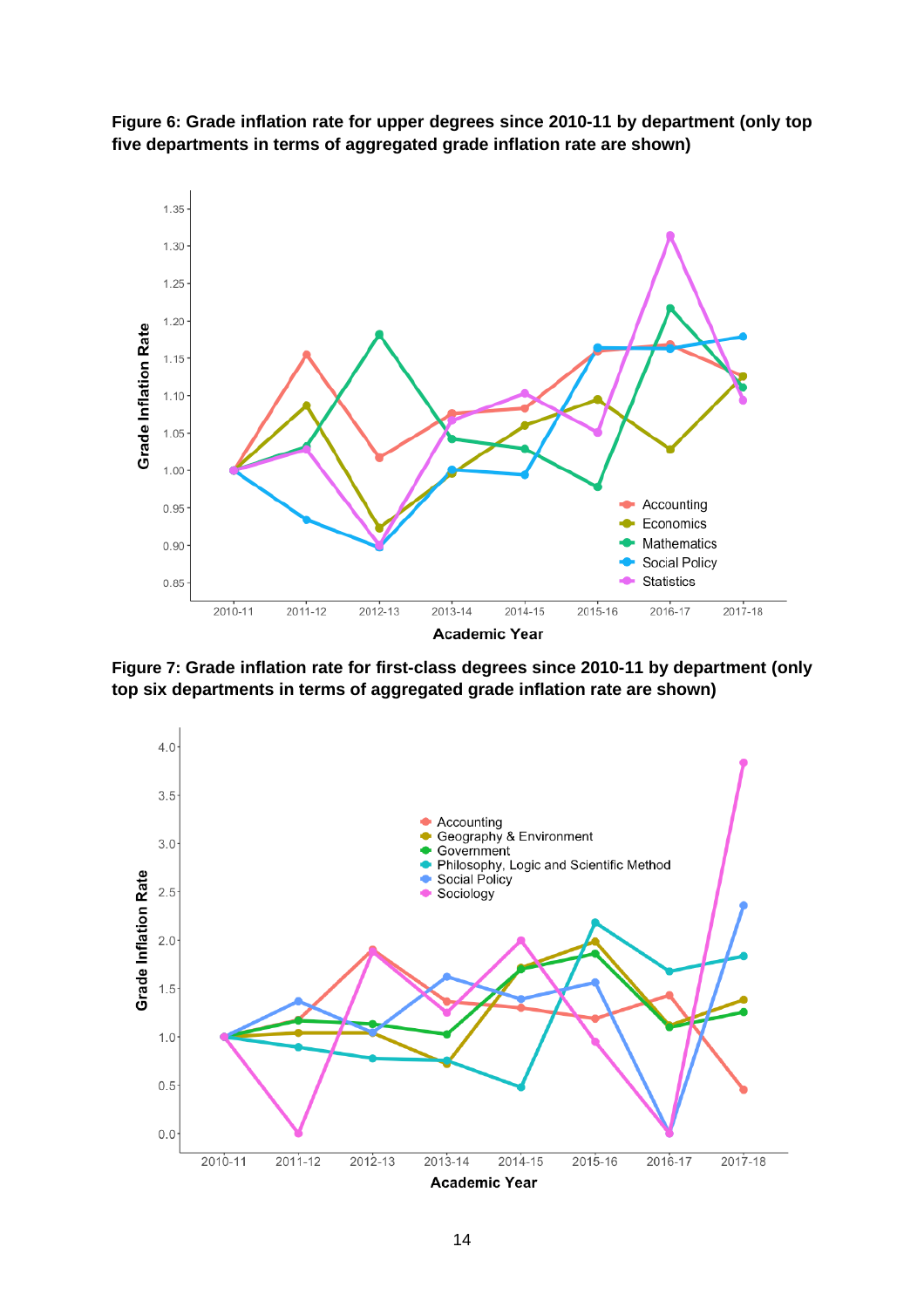It can be seen that for both upper and first-class degree attainment, there is generally an upward trend for the departments that exhibited the largest grade inflation. Regarding upper degree attainment, the department-specific results in **Figure 6** roughly trace the pattern displayed by the school-wide results in **Figure 4**. A majority of the departments included in the plot showed a sharp fall in upper degree attainment in 2012-13 relative to their level in the previous year (2011- 12) and to the base year (2010-11). This is followed by a general sustained increase in attainment from 2013-14 to 2017-18. This is also seen in the full results in **Table G1** in Appendix G. In contrast, any pattern in first-class degree attainment is much less discernible due to high within-department variation over time. For example, as shown in **Figure 7** above the Department of Sociology had a grade inflation rate for first-class degree attainment of 0 in both 2011-12 and 2016-17 (corresponding to zero students obtaining a first-class degree) and around 3.84 in 2017-18.

Although the two ranking methods produce different results, it can be seen that the Accounting and Economics departments consistently rank among the top departments for upper degree inflation, whilst the Department of Philosophy, Logic and Scientific Method consistently rank among the lowest. For first-class degree inflation, Accounting, Sociology, and Social Policy rank highly on both scales whilst Anthropology ranks low.

## **Discussion**

#### *Evaluating grade inflation at LSE*

The results presented in the previous section suggest that a certain level of grade inflation exists at LSE for both upper degree and first-class degree attainment. Whilst the purpose of this report is not to determine the root causes of this grade inflation, several key observations can be made.

First, the unexplained increase of 6.2 and 7.9 percentage points in upper degree and firstclass degree attainment respectively in LSE in 2017-18 relative to 2010-11 still lags behind the overall sector level unexplained increase of 13.3 and 13.9 percentage points for both categories respectively in 2017-18 relative to 2010-11 as presented in the OfS report. This suggests that the grade inflation at LSE is less severe than that experienced by the sector as a whole.

Second, grade inflation for first-class degrees has taken place against the backdrop of an unusually low baseline first-class degree attainment rate. As mentioned earlier in the introduction, it must be remembered that the OfS analysis suggests that LSE has been awarding a *lower proportion* of first-class degrees *in every year from 2010-11 to 2017-18* relative to the 2010-11 sector level, even with supposed grade inflation within the school. This implies that the school had been under-awarding first-class degrees to begin with. The statistical significance 'flags' adopted in the OfS report also indicate that despite a significant rise in first-class degree attainment in 2017- 18 relative to LSE's original level in 2010-11, it is not significantly different relative to the 2010-11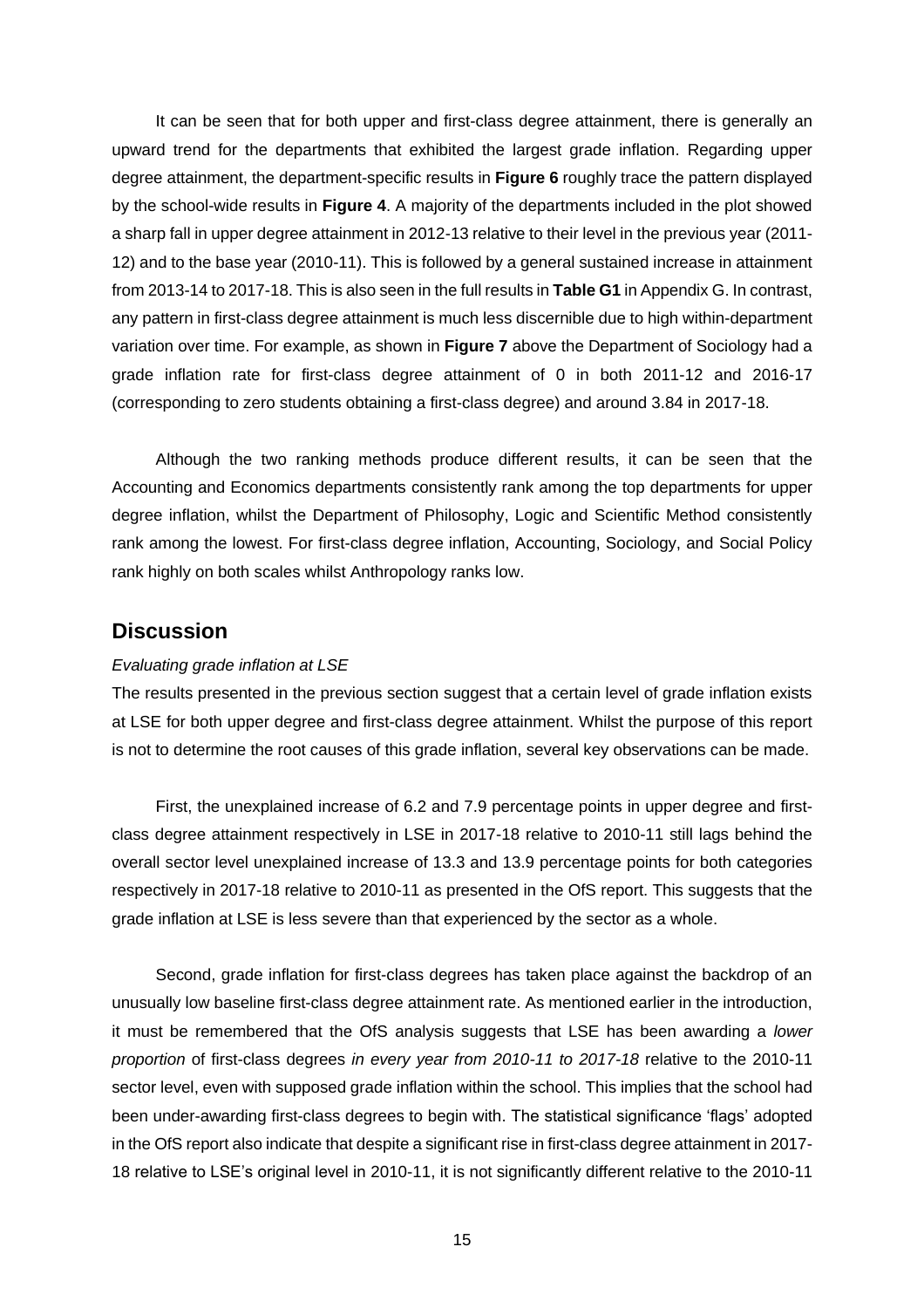sector level, indicating that this grade inflation still remains within an acceptable region. Although the methodological flaws with these 'flags' cast some doubt on the validity of its results, as discussed below, the percentage point figures in the last column of Appendix B remain reliable and so valid inferences can still be made. Hence, grade inflation for first-class degrees may not be considered a serious problem as long as LSE's first-class attainment rate remains close to the 2010-11 sector level. Further monitoring of future degree attainment will thus be necessary to maintain this high standard in degree attainment at LSE.

Third, it is possible that the increase in university tuition fees beginning in the 2012-13 academic year has had an impact on upper degree and first-class degree attainment – a conjecture also raised in Bachan (2018). The results above show a sudden and substantial increase in firstclass degree attainment (and upper degree attainment to a smaller extent) in the 2014-15 academic year. This coincides with the academic year of graduation of the first batch of students who had their university tuition fees nearly trebled in 2012-13. It is possible that the rise in tuition fees has led to inflationary practices by universities attempting to attract fee-paying students, though this seems less likely in LSE considering that international students (who pay double the tuition fees of UK/EU students) comprise slightly over a third of the total undergraduate population – a proportion that has not changed since 2010-11. This might reduce the incentive for LSE to lower its academic standards to attract fee-paying UK students. Another explanation is that the rise in tuition fees has both incentivised students to be more selective of courses and motivated them to work harder. The desire to maximise the value of their degree may lead to improved academic performance, as may perceptions of an increasingly competitive job market (Stevens, 2018). Sá (2019) provides evidence of a link between tuition fees and choice of university and choice of course in the UK, suggesting that students take into account expected future earnings when selecting their university and subject. It would not be surprising then that a connection exists between tuition fees and degree attainment. Further research is thus necessary to confirm these potential causal relations.

The results also indicate that the extent of grade inflation appears to be heterogeneous across departments within LSE for both upper and first-class degree attainment. Despite this, the department-specific grade inflation rates generally follow an increasing trend as is expected from the earlier school-wide analysis. Furthermore, the ranking of the departments based on the two different approaches often yielded different results, though some departments such as Accounting and Social Policy were consistently deemed to have the highest amount of grade inflation for upper and first-class degrees respectively, as shown in **Tables G3 and G6** in Appendix G. The fact that high variation across the years exists within certain departments, such as Social Policy for firstclass degree attainment, also implies that perhaps greater quality control needs to be exercised in those departments to prevent degree attainment from fluctuating so wildly.

16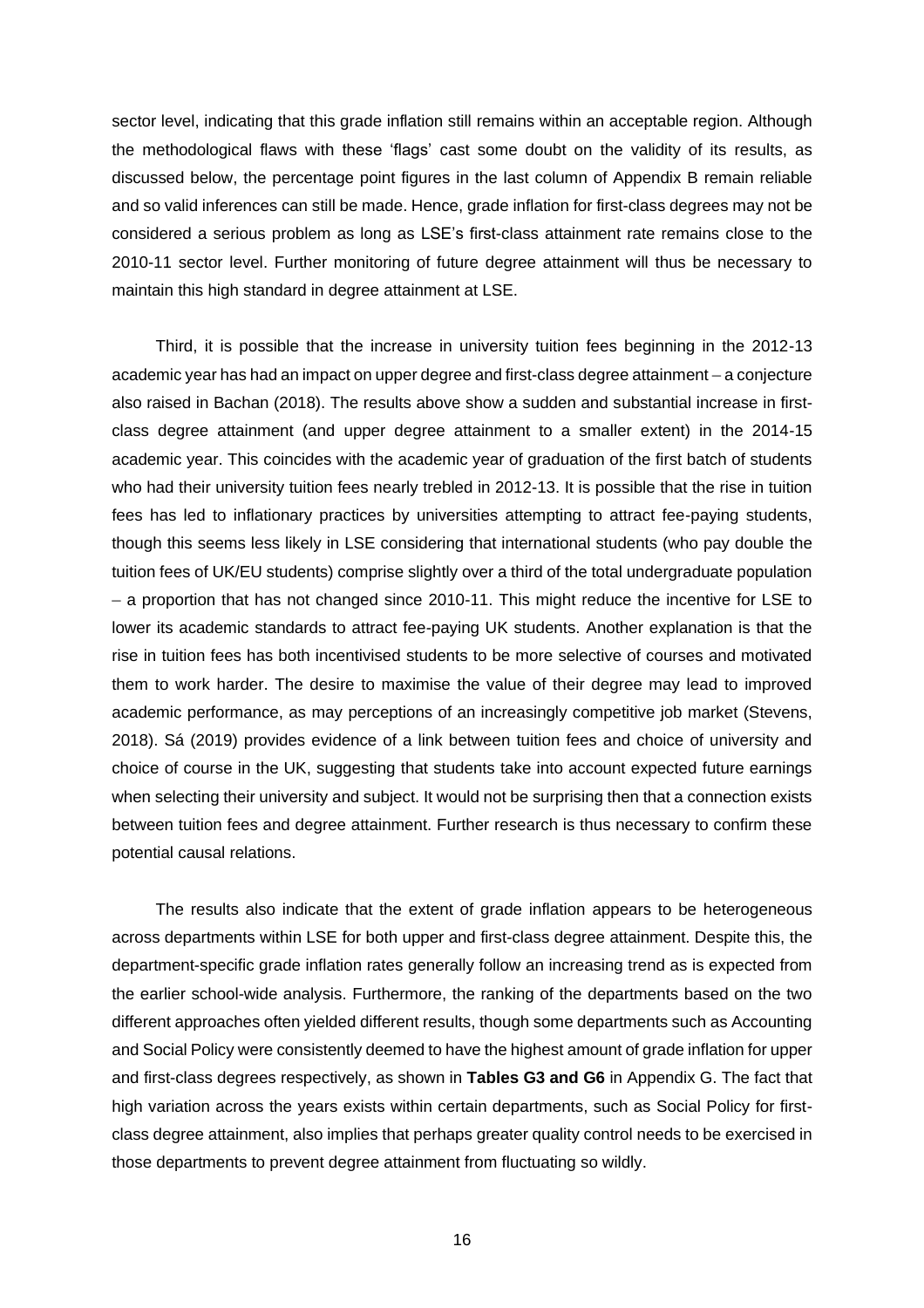Lastly, a possible extension of this study could include an investigation of grade inflation at the module ("course" in LSE terminology) level. Since module content and assessment policies are determined directly by individual departments, any form of quality control as mentioned earlier would likely have to be conducted at the module level. Such a study could thus provide an insight into the specific drivers of grade inflation at the most fundamental level. This could enable a targeted approach in combatting grade inflation.

#### *Caveats in the method used to analyse grade inflation*

It is admittedly extremely difficult to distinguish between 'legitimate' rises in degree attainment and grade inflation in practice. However, the method of using a logistic regression on certain explanatory variables adopted by OfS (which is replicated in this report) assumes that any unexplained difference between observed and predicted degree attainment is *necessarily* the result of grade inflation. In reality, these unexplained changes may be due to variables that were not included in the models presented, or may not even be due to grade inflation at all. Some of the shortcomings of the method used to model grade inflation have been identified as follows.

According to Bachan (2018), factors such as "changes in marking and examination procedures, grading boundaries, and the treatment of borderline students may account for a substantial proportion of the unexplained change". Allen (2018) argues that a lack of consistency in degree classification algorithms across universities, as well changes in these algorithms over time, may be key drivers of grade inflation. Despite their importance in determining degree attainment, the complexities surrounding these grading rules and algorithms mean that they might be difficult to capture in a statistical model such as logistic regression. Fortunately for this report, however, this is not a major concern as the degree classification rules used by LSE have remained largely unchanged over the period considered in the analysis.

In addition to changes in the rules that govern the way degrees are awarded, it is also likely that improvements in academic support for students can have a tangible impact on degree attainment. Stevens (2018) notes that "over the last five years, support for disadvantaged and under-represented students at Russell Group universities to succeed on their courses has more than trebled," and a study by Murphy and Wyness (2016) from the LSE Centre for Economic Performance revealed that "each £1,000 of financial aid awarded increases the chances of gaining a good degree by around 3.7 percentage points". **Table 6** below indicates the amount of financial support (bursaries) for UK/EU LSE undergraduates awarded from 2010-11.

It can be seen that financial support per student for UK/EU undergraduates at LSE measured in real terms in 2017-18 was over two and a half times that of the 2010-11 figure. This, combined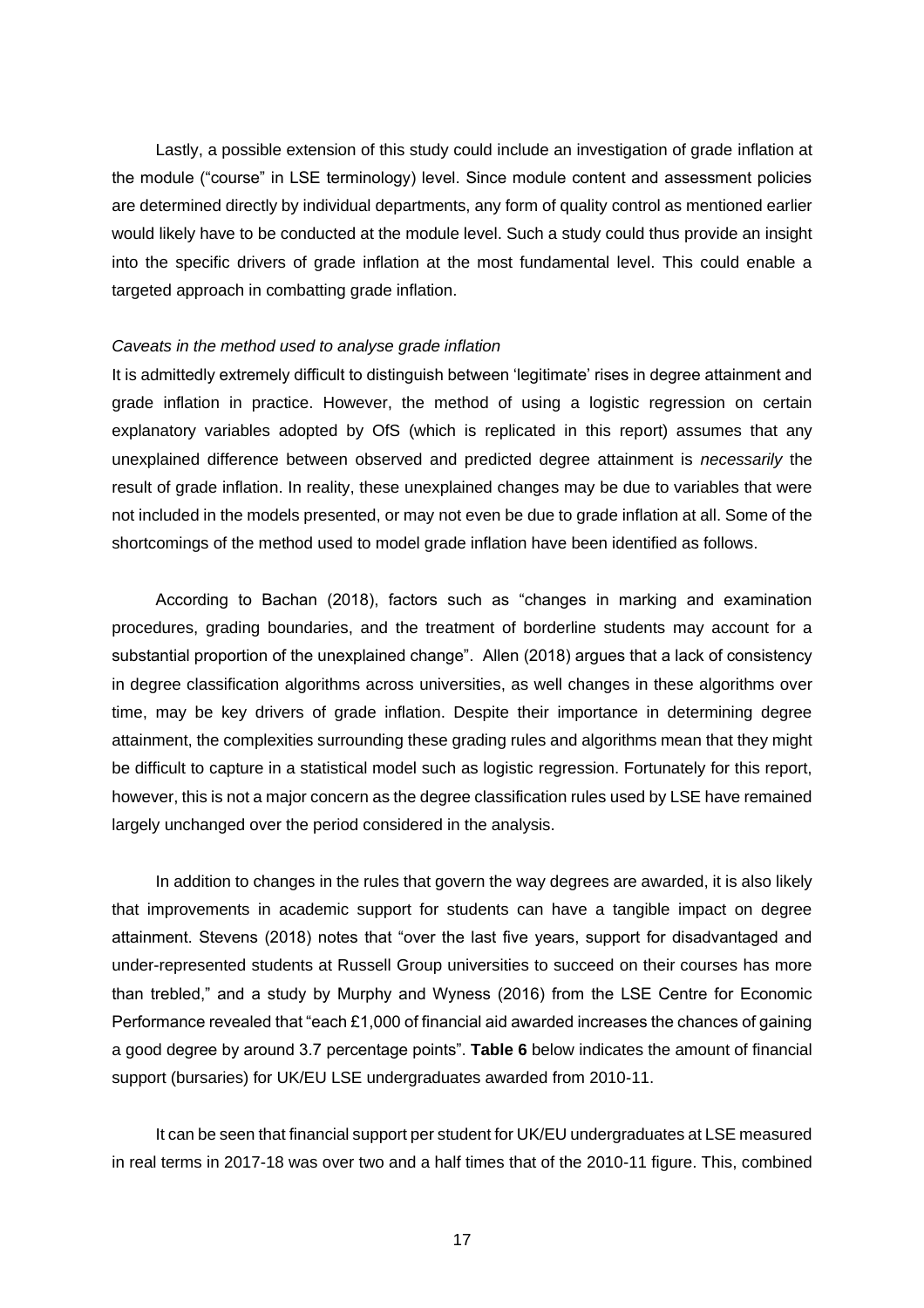with Murphy and Wyness' findings, suggests that some 'unexplained' rise in degree attainment since 2010-11 is indeed unsurprising. Thus, the LSE grade inflation figures presented in this report have to be evaluated in light of the increase in student financial support over time.

| <b>Academic</b><br>year | <b>LSE bursaries</b><br>for UK/EU<br>undergraduates<br>(E) | No. of UK/EU<br>students | <b>Nominal value</b><br>of financial<br>support per<br>student $(E)$ | <b>Standardised</b><br>value of<br>financial<br>support per<br>student $(E)^4$ |
|-------------------------|------------------------------------------------------------|--------------------------|----------------------------------------------------------------------|--------------------------------------------------------------------------------|
| 2010-11 (ref.)          | 1,276,000                                                  | 777                      | 1,642                                                                | 1,642                                                                          |
| 2011-12                 | 1,305,000                                                  | 780                      | 1,673                                                                | 1,621                                                                          |
| 2012-13                 | 2,024,730                                                  | 781                      | 2,592                                                                | 2,437                                                                          |
| 2013-14                 | 2,494,780                                                  | 751                      | 3,322                                                                | 3,052                                                                          |
| 2014-15                 | 3,682,399                                                  | 781                      | 4,715                                                                | 4,289                                                                          |
| 2015-16                 | 4,101,921                                                  | 830                      | 4,942                                                                | 4,418                                                                          |
| 2016-17                 | 4,320,674                                                  | 907                      | 4,764                                                                | 4,112                                                                          |
| 2017-18                 | 4,471,898                                                  | 856                      | 5,224                                                                | 4,364                                                                          |

|                    | Table 6: Financial support (bursaries) awarded to UK/EU LSE undergraduates from |  |  |
|--------------------|---------------------------------------------------------------------------------|--|--|
| 2010-11 to 2017-18 |                                                                                 |  |  |

Finally, Firth (2019) provides a hypothetical extreme example of two universities that are deemed to demonstrate an unexplained increase in first-class degree attainment *despite both making it more difficult for all students to obtain a first-class degree*, which arises due to changes in the composition of both universities' student populations rather than because of inflationary practices. Despite the simplicity of his example, it suggests that shifts in the way students choose the universities they attend may conceal the true nature of degree attainment and lead to distorted results by solely relying on the OfS approach. That there is likely to be a causal relation between tuition fees and the choice of university and course (Sá, 2019) indeed suggests that the methods used by the OfS may not measure grade inflation accurately, especially from academic year 2014- 15 onwards.

#### *Future monitoring of grade inflation*

The purpose of this report is not only to investigate the extent of grade inflation within LSE, but also to provide a framework for the school to monitor future grade inflation at both the school and department level. To that end, the computation code in the R statistical analysis software used for this study was kept well-documented, such that new analyses of a similar nature may be replicated every year once student and degree classification data for each graduating cohort are made

<sup>4</sup> The consumer price index is used to convert nominal values to standardised values, taking 2010 as the baseline year.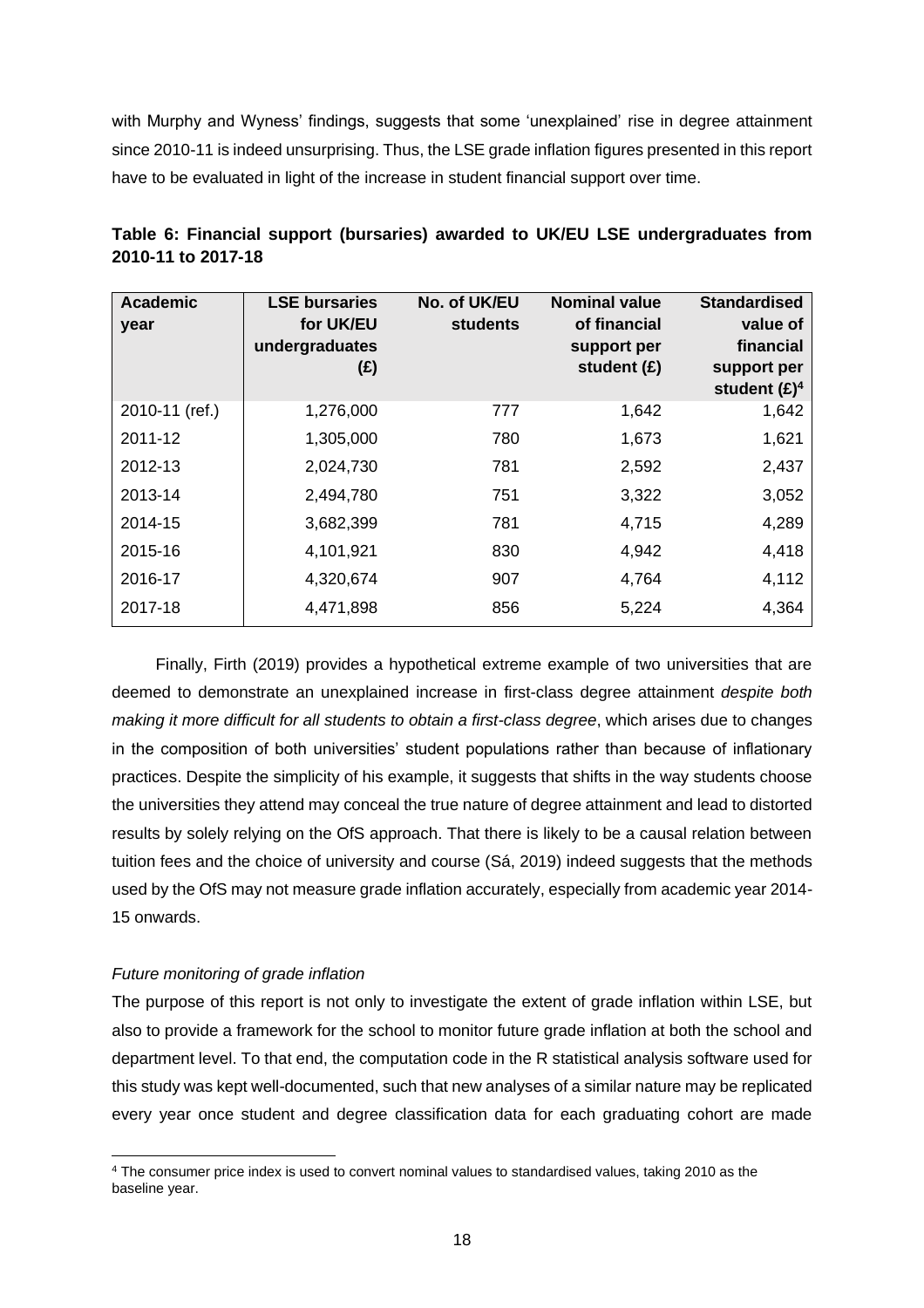available. If grade inflation in certain departments reach unacceptable levels in the future based on the new results, for example, these departments can easily be identified and warned. This will thus enable the school to exercise greater control over potential grade inflation in the future.

#### *Statistical methodological issue in the OfS analysis*

As mentioned earlier, the way of creating the statistical significance 'flags' is statistically flawed. More precisely, statistical significance 'flags' were obtained based on the Z-statistics given in equations E1 and E2 in the OfS report (OfS 2019.28), under a mixed-effects logistic regression model. These two equations are repeated in the current report as equations B1 and B2 respectively in Appendix B. To recall, these 'flags' indicate whether degree attainment at a particular university in a given academic year is significantly above, below, or not significantly different from 1) attainment in the sector in 2010-11, and 2) attainment at the same university in 2010-11, once all the explanatory variables are accounted for. There are two flaws in this method.

First, statistical significance and p-values are defined under the Frequentist statistical framework exclusively, though there are Bayesian counterparts of them. That is, statistical significance and p-values come from the statistical testing of a hypothesis about a certain fixed parameter, for example, whether the fixed parameter is zero or not. However, under the mixedeffects logistic regression model adopted in the OfS report, the parameters of interest, for example  $u_{0,j} + \beta_{year} + u_{year,j}$  in equation B1 and  $\beta_{year} + u_{year,j} - u_{2010,j}$  in equation B2, are random variables, for which hypothesis testing is not suitable.<sup>5</sup>

Second, even if OfS changes their model to a fixed-effects model and replaces the random variables in equations B1 and B2 by their point estimates, the Z-statistics given in these equations are not asymptotically normal, and thus lead to statistically invalid p-values. This is because by ignoring the correlations between the estimates in the numerators of both equations, the terms in the denominators do not accurately estimate the standard deviations of the corresponding numerators.

Owing to these flaws, the Z-statistics and results of the two 'flags' based on the mixedeffects model in the OfS report should therefore be taken with caution, though this does not adversely impact the validity of the conclusions stated in this report.

 $^5$   $u_{0,j}$  is the random intercept;  $u_{year,j}$  is the provider random year effect;  $\beta_{year}$  is the sector fixed year effect.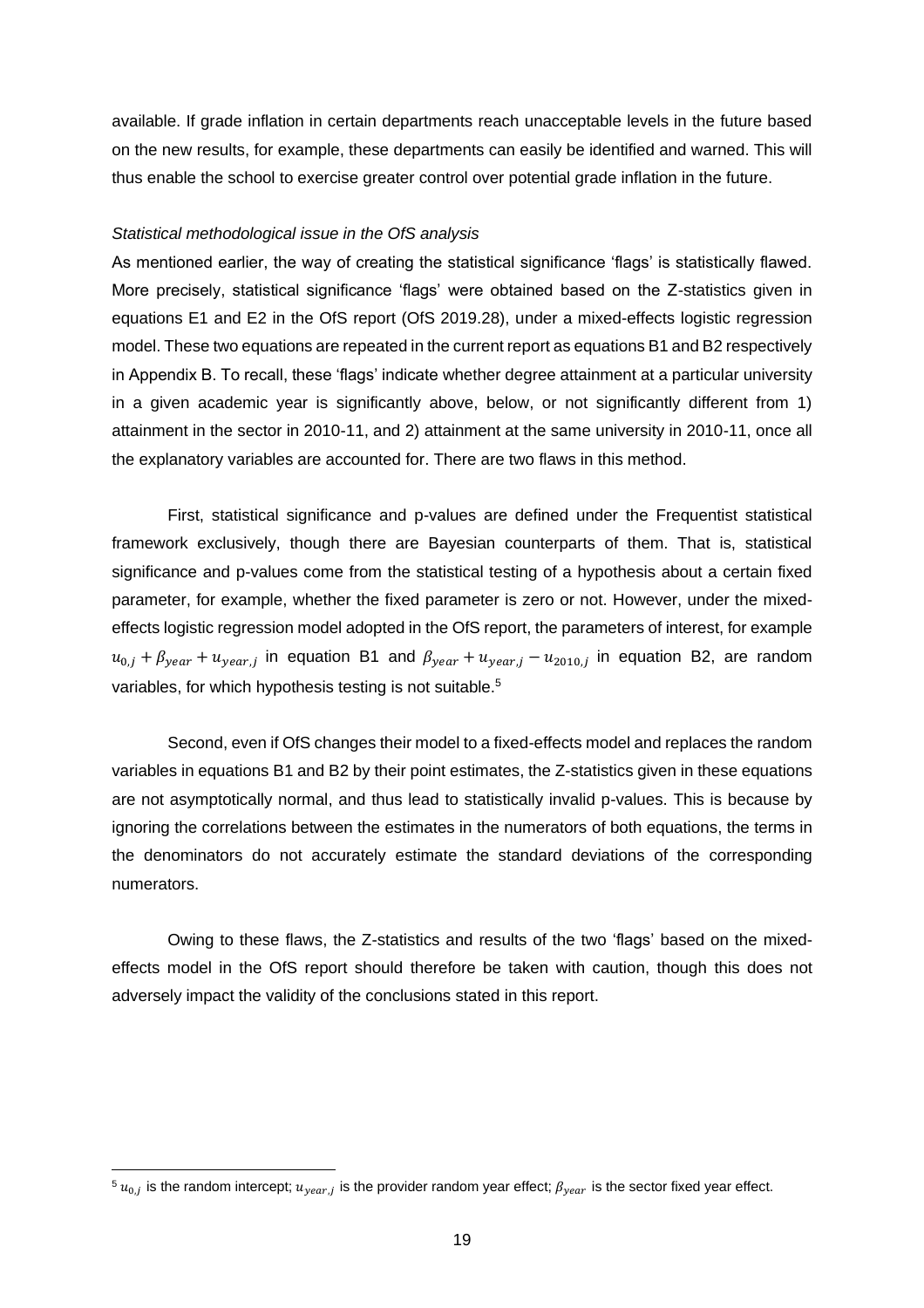## **Conclusion**

The OfS reports on grade inflation in the UK higher education sector have brought to light concerns that university degrees may be losing their value especially in recent years. Their statistical analyses based on student data have revealed grade inflation at both the sector level and the individual university level. This report has taken their results a step further by examining the presence and extent of grade inflation within LSE (among departments) specifically.

The results indicate that although there has been some inflation in both upper degree and first-class degree attainment since 2010-11, LSE had been issuing a lower proportion of first-class degrees than expected in the first place. The sudden spike in first-class degree attainment in 2014- 15 also coincides with graduation of the first batch of students who had their university tuition fees nearly trebled in 2012-13. Additional econometric analysis building upon the work of Sá (2019) could possibly draw a causal link between the increase in tuition fees and degree attainment. In addition, the grade inflation figures at LSE are substantially lower than the overall sector-level figures over the same time period, and it can be seen that grade inflation for upper degrees has plateaued somewhat since 2015-16. Further monitoring of grade inflation for both classes of degrees in the future is therefore necessary for more detailed conclusions to be drawn. The department-specific results also show significant variability in grade inflation both between and within individual departments since 2010-11, and have flagged certain high-inflation departments based on two different ranking methods.

A natural extension of this study would be to include all undergraduate students who graduated from LSE since 2010-11, rather than just the subset of students considered in this report. Furthermore, additional analysis of grade inflation at the module level could help paint a clearer picture of the grade inflation happening at LSE, and allow departments to focus their attention on specific high-inflation modules for review.

This report also highlights several of the shortcomings of the method used to study grade inflation, including the omission of important factors that may affect degree classification, as well as the inherent inability of the models to accurately measure grade inflation due to changes in the composition of the university student population. Moving ahead, it is important that future studies on grade inflation bear in mind these weaknesses before drawing definitive conclusions. In analysing an issue as complex as grade inflation, perhaps a more nuanced approach is necessary. Numbers alone indeed do not tell the whole story.

## **Acknowledgements**

The authors of this study would like to express their appreciation for the funding generously provided by the LSE's Student Experience Enhancement Fund (SEEF) and the LSE Planning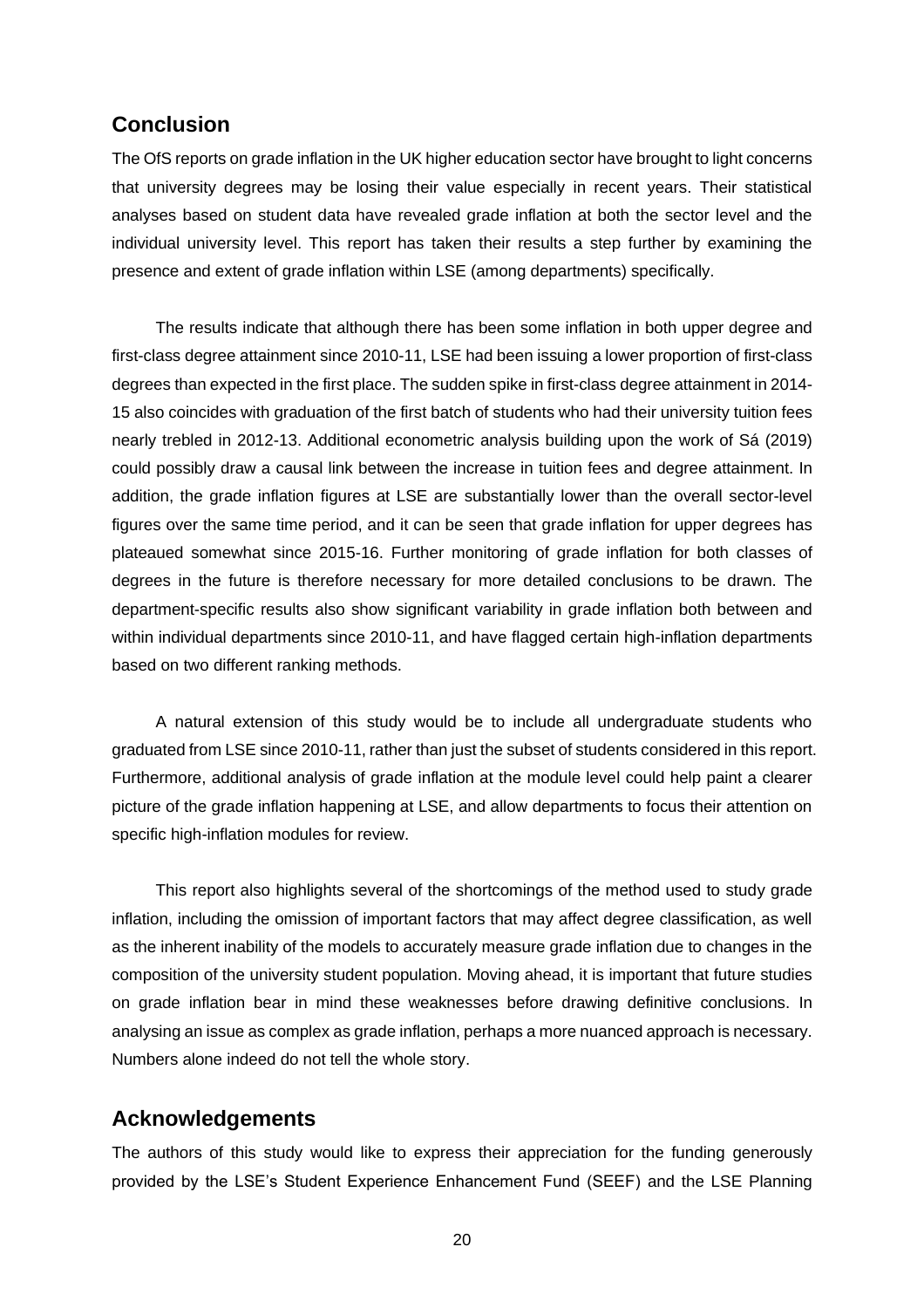Division. We also thank Professor Fiona Steele from the Department of Statistics for her support and valuable feedback.

## **References**

- Allen, D. (2018) UK degree algorithms: The nuts and bolts of grade inflation; available online at https://wonkhe.com/blogs/uk-degree-algorithms-the-nuts-and-bolts-of-grade-inflation/ (accessed 11 July 2019).
- Bachan, R. (2018) The drivers of degree classifications; available online at https://www.universitiesuk.ac.uk/policy-and-analysis/reports/Documents/2018/drivers-ofdegree-classifications.pdf (accessed 11 July 2019).
- Efron, B. and Tibshirani, R. J. (1993) *An introduction to the Bootstrap*. Florida, USA: Chapman & Hall/CRC.
- Firth, D. (2019) Office for Students report on "grade inflation"; available online at https://statgeek.net/2019/01/02/office-for-students-report-on-grade-inflation/ (accessed 11 July 2019).
- Murphy, R. and Wyness, G. (2016) Testing means-tested aid. CEP Discussion Paper No 1396: London School of Economics and Political Science.
- Office for Students. (2018) Analysis of degree classifications over time: Changes in graduate attainment; available online at https://www.officeforstudents.org.uk/media/af3bfe43-5f87-4749- 9a8b-ea94f3755976/ofs2018\_54.pdf (accessed 11 July 2019).
- (2019) Analysis of degree classifications over time: Changes in graduate attainment from 2010-11 to 2017-18; available online at https://www.officeforstudents.org.uk/media/93d024e7- 4aa0-4e07-bf8d-1b2da8ed4713/ofs2019\_28.pdf (accessed 11 July 2019).
- Rosovsky H. and Hartley M. (2002) Evaluation and the academy: are we doing the right thing? available at https://www.amacad.org/publication/evaluation-and-academy-are-we-doing-rightthing.
- Sá, F. (2019) The effect of university fees on applications, attendance and course choice: Evidence from a natural experiment in the UK. *Economica* 86: 607–634.
- Stevens, S. (2018) Blog: Understanding grade inflation; available online at https://russellgroup.ac.uk/news/blog-understanding-grade-inflation/ (accessed 11 July 2019).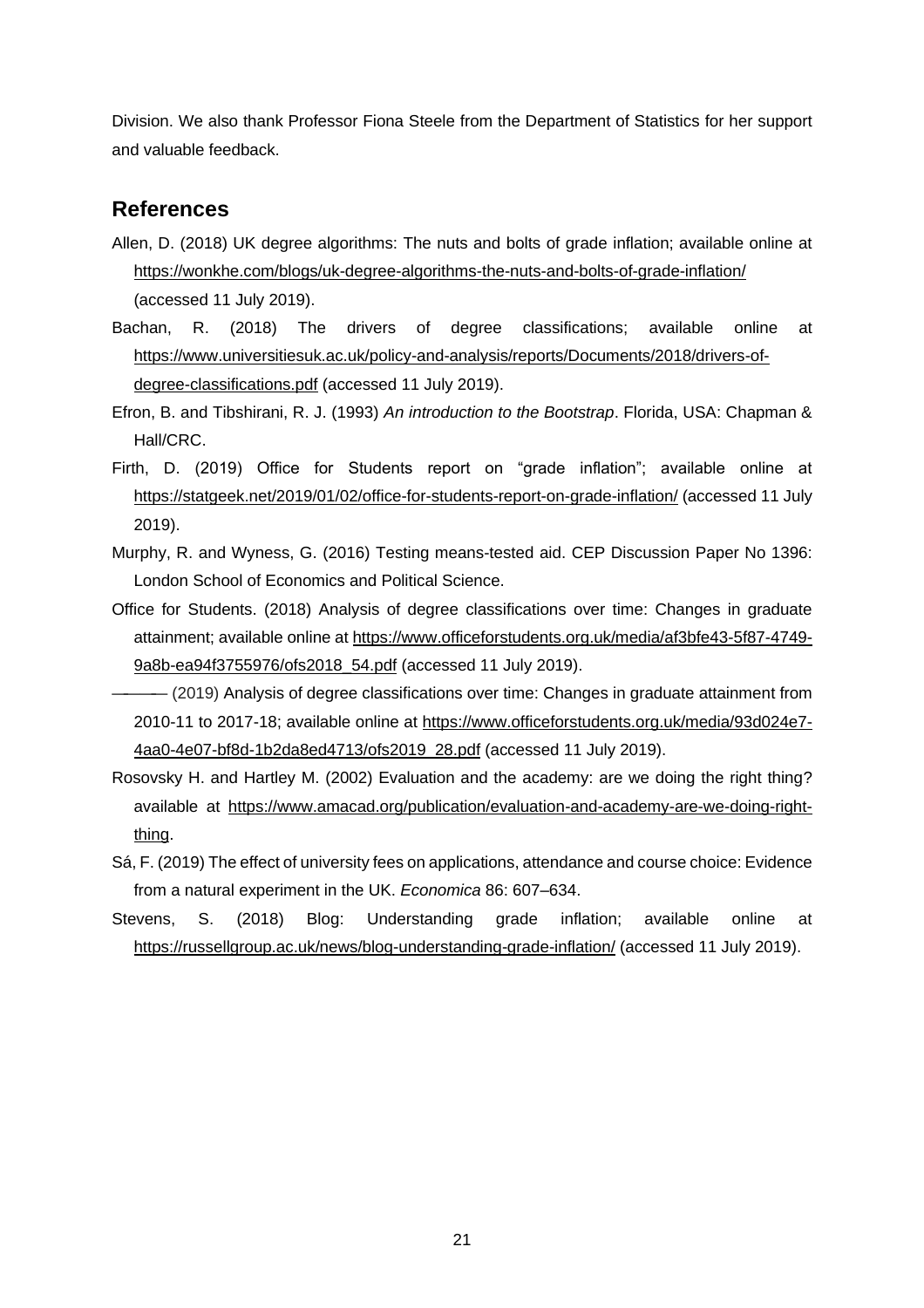## **Appendices**

#### **Appendix A: Mixed-effects Logistic Regression Model used in OfS 2019.28**

A mixed-effects logistic regression model was used to model the probability of graduate  $i$  attaining an upper degree or first-class degree, from provider  $j$ , after accounting for the effect of the explanatory variables outlined in the report above. The model is given as follows:

## **Equation A1: 'Full' mixed-effects logistic regression model for graduate degree attainment**

Attained an upper degree OR first class degree  $\sim$  Binomial $(n_{ij}, n_{ij})$ 

$$
logit(\pi_{ij}) = \beta_{0,j} + u_{0,j} + \sum_{\text{year}=1}^{8} (\beta_{\text{Year}} + u_{\text{Year},j}) X_{\text{Year},ij} + \sum_{\text{sub}=9}^{25} \beta_{\text{Sub}} X_{\text{Sub},ij} + \sum_{\text{quad}=26}^{47} \beta_{\text{qual},i}
$$
  
+ 
$$
\sum_{\text{Age}=48}^{48} \beta_{\text{Age}} X_{\text{Age},ij} + \sum_{\text{quad}+9}^{70} \beta_{\text{quad}*\text{Age}} X_{\text{quad}*\text{Age}} X_{\text{quad}*\text{Age},ji} + \sum_{\text{Disk}=71}^{71} X_{\text{Disk},ij} X_{\text{Disk},ij}
$$
  
+ 
$$
\sum_{\text{Sex}=72}^{73} \beta_{\text{Sex}} X_{\text{Sex},ij} + \sum_{\text{Ethn}=4}^{78} \beta_{\text{Ethn}} X_{\text{Ethn},ij} + \sum_{\text{POLAR}=79}^{83} \beta_{\text{POLAR}} X_{\text{POLAR},ij}
$$

The  $\beta$ s represent the fixed effects coefficients that are common to individuals across all providers (the sector) and years. The  $Xs$  (0 or 1) are dummies representing whether or not an individual has the characteristics: (See Appendix C for the coding of each variable)

- $Year = academic year of graduation$
- $Sub = \text{subject of study}$
- $\bullet$  *Oual* = entry qualifications
- $Age = age$
- $quad * Age = interaction between entry qualification and age$
- $\bullet$  *Disb* = disability
- $Sex =$ sex
- $E$ *thn* = ethnicity
- $POLAR = POLAR4$  quintile

 $u_{0,j}$  is the random intercept for provider j and  $u_{Year,j}$  represents the random coefficient for provider  $j$  in academic year  $Year$  with  $u_{0,j}{\sim}N(0,\sigma_{u_0}^2)$  and  $u_{Year,j}{\sim}N(0,\sigma_{u_{Year}}^2).$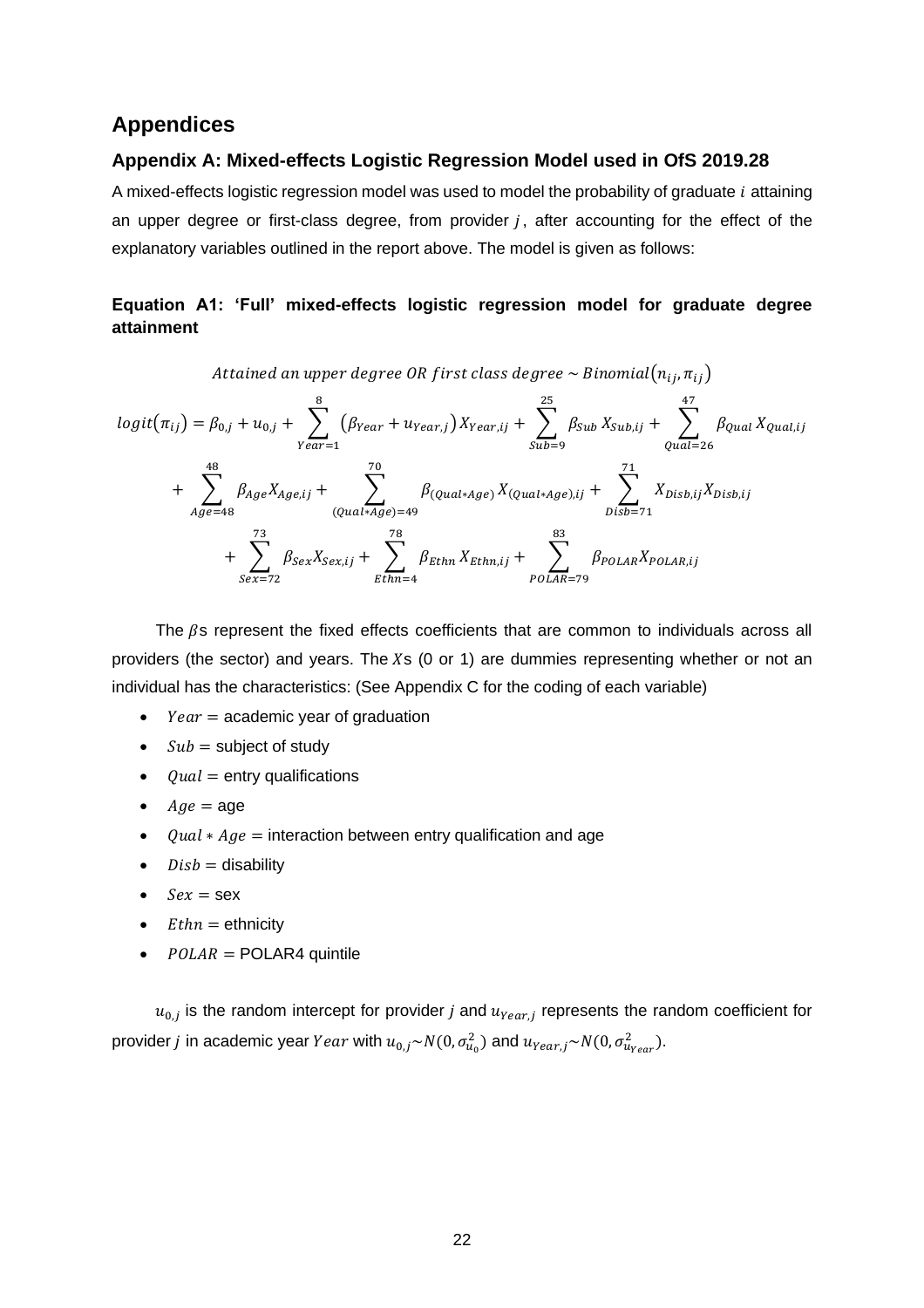## **Appendix B: Results of provider-level analysis in OfS 2019.28 for the LSE**

**Tables B1 and B2** present the provider-level results by the Office of Students for upper degree and first-class degree attainment in the LSE. The table headings are as follows:

- **Observed attainment (%)**: The proportion of graduates attaining the specified degree classifications
- **Sector 2010-11 flag**: Whether attainment at the provider was statistically significantly above (1), below (-1), or no different from (0) the attainment in the sector in 2010-11, with the effect of all explanatory variables accounted for
- **Provider 2010-11 flag**: Whether attainment at the provider was statistically significantly above (1), below (-1), or no different from (0) the attainment at the same provider in 2010- 11, with the effect of all explanatory variables accounted for
- **Unexplained attainment (pp)**: The unexplained attainment at the provider relative to the attainment in the sector in 2010-11 (calculated using only the fixed effects of the mixedeffects logistic regression model presented in Appendix A); a negative number indicates that attainment at the provider is beneath that of the average sector attainment in 2010-11 with the effect of explanatory variables accounted for

| Academic year  | <b>Observed</b><br>attainment (%) | <b>Sector 2010-11</b><br>flag | Provider 2010-<br>11 flag | <b>Unexplained</b><br>attainment (pp) |
|----------------|-----------------------------------|-------------------------------|---------------------------|---------------------------------------|
| 2010-11 (ref.) | 83.0                              | 0                             | 0                         | $-5.6$                                |
| 2011-12        | 82.7                              | 0                             | 0                         | $-5.6$                                |
| 2012-13        | 80.0                              | $\Omega$                      | 0                         | $-7.8$                                |
| 2013-14        | 83.0                              | 0                             | 0                         | $-6.2$                                |
| 2014-15        | 87.6                              | 0                             | 0                         | $-0.9$                                |
| 2015-16        | 89.1                              | $\Omega$                      |                           | 0.3                                   |
| 2016-17        | 90.9                              | $\Omega$                      |                           | 2.0                                   |
| 2017-18        | 91.6                              |                               |                           | 3.7                                   |

#### **Table B1: Provider-level results for upper degree attainment in the LSE from 2010-11 to 2017-18**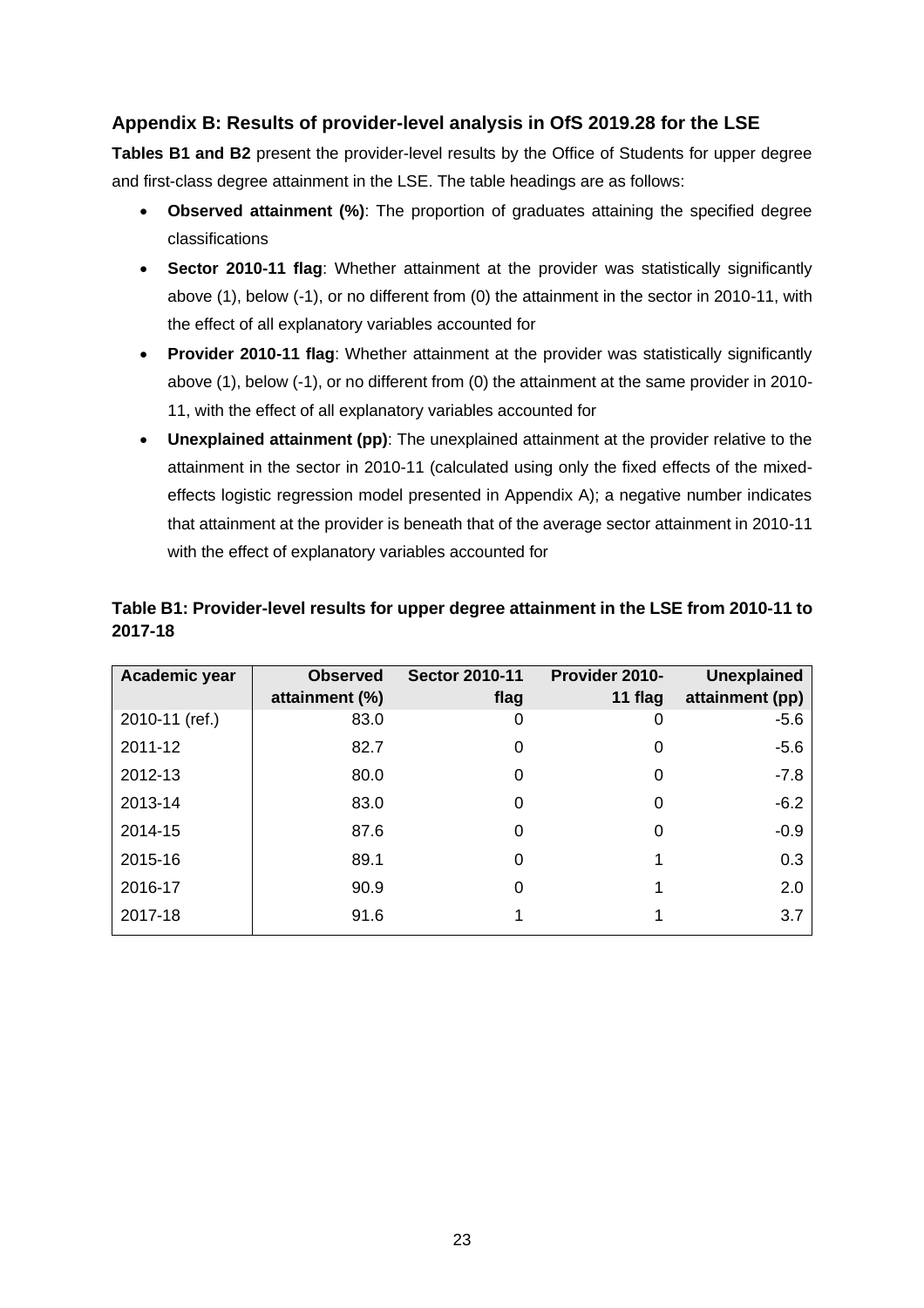| Academic year  | <b>Observed</b><br>attainment (%) | <b>Sector 2010-11</b><br>flag | Provider 2010-<br>11 flag | <b>Unexplained</b><br>attainment (pp) |
|----------------|-----------------------------------|-------------------------------|---------------------------|---------------------------------------|
| 2010-11 (ref.) | 18.5                              | -1                            | 0                         | $-15.5$                               |
| 2011-12        | 17.8                              | -1                            | 0                         | $-15.1$                               |
| 2012-13        | 19.2                              | -1                            | 0                         | $-15.3$                               |
| 2013-14        | 19.8                              | -1                            | 0                         | $-15.1$                               |
| 2014-15        | 24.1                              | 0                             | 0                         | $-9.6$                                |
| 2015-16        | 25.8                              | 0                             | 0                         | $-9.1$                                |
| 2016-17        | 25.9                              | 0                             |                           | $-8.2$                                |
| 2017-18        | 27.3                              | 0                             |                           | $-6.4$                                |

**Table B2: Provider-level results for first-class degree attainment in the LSE from 2010- 11 to 2017-18**

The two statistical significance flags are created for a provider where the following Z-scores are deemed significant at the  $\alpha$  < 0.05 level, or lie outside the limits -3.5844 (flag = -1)  $\leq$  Z  $\leq$ 3.5833 (flag = 1), as deduced by applying the Bonferroni correction method for multiple comparisons. Since the results of 148 providers are compared in OfS 2019.28, the Z-score threshold is set at 0.05/148 = 0.0003, which corresponds to  $\pm$ 3.5844 standard deviations from the mean (zero). The Z-scores for the sector 2010-11 and provider 2010-11 flags are calculated using equations B1 and B2 respectively, where each value of  $j$  corresponds to a provider.<sup>6</sup>

#### **Equation B1: Sector in 2010-11 flag**

$$
Z_{sector,j,2010} = \begin{cases} \frac{u_{0,j} + u_{year,j}}{\sqrt{s.e.(u_{0,j})^2 + s.e.(u_{year,j})^2}}, & year = 2010\\ \frac{u_{0,j} + \beta_{year} + u_{year,j}}{\sqrt{s.e.(u_{0,j})^2 + s.e.(\beta_{year})^2 + s.e.(u_{year,j})^2}}, & year \neq 2010 \end{cases}
$$

#### **Equation B2: Provider in 2010-11 flag**

$$
Z_{Provider, j, 2010} = \begin{cases} 0 & , year = 2010 \\ \frac{\beta_{year} + u_{year, j} - u_{2010, j}}{\sqrt{s.e. (\beta_{year})^2 + s.e. (u_{year, j})^2 + s.e. (u_{2010, j})^2}}, year \neq 2010 \end{cases}
$$

<sup>6</sup> These equations correspond to equations E1 and E2 respectively in OfS 2019.28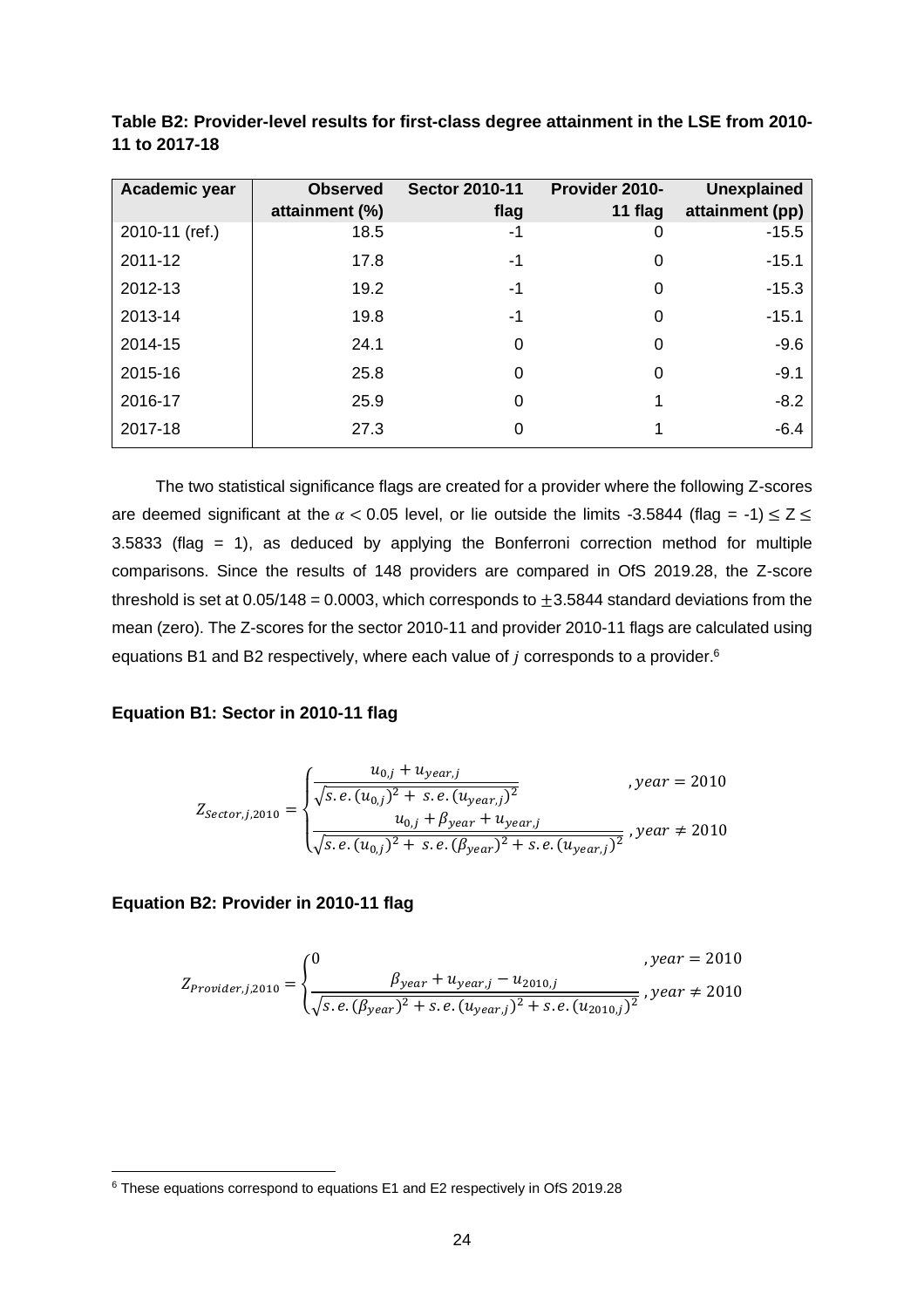**Appendix C: Full description of the variables used in the models in this report**

| <b>Model variable</b>    | <b>Description</b>                       |
|--------------------------|------------------------------------------|
| name<br>Year of          | Academic year of graduation:             |
|                          |                                          |
| graduation               | 2010-11 (ref.)                           |
| (Year)                   | 2011-12                                  |
|                          | 2012-13                                  |
|                          | 2013-14                                  |
|                          | 2014-15                                  |
|                          | 2015-16                                  |
|                          | 2016-17                                  |
|                          | 2017-18                                  |
| Department               | Department graduate is registered under: |
| (Dpt)                    | Accounting                               |
|                          | Anthropology                             |
|                          | Economics (ref.)                         |
|                          | <b>Economic History</b>                  |
|                          | Geography & Environment                  |
|                          | Government                               |
|                          | <b>International History</b>             |
|                          | <b>International Relations</b>           |
|                          | Law                                      |
|                          | Management                               |
|                          | <b>Mathematics</b>                       |
|                          | Philosophy, Logic and Scientific Method  |
|                          | Social Policy                            |
|                          | Sociology                                |
|                          | <b>Statistics</b>                        |
| <b>Qualifications on</b> | Entry qualifications of graduate:        |
| entry (Qual)             | AAA (ref.)                               |
|                          | AAB                                      |
|                          | <b>Below AAB</b>                         |
|                          | International Baccalaureate              |
|                          | Other A Levels                           |

**Table C1: Variables used in the fixed- and mixed-effects logistic regression models in this report (all categorical)**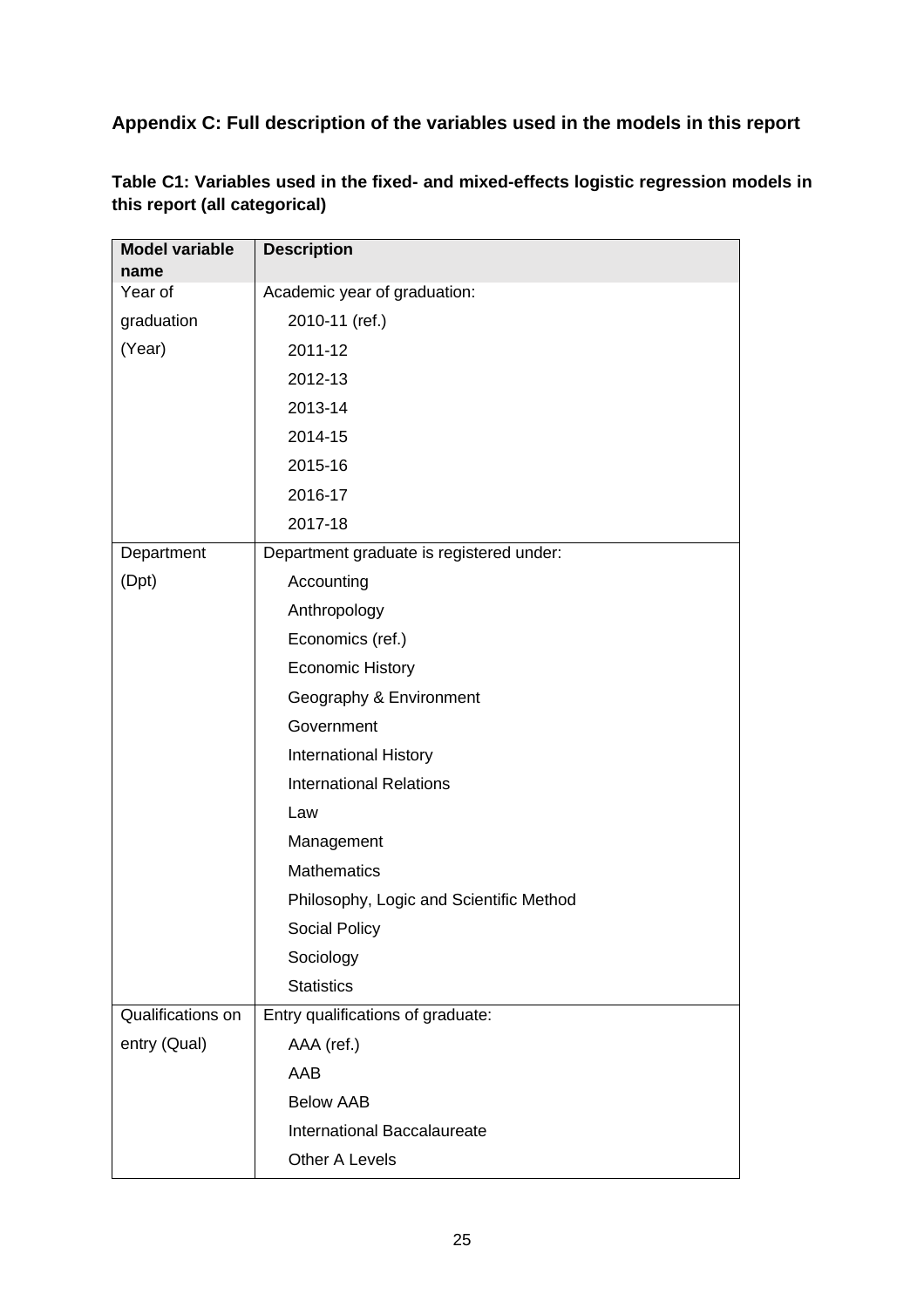| Participation of           | Young participation quintile of graduate: |
|----------------------------|-------------------------------------------|
| <b>Local Areas</b>         | Quintile 1                                |
| (POLAR4)                   | Quintile 2                                |
| quintile $7$               | Quintile 3                                |
| (POLAR)                    | Quintile 4                                |
|                            | Quintile 5 (ref.)                         |
| Ethnicity (Ethn)           | Ethnicity of graduate:                    |
|                            | White (ref.)                              |
|                            | <b>Black</b>                              |
|                            | Asian                                     |
|                            | Other                                     |
|                            | Unknown                                   |
| Disability (Disb)          | Declared disability status of graduate:   |
|                            | No disability (ref.)                      |
|                            | <b>Disability</b>                         |
| Gender <sup>8</sup> (Gend) | Sex of graduate:                          |
|                            | Male (ref.)                               |
|                            | Female                                    |
| Age (Age)                  | Age on entry into university:             |
|                            | Under 21 (Young) (ref.)                   |
|                            | Over 21 (Mature)                          |

<sup>&</sup>lt;sup>7</sup> Students with no reported POLAR4 quintiles (85 in total) are excluded from the analysis.

 $8$  Students with missing gender information (12 in total) are excluded from the analysis.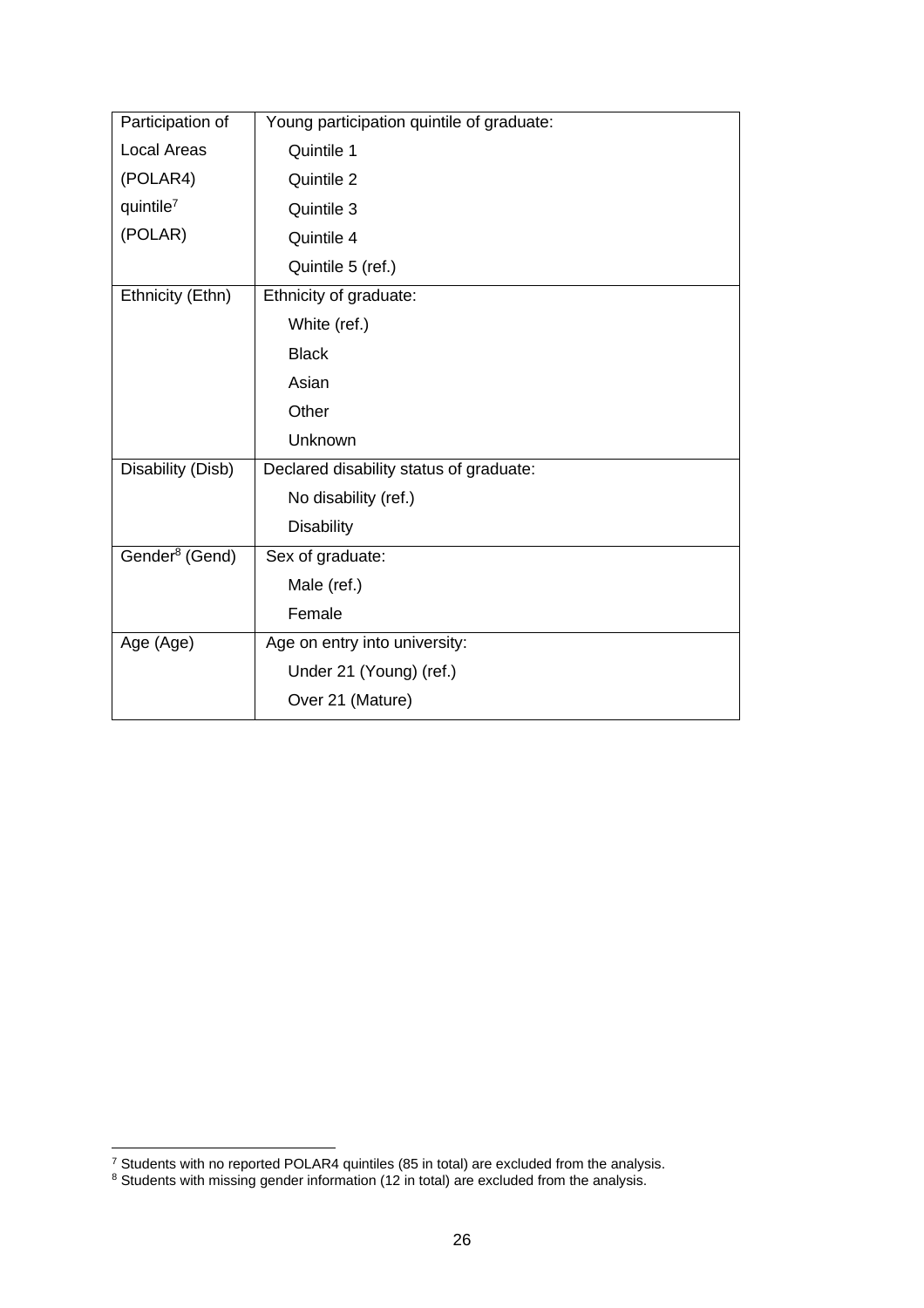#### **Appendix D: Fixed-effects logistic regression model for the analysis of LSE data**

For the analysis of LSE data in this report, a fixed-effects logistic regression model was used to model the probability of graduate  $i$  attaining an upper degree or first-class degree, after accounting for the effect of the explanatory variables in Appendix C above. The full model is given below:

#### **Equation D1: Fixed-effects logistic regression model for graduate degree attainment**

Attained an upper degree OR first class degree  $\sim$  Binomial $(n_{i},\pi_{i})$ 

$$
logit(\pi_i) = \beta_0 + \sum_{Year=1}^{7} \beta_{Year} X_{Year,i} + \sum_{Dpt=8}^{21} \beta_{Dpt} X_{Dpt,i} + \sum_{Qual=22}^{25} \beta_{Qual} X_{Qual,i}
$$
  
+ 
$$
\sum_{POLAR=26}^{29} \beta_{POLAR} X_{POLAR,i} + \sum_{Ethn=30}^{33} \beta_{Ethn} X_{Ethn,i} + \sum_{Disb=34}^{34} \beta_{Disb} X_{Disb,i}
$$
  
+ 
$$
\sum_{Gend=35}^{35} \beta_{Gend} X_{Gend,i} + \sum_{Gend=35}^{35} \beta_{Gend} X_{Gend,i} + \sum_{Age=36}^{36} \beta_{Age} X_{Age,i}
$$

The  $\beta$ s represent the fixed-effects coefficients for the categorical variables in the model, and the  $X$ s (0 or 1) are dummies for categories of the following individual characteristics:

- $Year = academic year of graduation$
- $Dpt =$  department
- $\bullet$  Qual = entry qualifications
- $POLAR = POLARA$  quintile
- $E$ *thn* = ethnicity
- $Disk = disability$
- $Gend = \text{gender}$
- $Age = age$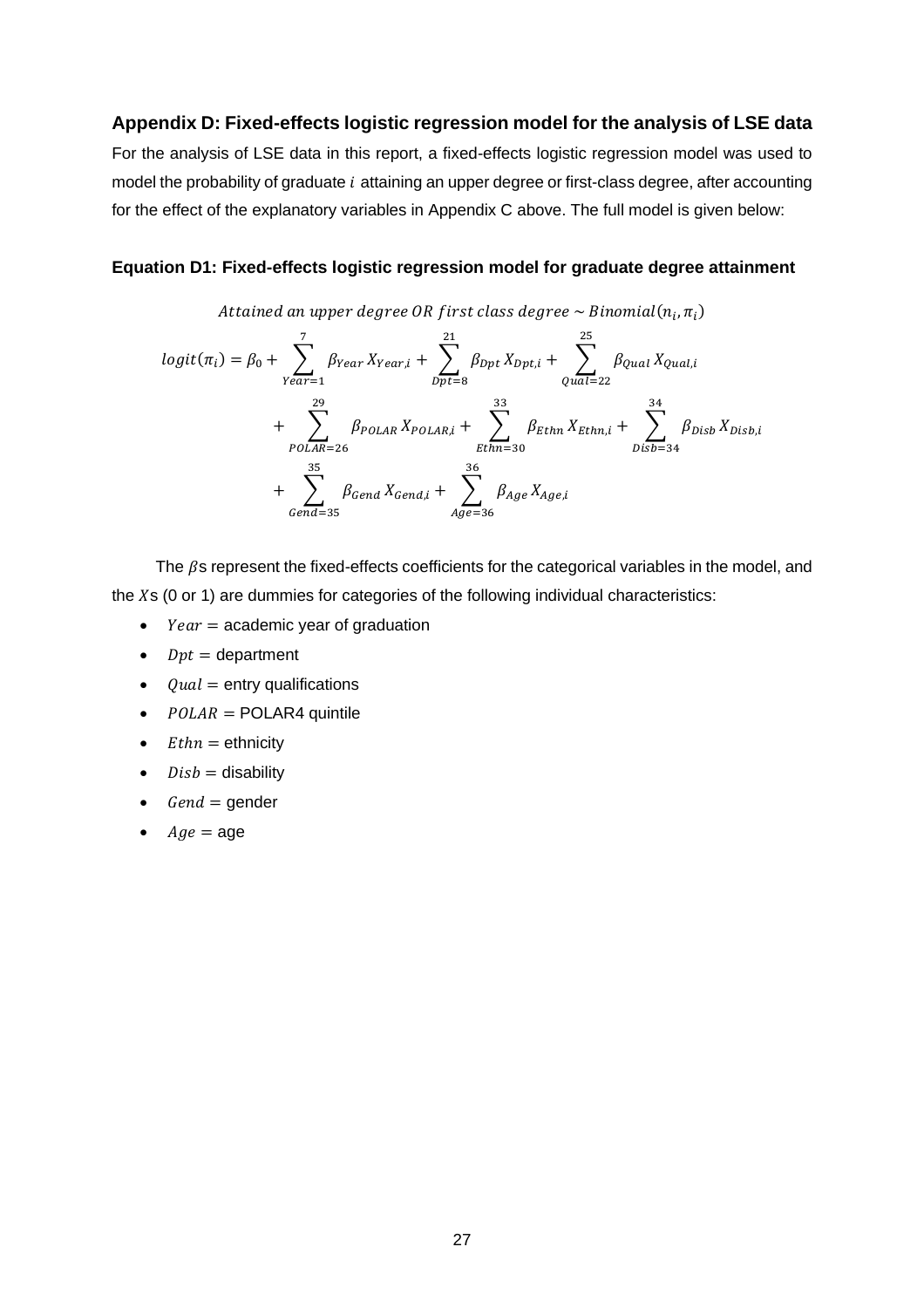| <b>Effect</b> |                                         | <b>Estimate</b> | <b>Standard</b><br>Error | p-value  |
|---------------|-----------------------------------------|-----------------|--------------------------|----------|
| Intercept     |                                         | 2.02            | 0.18                     | < 0.0001 |
| Year          | 2010-11 (ref.)                          |                 |                          |          |
|               | 2011-12                                 | 0.07            | 0.17                     | 0.68     |
|               | 2012-13                                 | $-0.17$         | 0.17                     | 0.30     |
|               | 2013-14                                 | 0.12            | 0.17                     | 0.47     |
|               | 2014-15                                 | 0.31            | 0.18                     | 0.08     |
|               | 2015-16                                 | 0.58            | 0.18                     | < 0.01   |
|               | 2016-17                                 | 0.64            | 0.19                     | < 0.001  |
|               | 2017-18                                 | 0.70            | 0.20                     | < 0.001  |
| Dpt           | Economics (ref.)                        |                 |                          |          |
|               | Accounting                              | $-0.86$         | 0.17                     | < 0.0001 |
|               | Anthropology                            | 1.35            | 0.31                     | < 0.0001 |
|               | <b>Economic History</b>                 | 0.96            | 0.28                     | < 0.001  |
|               | Geography & Environment                 | 0.46            | 0.22                     | 0.04     |
|               | Government                              | 1.01            | 0.24                     | < 0.0001 |
|               | <b>International History</b>            | 1.64            | 0.32                     | < 0.0001 |
|               | <b>International Relations</b>          | 1.48            | 0.54                     | < 0.01   |
|               | Law                                     | 0.95            | 0.21                     | < 0.0001 |
|               | Management                              | 0.40            | 0.22                     | 0.07     |
|               | <b>Mathematics</b>                      | $-0.68$         | 0.16                     | < 0.0001 |
|               | Philosophy, Logic and Scientific Method | 1.30            | 0.36                     | < 0.001  |
|               | Social Policy                           | 0.56            | 0.25                     | 0.03     |
|               | Sociology                               | 1.22            | 0.33                     | < 0.001  |
|               | <b>Statistics</b>                       | $-0.42$         | 0.19                     | 0.03     |
| Qual          | AAA (ref.)                              |                 |                          |          |
|               | AAB                                     | $-0.77$         | 0.13                     | < 0.0001 |
|               | <b>Below AAB</b>                        | $-1.45$         | 0.21                     | < 0.0001 |
|               | International Baccalaureate             | 1.05            | 0.73                     | 0.15     |
|               | Other A Levels                          | 0.02            | 0.30                     | 0.94     |
| <b>POLAR</b>  | Quintile 5 (ref.)                       |                 |                          |          |
|               | Quintile 1                              | 0.30            | 0.28                     | 0.27     |
|               | Quintile 2                              | $-0.05$         | 0.18                     | 0.78     |
|               | Quintile 3                              | 0.18            | 0.15                     | 0.22     |
|               | Quintile 4                              | $-0.01$         | 0.11                     | 0.91     |

**Table D1: Variable coefficient estimates of the model for upper degree attainment**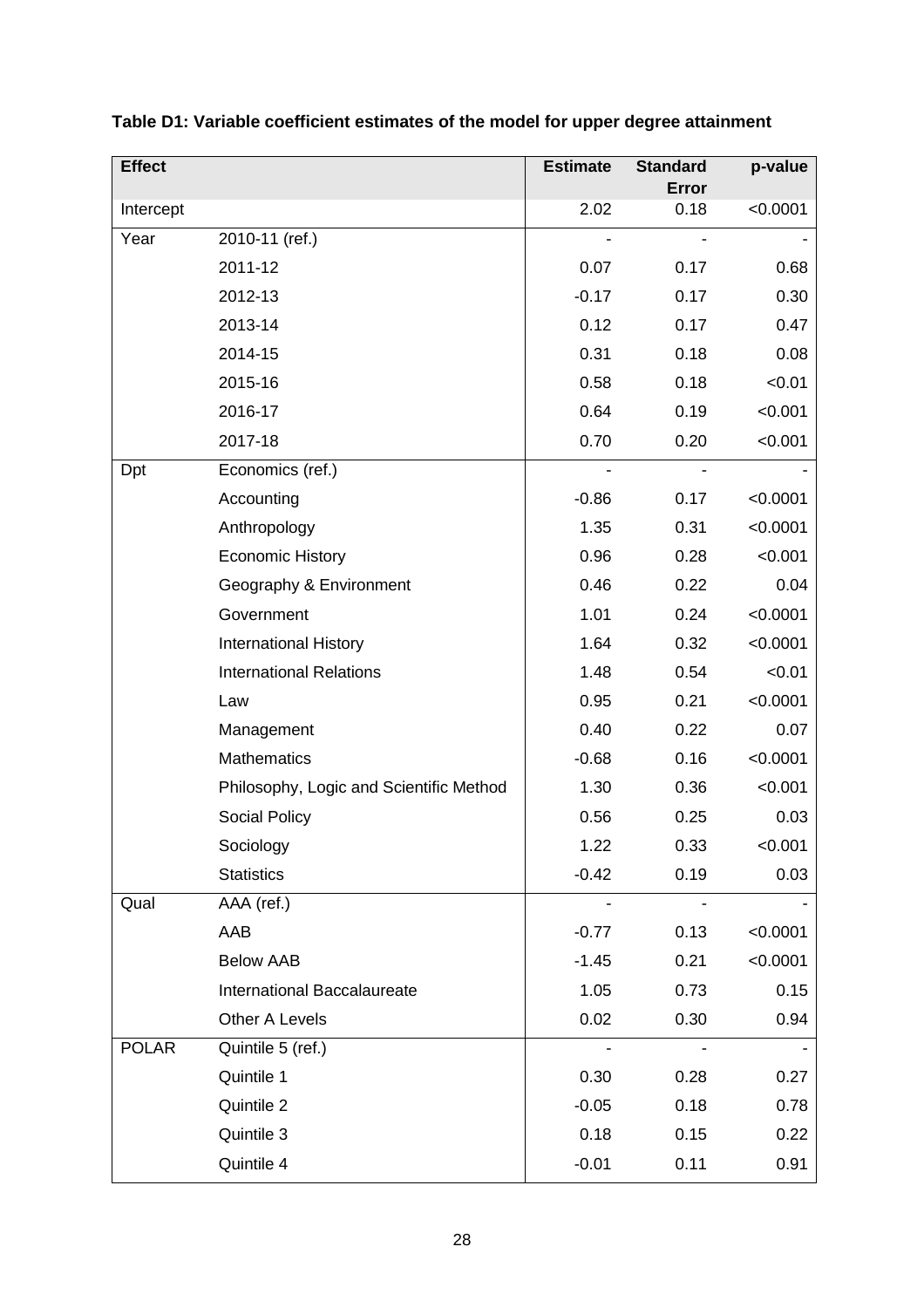| Ethn        | White (ref.)            |         |      |          |
|-------------|-------------------------|---------|------|----------|
|             | <b>Black</b>            | $-1.18$ | 0.19 | < 0.0001 |
|             | Asian                   | $-0.73$ | 0.11 | < 0.0001 |
|             | Other                   | $-0.29$ | 0.18 | 0.11     |
|             | Unknown                 | $-0.06$ | 0.42 | 0.89     |
| <b>Disb</b> | No disability (ref.)    |         |      |          |
|             | <b>Disability</b>       | $-0.25$ | 0.14 | 0.07     |
| Gend        | Male (ref.)             |         |      |          |
|             | Female                  | 0.03    | 0.10 | 0.79     |
| Age         | Under 21 (Young) (ref.) |         |      |          |
|             | Over 21 (Mature)        | $-0.99$ | 0.35 | < 0.01   |

## **Table D2: Analysis of Variance results for the model for upper degree attainment**

| <b>Variable</b> | Degrees of<br><b>Freedom</b> | <b>Deviance</b> | <b>Residual df.</b> | <b>Residual</b><br><b>Deviance</b> | p-value (chi-<br>square test) |
|-----------------|------------------------------|-----------------|---------------------|------------------------------------|-------------------------------|
| Null model      |                              |                 | 5014                | 3856.6                             |                               |
| Year            |                              | 53.59           | 5007                | 3803.0                             | < 0.0001                      |
| Dpt             | 14                           | 339.66          | 4993                | 3463.3                             | < 0.0001                      |
| Qual            | 4                            | 73.71           | 4989                | 3389.6                             | < 0.0001                      |
| <b>POLAR</b>    | 4                            | 3.53            | 4985                | 3386.1                             | 0.47                          |
| Ethn            | 4                            | 64.08           | 4981                | 3322.0                             | < 0.0001                      |
| <b>Disb</b>     | 1                            | 3.62            | 4980                | 3318.4                             | 0.06                          |
| Gend            | 1                            | 0.11            | 4979                | 3318.3                             | 0.74                          |
| Age             | 1                            | 7.11            | 4978                | 3311.2                             | < 0.01                        |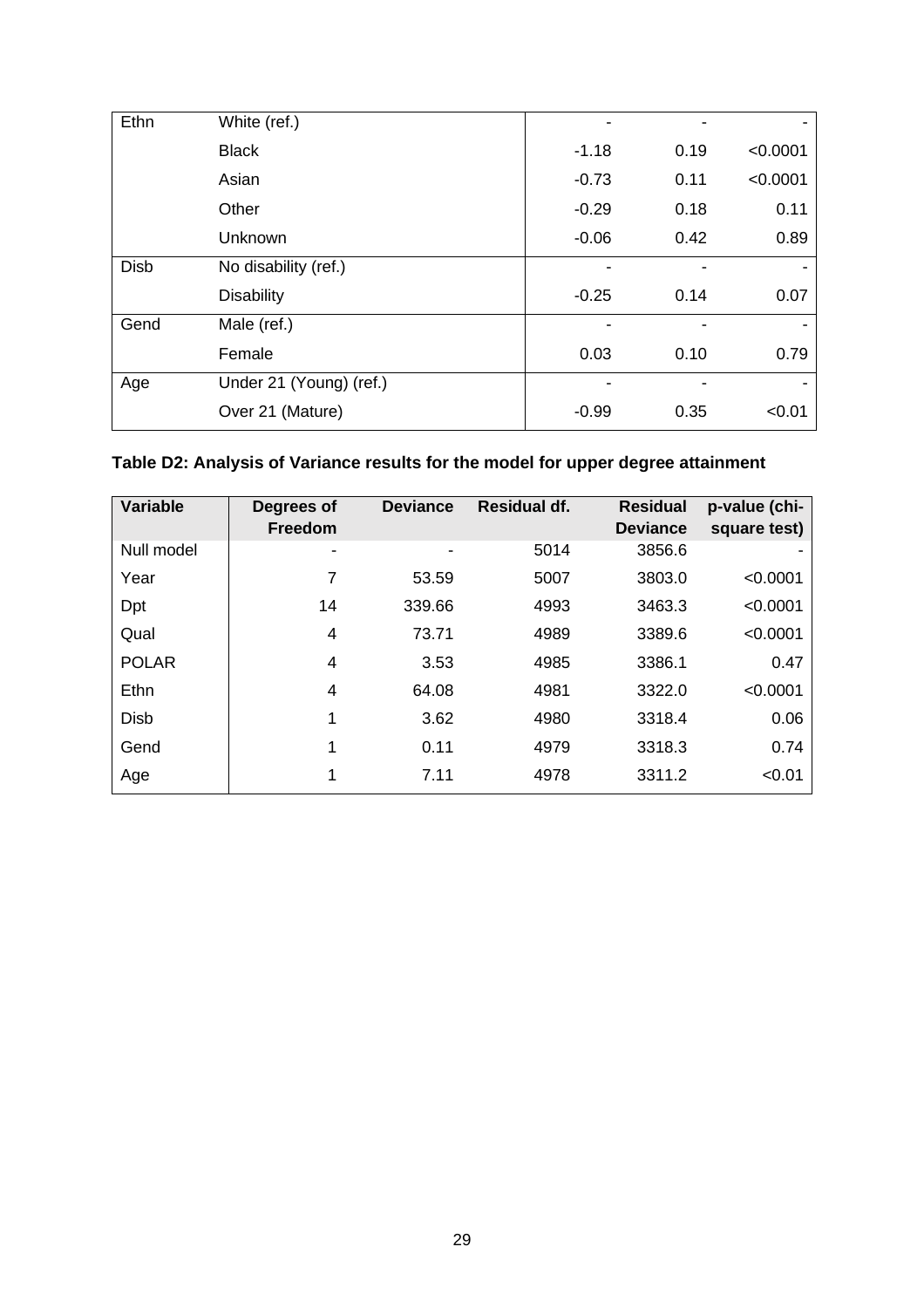| <b>Effect</b> |                                         | <b>Estimate</b> | <b>Standard</b> | p-value  |
|---------------|-----------------------------------------|-----------------|-----------------|----------|
|               |                                         |                 | Error           |          |
| Intercept     |                                         | $-0.07$         | 0.14            | 0.60     |
| Year          | 2010-11 (ref.)                          |                 |                 |          |
|               | 2011-12                                 | $-0.05$         | 0.15            | 0.72     |
|               | 2012-13                                 | 0.09            | 0.15            | 0.53     |
|               | 2013-14                                 | 0.14            | 0.15            | 0.37     |
|               | 2014-15                                 | 0.40            | 0.15            | < 0.01   |
|               | 2015-16                                 | 0.37            | 0.14            | 0.01     |
|               | 2016-17                                 | 0.38            | 0.14            | < 0.01   |
|               | 2017-18                                 | 0.48            | 0.14            | < 0.001  |
| Dpt           | Economics (ref.)                        |                 |                 |          |
|               | Accounting                              | $-1.13$         | 0.17            | < 0.0001 |
|               | Anthropology                            | $-1.16$         | 0.21            | < 0.0001 |
|               | <b>Economic History</b>                 | $-0.89$         | 0.18            | < 0.0001 |
|               | Geography & Environment                 | $-1.01$         | 0.16            | < 0.0001 |
|               | Government                              | $-1.16$         | 0.14            | < 0.0001 |
|               | <b>International History</b>            | $-1.10$         | 0.16            | < 0.0001 |
|               | <b>International Relations</b>          | $-1.24$         | 0.25            | < 0.0001 |
|               | Law                                     | $-1.27$         | 0.14            | < 0.0001 |
|               | Management                              | $-0.94$         | 0.20            | < 0.0001 |
|               | <b>Mathematics</b>                      | $-0.27$         | 0.13            | 0.05     |
|               | Philosophy, Logic and Scientific Method | $-0.81$         | 0.18            | < 0.0001 |
|               | Social Policy                           | $-1.69$         | 0.28            | < 0.0001 |
|               | Sociology                               | $-1.44$         | 0.30            | <0.0001  |
|               | <b>Statistics</b>                       | $-0.28$         | 0.16            | 0.07     |
| Qual          | AAA (ref.)                              |                 |                 |          |
|               | AAB                                     | $-0.92$         | 0.14            | < 0.0001 |
|               | <b>Below AAB</b>                        | $-1.27$         | 0.32            | < 0.0001 |
|               | International Baccalaureate             | $-0.02$         | 0.28            | 0.93     |
|               | Other A Levels                          | $-0.07$         | 0.20            | 0.71     |
| <b>POLAR</b>  | Quintile 5 (ref.)                       |                 |                 |          |
|               | Quintile 1                              | $-0.02$         | 0.19            | 0.92     |
|               | Quintile 2                              | 0.06            | 0.14            | 0.65     |
|               | Quintile 3                              | 0.01            | 0.11            | 0.94     |
|               | Quintile 4                              | $-0.18$         | 0.09            | 0.05     |

**Table D3: Variable coefficient estimates of the model for first-class degree attainment**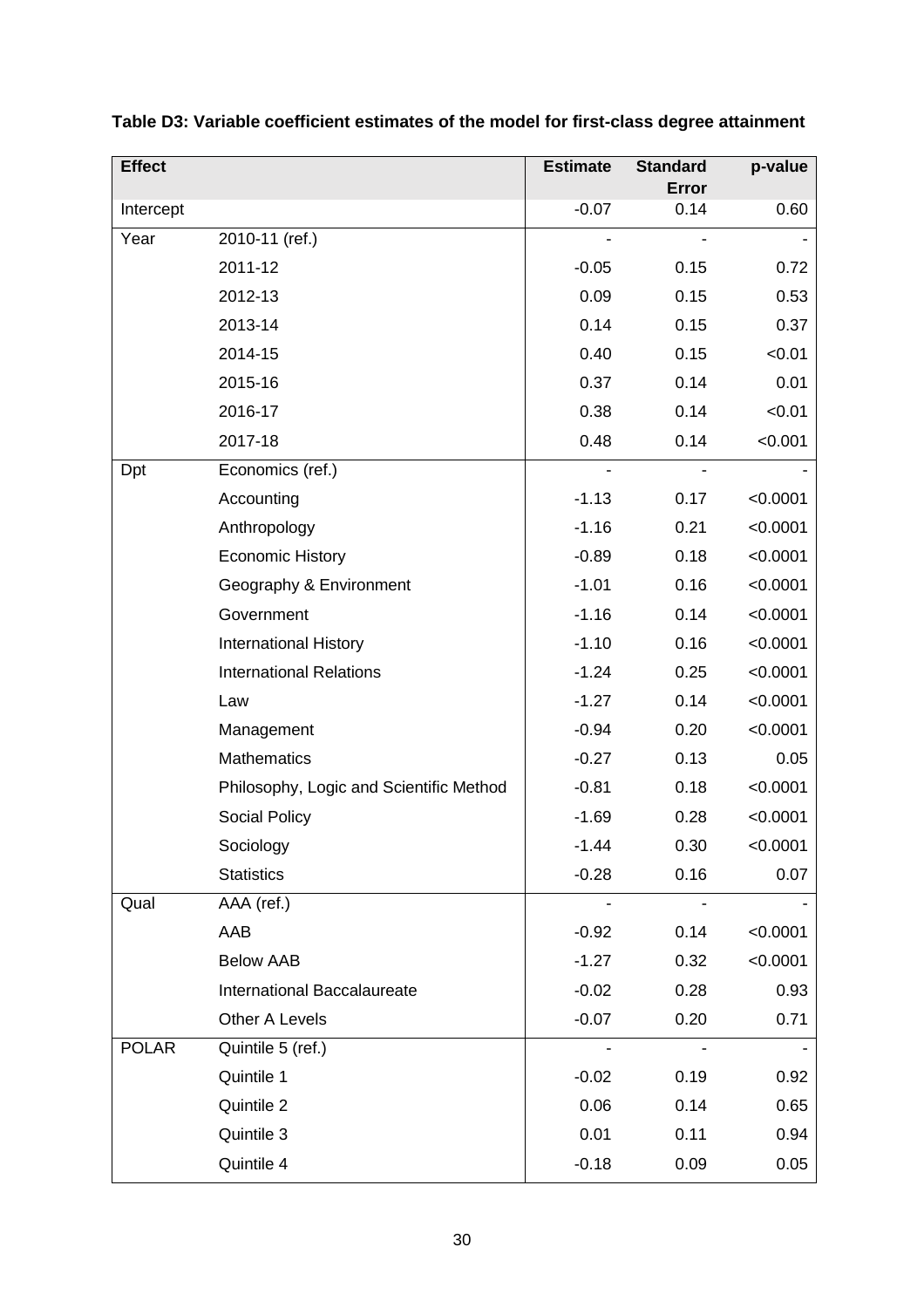| Ethn        | White (ref.)            |         |      |          |
|-------------|-------------------------|---------|------|----------|
|             | <b>Black</b>            | $-0.94$ | 0.23 | < 0.0001 |
|             | Asian                   | $-0.18$ | 0.09 | < 0.0001 |
|             | Other                   | $-0.19$ | 0.13 | 0.14     |
|             | Unknown                 | $-0.79$ | 0.31 | < 0.01   |
| <b>Disb</b> | No disability (ref.)    |         |      |          |
|             | <b>Disability</b>       | $-0.23$ | 0.12 | 0.05     |
| Gend        | Male (ref.)             |         |      |          |
|             | Female                  | $-0.14$ | 0.08 | 0.07     |
| Age         | Under 21 (Young) (ref.) |         |      |          |
|             | Over 21 (Mature)        | 0.12    | 0.29 | 0.68     |

## **Table D4: Analysis of Variance results for the model for first-class degree attainment**

| <b>Variable</b> | Degrees of<br><b>Freedom</b> | <b>Deviance</b> | <b>Residual df.</b> | <b>Residual</b><br><b>Deviance</b> | p-value (chi-<br>square test) |
|-----------------|------------------------------|-----------------|---------------------|------------------------------------|-------------------------------|
| Null model      |                              |                 | 5014                | 3856.6                             |                               |
| Year            | 7                            | 53.59           | 5007                | 3803.0                             | < 0.0001                      |
| Dpt             | 14                           | 339.66          | 4993                | 3463.3                             | < 0.0001                      |
| Qual            | 4                            | 73.71           | 4989                | 3389.6                             | < 0.0001                      |
| <b>POLAR</b>    | 4                            | 3.53            | 4985                | 3386.1                             | 0.47                          |
| Ethn            | 4                            | 64.08           | 4981                | 3322.0                             | < 0.0001                      |
| <b>Disb</b>     | 1                            | 3.62            | 4980                | 3318.4                             | 0.06                          |
| Gend            | 1                            | 0.11            | 4979                | 3318.3                             | 0.74                          |
| Age             | 1                            | 7.11            | 4978                | 3311.2                             | < 0.01                        |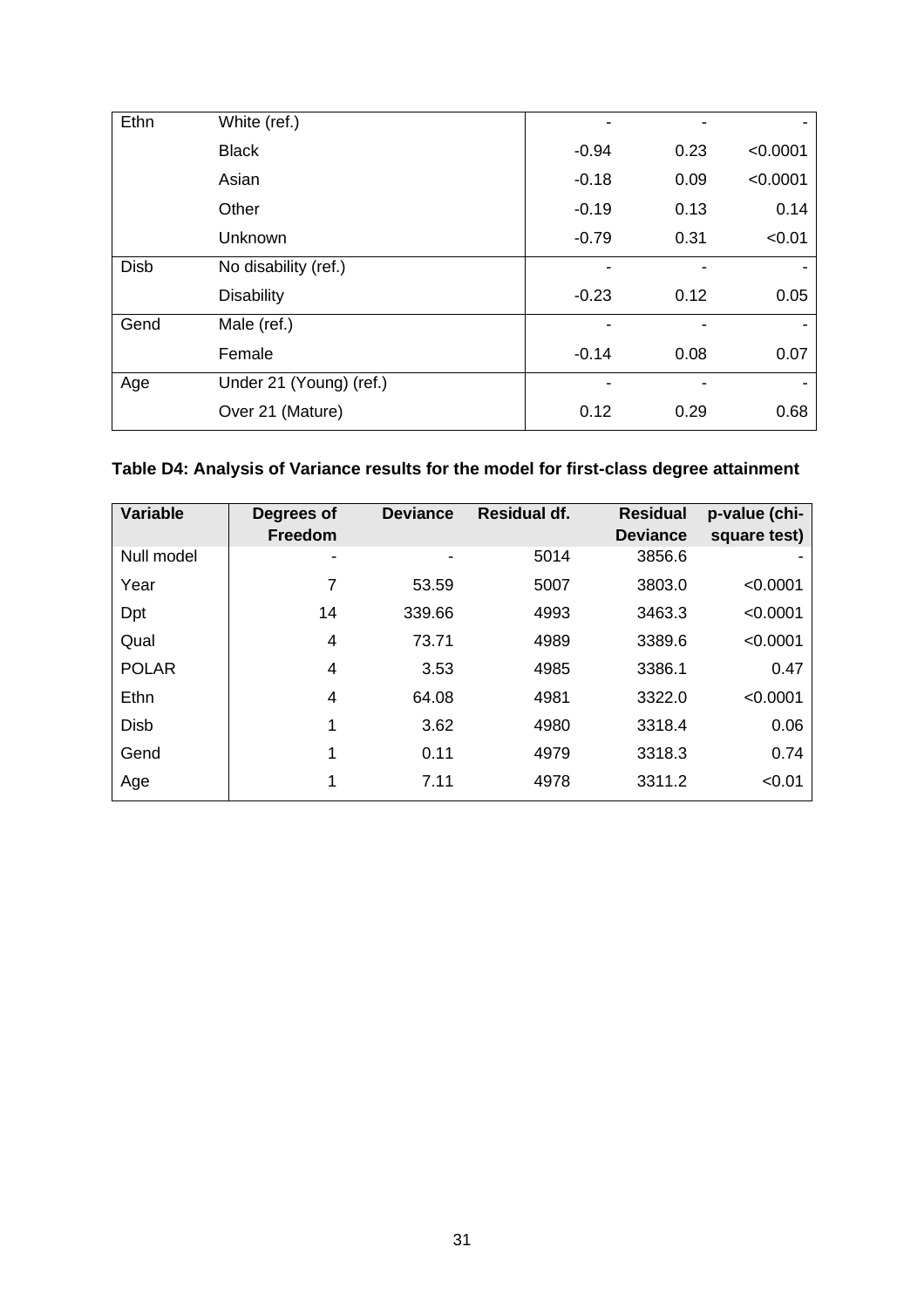#### **Appendix E: Mixed-effects logistic regression model for the analysis of LSE data**

In addition to the fixed-effects model, two mixed-effects logistic regression models were used to model the probability of graduate  $i$  attaining an upper degree or first-class degree, from department *j*, after accounting for the effect of the explanatory variables in Appendix C. The models are given as follows:

#### **Equation E1: Mixed-effects Model 1 – Mixed-effects logistic regression model for graduate degree attainment (random intercept)**

Attained an upper degree OR first class degree  $\sim$  Binomial $(n_{ij}, n_{ij})$ 

$$
logit(\pi_{ij}) = \beta_{0,j} + u_{0,j} + \sum_{Year=1}^{7} \beta_{Year} X_{Year,ij} + \sum_{Dpt=8}^{21} \beta_{Dpt} X_{Dpt,ij} + \sum_{Qual=22}^{25} \beta_{Qual} X_{Qual,ij}
$$
  
+ 
$$
\sum_{POLAR=26}^{29} \beta_{POLAR} X_{POLAR,ij} + \sum_{Ethn=30}^{33} \beta_{Ethn} X_{Ethn,ij} + \sum_{Disb=34}^{34} \beta_{Disb} X_{Disb,ij}
$$
  
+ 
$$
\sum_{Gend=35}^{35} \beta_{Gend} X_{Gend,ij} + \sum_{Qual=35}^{35} \beta_{Age} X_{Age,ij}
$$

#### **Equation E2: Mixed-effects Model 2 – Mixed-effects logistic regression model for graduate degree attainment (random intercept and random year coefficient)**

Attained an upper degree OR first class degree 
$$
\sim
$$
 Binomial $(n_{ij}, \pi_{ij})$ 

 $logit(\pi_{ij}) = \beta_{0,j} + u_{0,j} + \sum_{\langle \beta_{Year} + u_{Year,j} \rangle}$ 7 Year=1  $X_{Year,ij}$  +  $\sum \beta_{Dpt}$ 21  $_{Dpt=8}$  $X_{Dpt,ij}$  +  $\qquad$   $\qquad$   $\qquad$   $\beta_{qual}$ 25 =22  $X_{Qual, ij}$  $+$   $\sum$   $\beta_{POLAR}$ 29 POLAR=26  $X_{POLAR,ij}$  +  $\sum_{Ethn}$ 33 Ethn=30  $X_{Ethn,ij}$  +  $\sum_{j}$   $\beta_{Disk}$ 34  $_{Disb=34}$  $X_{Disb,ij}$  $+$   $\sum$   $\beta_{Gend}$ 35  $Gend = 35$  $X_{Gend,ij} + \sum_{\beta_{Age}}$ 36  $Age = 36$  $X_{Age,ij}$ 

The  $\beta$ s represent the fixed-effects coefficients for the categorical variables in the model, and the  $X$ s (0 or 1) are dummies representing whether or not an individual has the characteristics:

- $Year = academic year$  of graduation
- $Dpt =$  department
- $\bullet$  Qual = entry qualifications
- $POLAR = POLARA$  quintile
- $E$ *thn* = ethnicity
- $Disk = disability$
- $Gend = \text{gender}$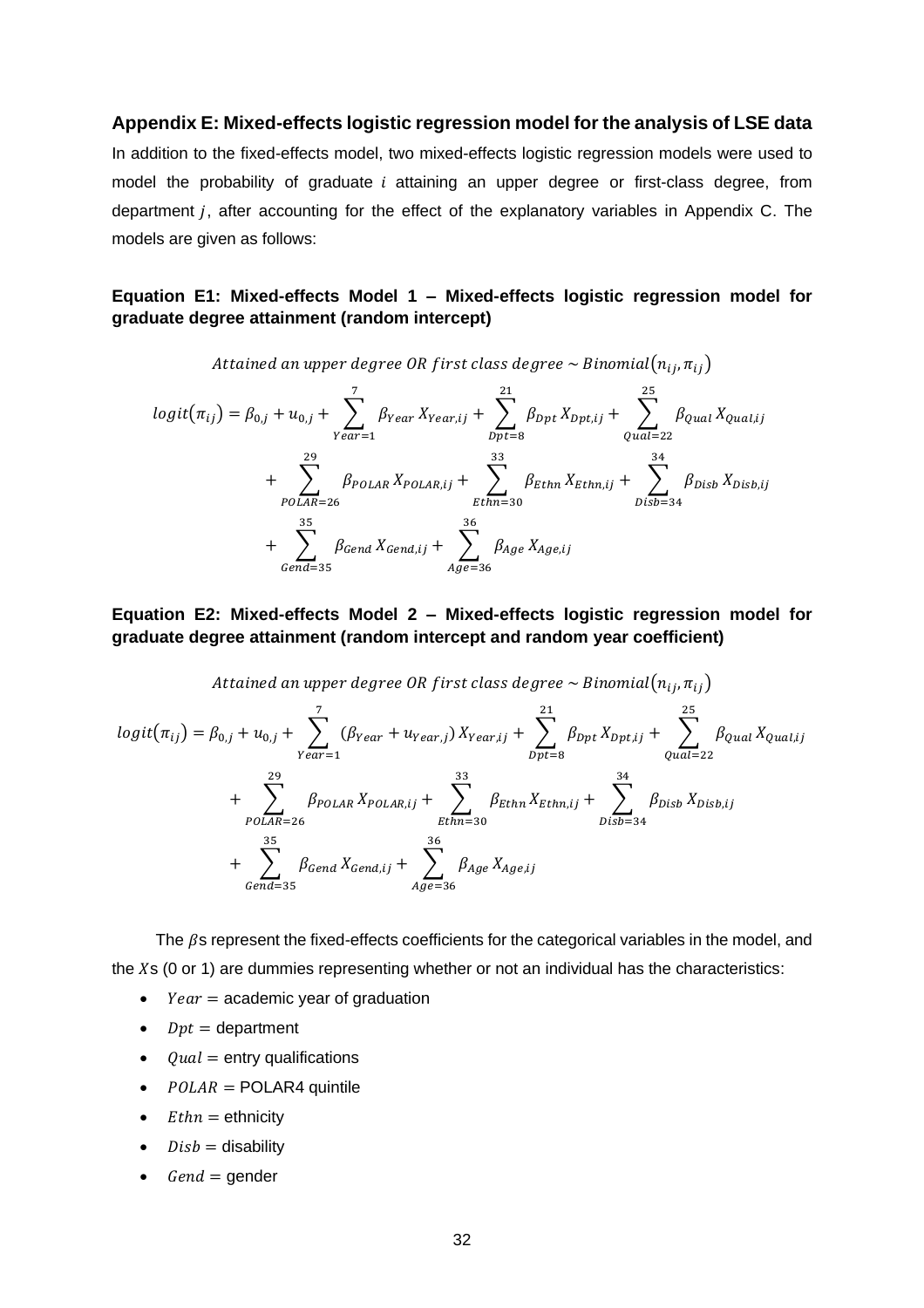•  $Age = age$ 

 $u_{0,j}$  is the random intercept for department j and  $u_{Year,j}$  represents the random coefficient for department  $j$  in academic year  $Year$  with  $u_{0,j}{\sim}N(0,\sigma_{u_0}^2)$  and  $u_{Year,j}{\sim}N(0,\sigma_{u_{Year}}^2).$ 

|                       |                             | <b>Grade inflation rate</b> |
|-----------------------|-----------------------------|-----------------------------|
| (Fixed effects model) | (Mixed-effects model 1)     | (Mixed-effects model 2)     |
| 1.000                 | 1.000                       | 1.000                       |
| 1.010                 | 1.009                       | 1.009                       |
| 0.975                 | 0.975                       | 0.974                       |
| 1.017                 | 1.017                       | 1.017                       |
| 1.041                 | 1.040                       | 1.040                       |
| 1.069                 | 1.069                       | 1.068                       |
| 1.066                 | 1.067                       | 1.067                       |
| 1.073                 | 1.073                       | 1.073                       |
|                       | <b>Grade inflation rate</b> | <b>Grade inflation rate</b> |

**Table E1: Comparison of grade inflation rates for good degrees for fixed- and mixedeffects models**

**Table E2: Comparison of grade inflation rates for first-class degrees for fixed- and mixed-effects models**

| <b>Academic</b><br>year | <b>Grade inflation rate</b><br>(Fixed effects model) | <b>Grade inflation rate</b><br>(Mixed-effects model 1) | <b>Grade inflation rate</b><br>(Mixed-effects model 2) |
|-------------------------|------------------------------------------------------|--------------------------------------------------------|--------------------------------------------------------|
| 2010-11 (ref.)          | 1.000                                                | 1.001                                                  | 1.001                                                  |
| 2011-12                 | 0.960                                                | 0.961                                                  | 0.960                                                  |
| 2012-13                 | 1.073                                                | 1.074                                                  | 1.076                                                  |
| 2013-14                 | 1.105                                                | 1.103                                                  | 1.103                                                  |
| 2014-15                 | 1.329                                                | 1.331                                                  | 1.330                                                  |
| 2015-16                 | 1.305                                                | 1.303                                                  | 1.303                                                  |
| 2016-17                 | 1.309                                                | 1.306                                                  | 1.308                                                  |
| 2017-18                 | 1.397                                                | 1.400                                                  | 1.400                                                  |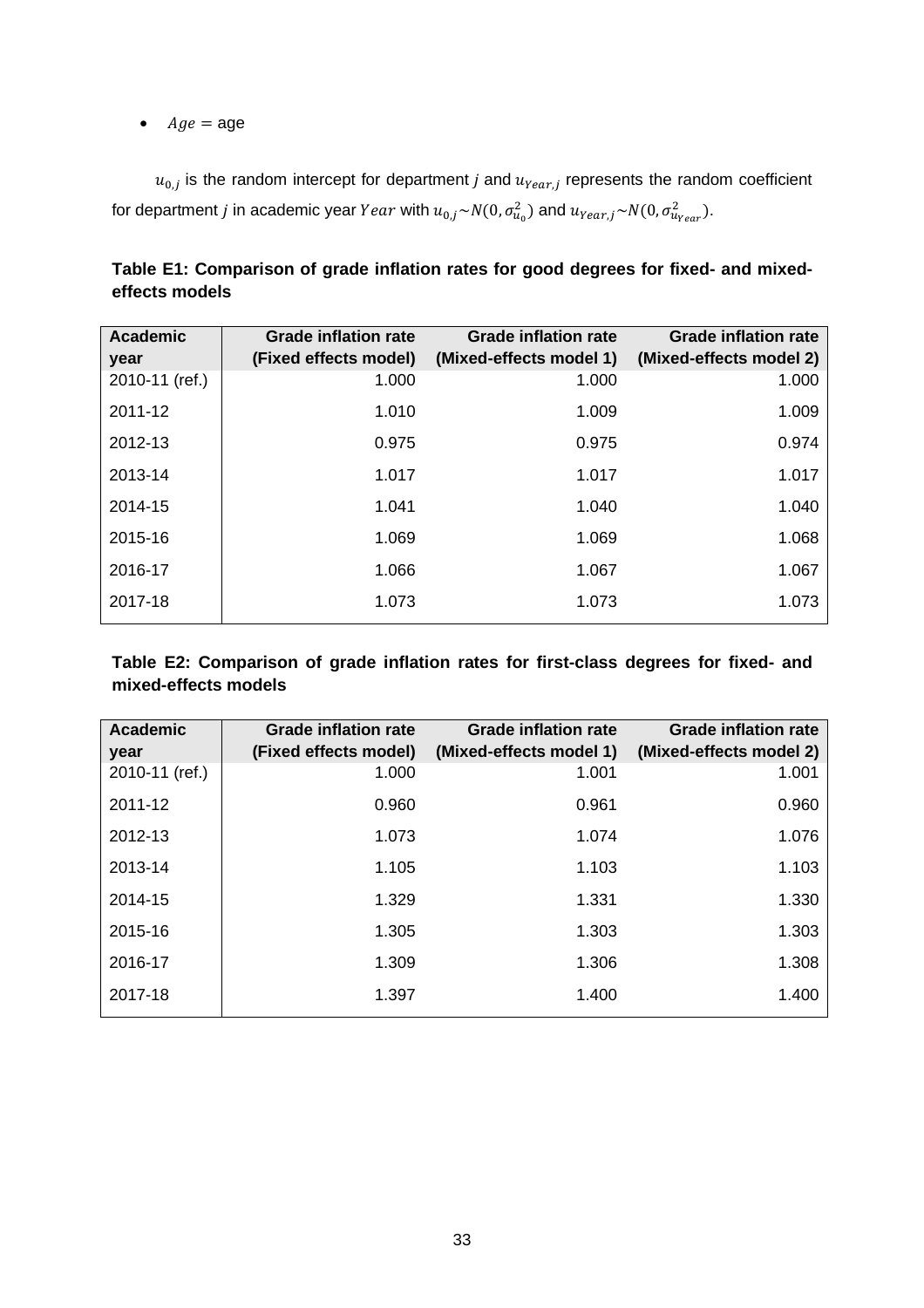| <b>Effect</b> |                             | <b>Estimate</b>          | <b>Standard</b> | p-value  |
|---------------|-----------------------------|--------------------------|-----------------|----------|
| Intercept     |                             | 2.61                     | Error<br>0.25   | < 0.0001 |
| Year          | 2010-11 (ref.)              |                          |                 |          |
|               |                             |                          |                 |          |
|               | 2011-12                     | 0.07                     | 0.17            | 0.69     |
|               | 2012-13                     | $-0.18$                  | 0.16            | 0.29     |
|               | 2013-14                     | 0.12                     | 0.17            | 0.48     |
|               | 2014-15                     | 0.31                     | 0.18            | 0.07     |
|               | 2015-16                     | 0.58                     | 0.18            | < 0.01   |
|               | 2016-17                     | 0.64                     | 0.18            | < 0.001  |
|               | 2017-18                     | 0.70                     | 0.19            | < 0.001  |
| Qual          | AAA (ref.)                  | $\overline{\phantom{a}}$ | $\blacksquare$  |          |
|               | AAB                         | $-0.75$                  | 0.13            | < 0.0001 |
|               | <b>Below AAB</b>            | $-1.40$                  | 0.21            | < 0.0001 |
|               | International Baccalaureate | 1.07                     | 0.73            | 0.14     |
|               | Other A Levels              | 0.04                     | 0.30            | 0.88     |
| <b>POLAR</b>  | Quintile 5 (ref.)           |                          |                 |          |
|               | Quintile 1                  | 0.30                     | 0.28            | 0.27     |
|               | Quintile 2                  | $-0.05$                  | 0.18            | 0.77     |
|               | Quintile 3                  | 0.18                     | 0.15            | 0.22     |
|               | Quintile 4                  | $-0.01$                  | 0.11            | 0.91     |
| Ethn          | White (ref.)                | $\blacksquare$           |                 |          |
|               | <b>Black</b>                | $-1.19$                  | 0.19            | < 0.0001 |
|               | Asian                       | $-0.76$                  | 0.11            | < 0.0001 |
|               | Other                       | $-0.29$                  | 0.18            | 0.11     |
|               | Unknown                     | $-0.05$                  | 0.42            | 0.90     |
| Disb          | No disability (ref.)        |                          |                 |          |
|               | <b>Disability</b>           | $-0.25$                  | 0.14            | 0.08     |
| Gend          | Male (ref.)                 |                          |                 |          |
|               | Female                      | 0.04                     | 0.09            | 0.66     |
| Age           | Under 21 (Young) (ref.)     |                          |                 |          |
|               | Over 21 (Mature)            | $-0.97$                  | 0.34            | < 0.01   |

**Table E3: Fixed-effects coefficient estimates for Mixed-effects Model 1 for upper degree attainment**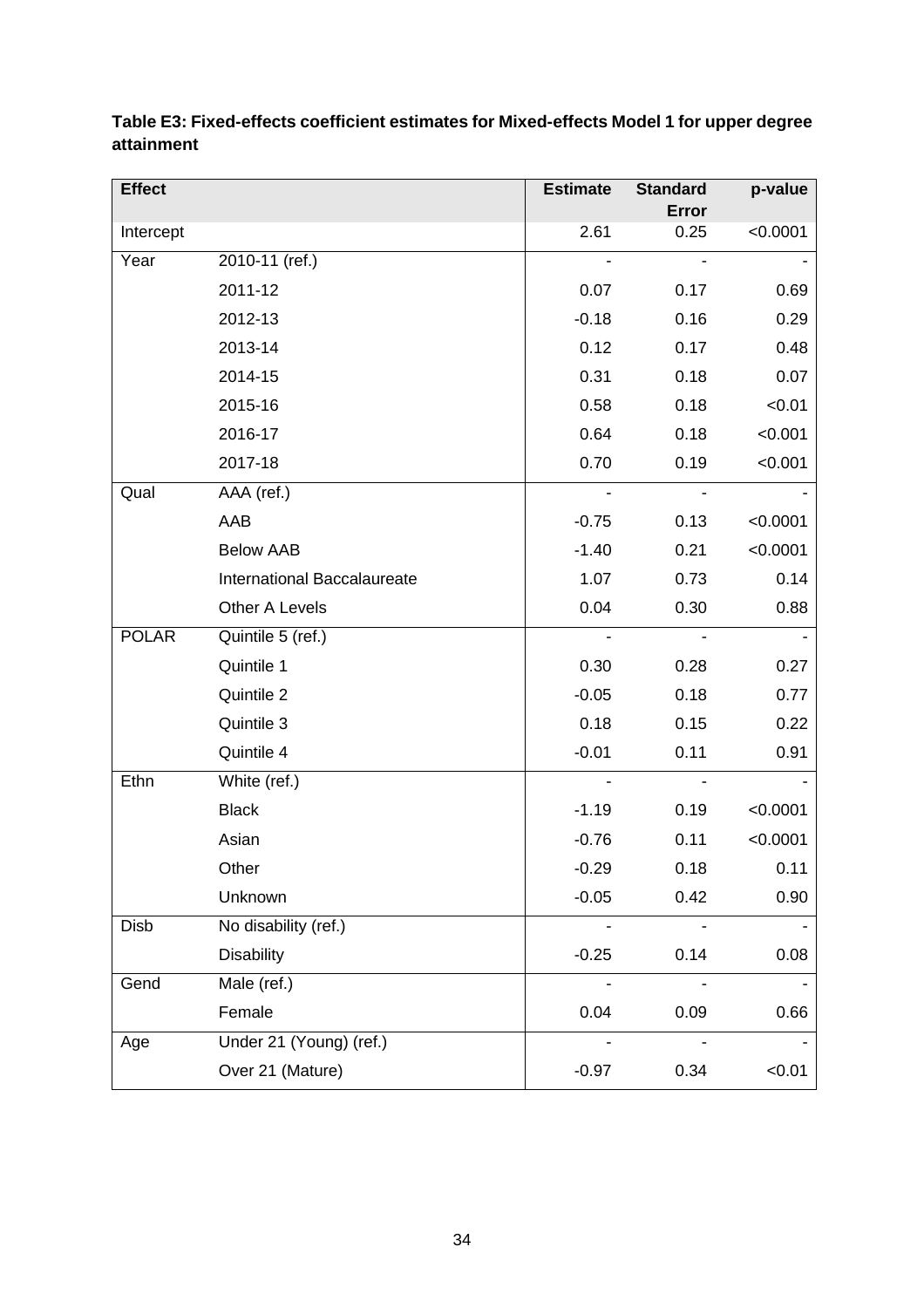| <b>Effect</b> |                             | <b>Estimate</b> | <b>Standard</b> | p-value  |
|---------------|-----------------------------|-----------------|-----------------|----------|
| Intercept     |                             | $-1.00$         | Error<br>0.16   | < 0.0001 |
| Year          | 2010-11 (ref.)              |                 |                 |          |
|               | 2011-12                     | $-0.05$         | 0.15            | 0.72     |
|               | 2012-13                     | 0.09            | 0.15            | 0.53     |
|               | 2013-14                     | 0.13            | 0.15            | 0.38     |
|               |                             |                 |                 |          |
|               | 2014-15                     | 0.39            | 0.15            | < 0.01   |
|               | 2015-16                     | 0.37            | 0.14            | 0.01     |
|               | 2016-17                     | 0.37            | 0.14            | < 0.01   |
|               | 2017-18                     | 0.48            | 0.14            | < 0.001  |
| Qual          | AAA (ref.)                  |                 | $\blacksquare$  |          |
|               | AAB                         | $-0.95$         | 0.13            | < 0.0001 |
|               | <b>Below AAB</b>            | $-1.39$         | 0.31            | < 0.0001 |
|               | International Baccalaureate | $-0.04$         | 0.28            | 0.89     |
|               | Other A Levels              | $-0.10$         | 0.20            | 0.62     |
| <b>POLAR</b>  | Quintile 5 (ref.)           |                 |                 |          |
|               | Quintile 1                  | $-0.03$         | 0.19            | 0.88     |
|               | Quintile 2                  | 0.06            | 0.14            | 0.66     |
|               | Quintile 3                  | 0.01            | 0.11            | 0.96     |
|               | Quintile 4                  | $-0.18$         | 0.09            | 0.05     |
| Ethn          | White (ref.)                |                 |                 |          |
|               | <b>Black</b>                | $-0.92$         | 0.23            | < 0.0001 |
|               | Asian                       | $-0.73$         | 0.09            | < 0.0001 |
|               | Other                       | $-0.18$         | 0.13            | 0.15     |
|               | Unknown                     | $-0.78$         | 0.30            | 0.01     |
| Disb          | No disability (ref.)        |                 |                 |          |
|               | <b>Disability</b>           | $-0.24$         | 0.12            | 0.04     |
| Gend          | Male (ref.)                 |                 |                 |          |
|               | Female                      | $-0.16$         | 0.08            | 0.03     |
| Age           | Under 21 (Young) (ref.)     |                 |                 |          |
|               | Over 21 (Mature)            | 0.11            | 0.29            | 0.70     |

**Table E4: Fixed-effects coefficient estimates for Mixed-effects Model 1 for first-class degree attainment**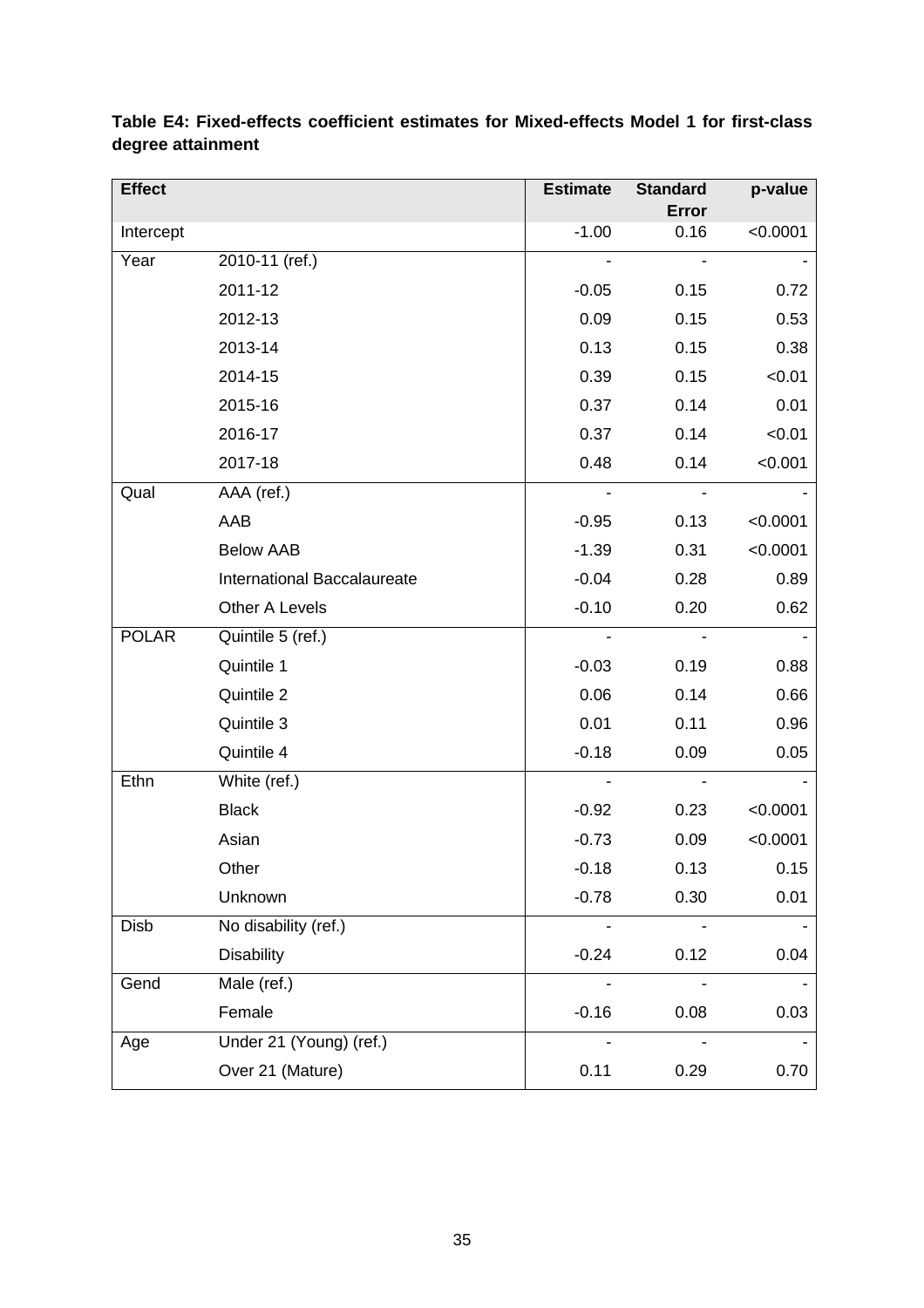| <b>Effect</b> |                             | <b>Estimate</b> | <b>Standard</b> | p-value  |
|---------------|-----------------------------|-----------------|-----------------|----------|
|               |                             |                 | <b>Error</b>    |          |
| Intercept     |                             | 2.61            | 0.25            | < 0.0001 |
| Year          | 2010-11 (ref.)              |                 |                 |          |
|               | 2011-12                     | 0.06            | 0.17            | 0.73     |
|               | 2012-13                     | $-0.18$         | 0.17            | 0.29     |
|               | 2013-14                     | 0.12            | 0.17            | 0.49     |
|               | 2014-15                     | 0.31            | 0.18            | 0.08     |
|               | 2015-16                     | 0.59            | 0.19            | < 0.01   |
|               | 2016-17                     | 0.65            | 0.19            | < 0.001  |
|               | 2017-18                     | 0.71            | 0.20            | < 0.001  |
| Qual          | AAA (ref.)                  |                 |                 |          |
|               | AAB                         | $-0.75$         | 0.13            | < 0.0001 |
|               | <b>Below AAB</b>            | $-1.40$         | 0.21            | < 0.0001 |
|               | International Baccalaureate | 1.07            | 0.73            | 0.14     |
|               | Other A Levels              | 0.04            | 0.30            | 0.88     |
| <b>POLAR</b>  | Quintile 5 (ref.)           |                 |                 |          |
|               | Quintile 1                  | 0.31            | 0.28            | 0.27     |
|               | Quintile 2                  | $-0.05$         | 0.18            | 0.77     |
|               | Quintile 3                  | 0.18            | 0.15            | 0.22     |
|               | Quintile 4                  | $-0.01$         | 0.11            | 0.91     |
| Ethn          | White (ref.)                |                 |                 |          |
|               | <b>Black</b>                | $-1.19$         | 0.19            | < 0.0001 |
|               | Asian                       | $-0.76$         | 0.11            | < 0.0001 |
|               | Other                       | $-0.29$         | 0.18            | 0.11     |
|               | Unknown                     | $-0.05$         | 0.42            | 0.90     |
| Disb          | No disability (ref.)        |                 |                 |          |
|               | <b>Disability</b>           | $-0.25$         | 0.14            | 0.08     |
| Gend          | Male (ref.)                 |                 |                 |          |
|               | Female                      | 0.04            | 0.09            | 0.67     |
| Age           | Under 21 (Young) (ref.)     |                 |                 |          |
|               | Over 21 (Mature)            | $-0.97$         | 0.34            | < 0.01   |

## **Table E5: Fixed-effects coefficient estimates for Mixed-effects Model 2 for upper degree attainment**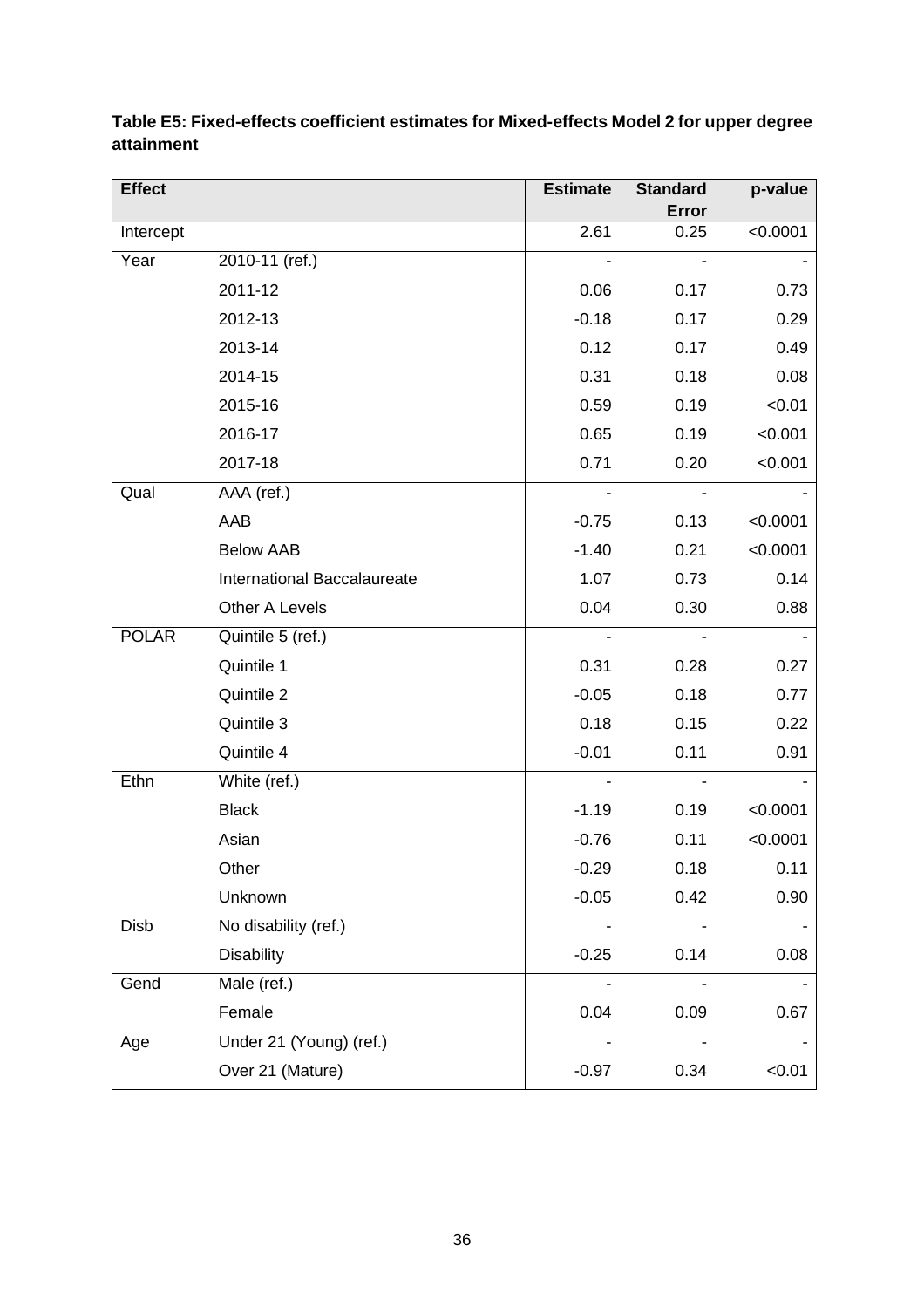| <b>Effect</b> |                             | <b>Estimate</b> | <b>Standard</b> | p-value  |
|---------------|-----------------------------|-----------------|-----------------|----------|
| Intercept     |                             | $-1.01$         | Error<br>0.17   | < 0.0001 |
| Year          | 2010-11 (ref.)              |                 |                 |          |
|               | 2011-12                     | $-0.05$         | 0.16            | 0.77     |
|               | 2012-13                     | 0.10            | 0.16            | 0.53     |
|               | 2013-14                     | 0.13            | 0.16            | 0.40     |
|               | 2014-15                     | 0.40            | 0.15            | < 0.01   |
|               | 2015-16                     | 0.37            | 0.15            | 0.01     |
|               | 2016-17                     | 0.37            | 0.15            | 0.01     |
|               | 2017-18                     | 0.48            | 0.15            | < 0.01   |
| Qual          | AAA (ref.)                  |                 |                 |          |
|               | AAB                         | $-0.95$         | 0.13            | < 0.0001 |
|               | <b>Below AAB</b>            | $-1.39$         | 0.31            | < 0.0001 |
|               | International Baccalaureate | $-0.04$         | 0.28            | 0.89     |
|               | Other A Levels              | $-0.10$         | 0.20            | 0.62     |
| <b>POLAR</b>  | Quintile 5 (ref.)           |                 |                 |          |
|               | Quintile 1                  | $-0.03$         | 0.19            | 0.88     |
|               | Quintile 2                  | 0.06            | 0.14            | 0.66     |
|               | Quintile 3                  | 0.01            | 0.11            | 0.96     |
|               | Quintile 4                  | $-0.18$         | 0.09            | 0.05     |
| Ethn          | White (ref.)                |                 |                 |          |
|               | <b>Black</b>                | $-0.92$         | 0.23            | < 0.0001 |
|               | Asian                       | $-0.73$         | 0.09            | < 0.0001 |
|               | Other                       | $-0.18$         | 0.13            | 0.15     |
|               | Unknown                     | $-0.78$         | 0.30            | 0.01     |
| Disb          | No disability (ref.)        |                 |                 |          |
|               | <b>Disability</b>           | $-0.24$         | 0.12            | 0.04     |
| Gend          | Male (ref.)                 |                 |                 |          |
|               | Female                      | $-0.16$         | 0.08            | 0.04     |
| Age           | Under 21 (Young) (ref.)     |                 |                 |          |
|               | Over 21 (Mature)            | 0.11            | 0.29            | 0.70     |

**Table E6: Fixed-effects coefficient estimates for Mixed-effects Model 2 for first-class degree attainment**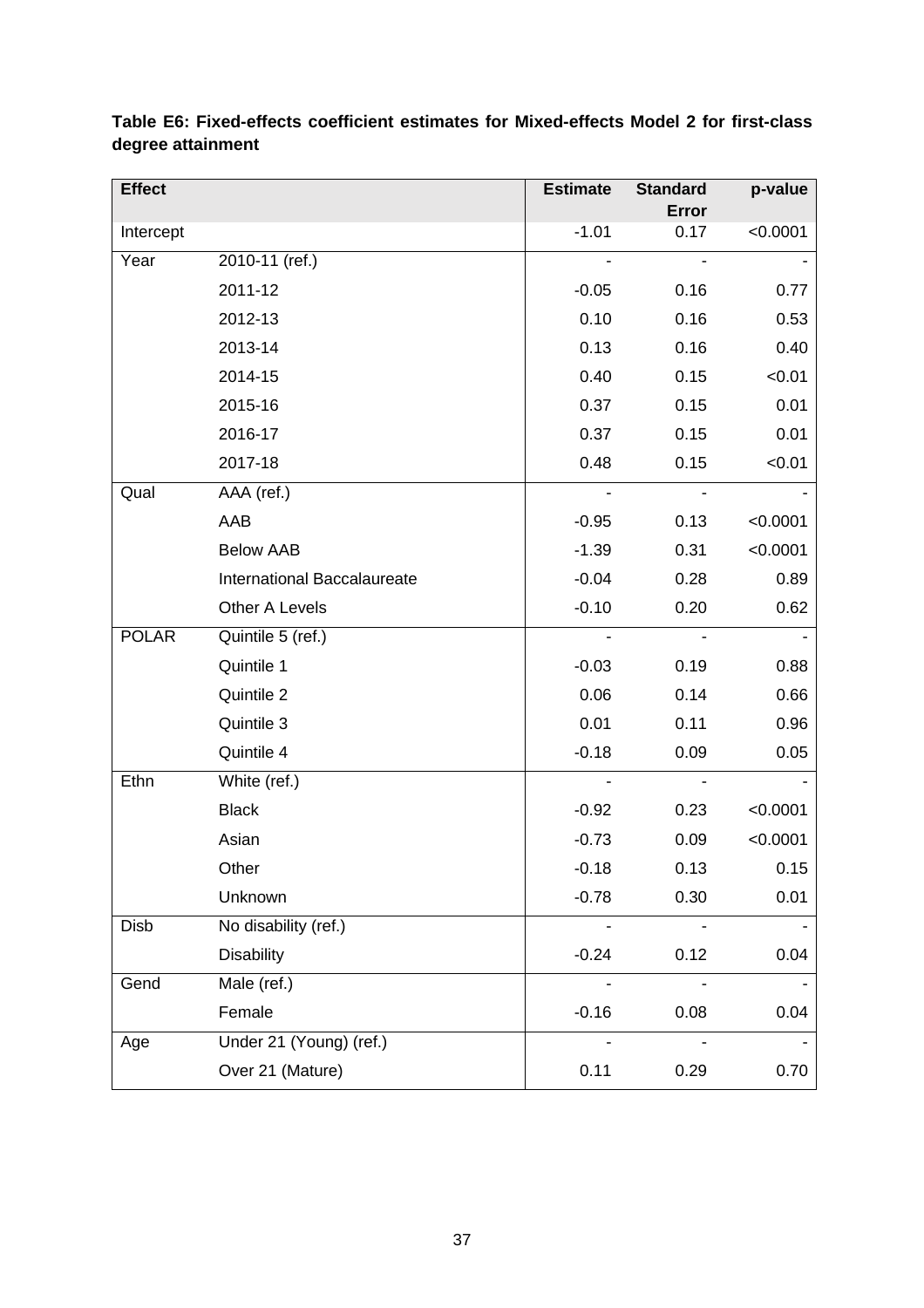**Table E7: Variance component estimates for the mixed-effects models for upper and first-class degree attainment (standard errors in parentheses)**

|           |                       | <b>Mixed-effects Model 1</b> |                    | <b>Mixed-effects Model 2</b> |                    |
|-----------|-----------------------|------------------------------|--------------------|------------------------------|--------------------|
|           | Random                | <b>Upper degrees</b>         | <b>First-class</b> | <b>Upper degrees</b>         | <b>First-class</b> |
|           | effect                |                              | degrees            |                              | degrees            |
| Intercept | $\sigma_{u_0}^2$      | 0.553(0.149)                 | 0.168(0.087)       | 0.554(0.150)                 | 0.168(0.087)       |
| Year      | $\sigma^2_{u_{Year}}$ | $\overline{\phantom{a}}$     |                    | 0.007(0.171)                 | 0.008(0.108)       |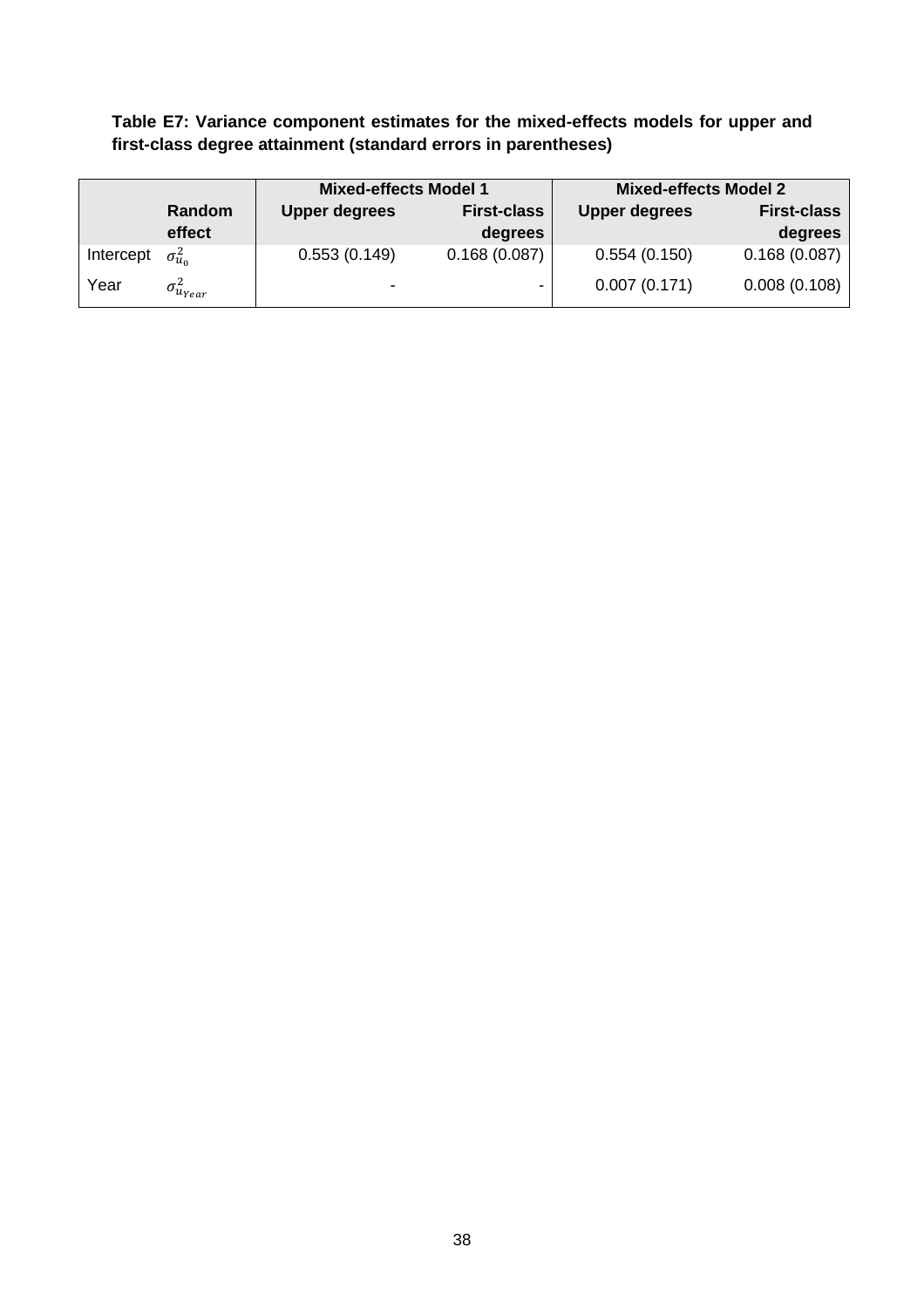# **Appendix F: Degree classifications summary for academic years 2010-11 to 2017-18 in LSE**

**Table F1** shows the breakdown of the degree classifications of the graduate population considered in the model from 2010-11.

| <b>Academic</b><br>year | No. of<br>firsts | First (%) | No. of<br>upper<br>second | <b>Upper</b><br>second<br>(%) | No. of<br>other<br>degree | <b>Other</b><br>degree<br>(%) | <b>Total</b> |
|-------------------------|------------------|-----------|---------------------------|-------------------------------|---------------------------|-------------------------------|--------------|
| 2010-11                 | 115              | 19%       | 407                       | 66%                           | 96                        | 15%                           | 618          |
| 2011-12                 | 117              | 18%       | 427                       | 66%                           | 100                       | 16%                           | 644          |
| 2012-13                 | 124              | 20%       | 375                       | 62%                           | 108                       | 18%                           | 607          |
| 2013-14                 | 128              | 21%       | 391                       | 64%                           | 94                        | 15%                           | 613          |
| 2014-15                 | 150              | 25%       | 368                       | 62%                           | 76                        | 13%                           | 594          |
| 2015-16                 | 160              | 25%       | 410                       | 65%                           | 63                        | 10%                           | 633          |
| 2016-17                 | 184              | 26%       | 461                       | 65%                           | 60                        | 9%                            | 705          |
| 2017-18                 | 167              | 28%       | 384                       | 64%                           | 50                        | 8%                            | 601          |

**Table F1: Degree classifications summary for academic years 2010-11 to 2017-18**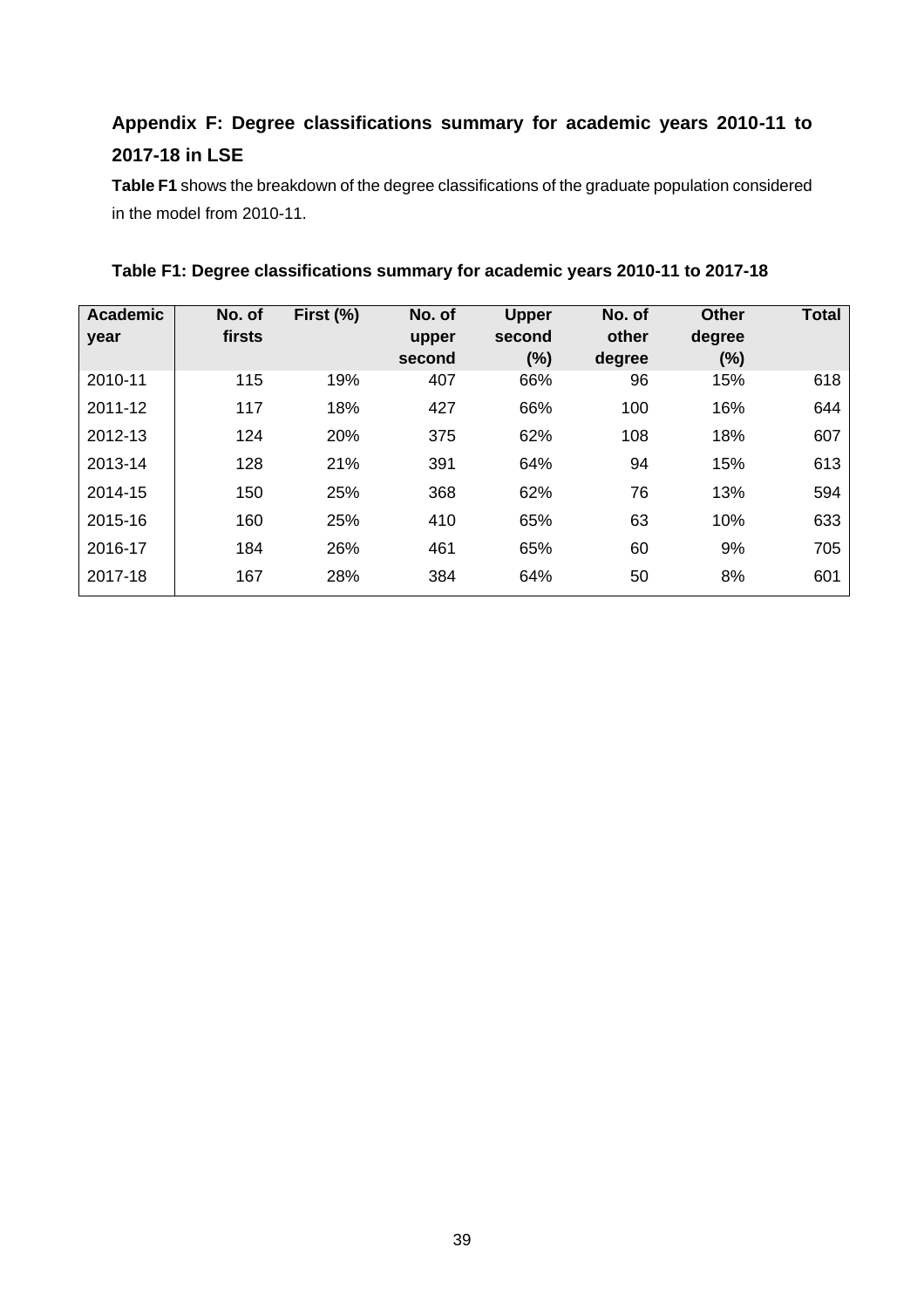## **Appendix G: Department-specific results from statistical modelling**

| <b>Department</b>              | 2010-11<br>(ref.) | 2011-12 | 2012-13 | 2013-14 | 2014-15 | 2015-16 | 2016-17 | 2017-18 | Mean (2011-12<br>to 2017-18) |
|--------------------------------|-------------------|---------|---------|---------|---------|---------|---------|---------|------------------------------|
| Accounting                     | 1.000             | 1.155   | 1.017   | 1.076   | 1.083   | 1.160   | 1.168   | 1.126   | 1.112                        |
|                                |                   | (0.068) | (0.063) | (0.068) | (0.071) | (0.070) | (0.071) | (0.072) |                              |
| Anthropology                   | 1.000             | 0.909   | 1.050   | 0.980   | 1.011   | 1.069   | 1.041   | 1.071   | 1.019                        |
|                                |                   | (0.024) | (0.024) | (0.021) | (0.021) | (0.020) | (0.022) | (0.021) |                              |
| Economics                      | 1.000             | 1.087   | 0.923   | 0.996   | 1.060   | 1.095   | 1.028   | 1.126   | 1.045                        |
|                                |                   | (0.028) | (0.025) | (0.027) | (0.031) | (0.031) | (0.029) | (0.030) |                              |
| <b>Economic History</b>        | 1.000             | 1.073   | 0.933   | 1.039   | 1.043   | 1.033   | 0.998   | 1.038   | 1.022                        |
|                                |                   | (0.027) | (0.023) | (0.024) | (0.029) | (0.029) | (0.028) | (0.024) |                              |
| Geography &                    | 1.000             | 0.932   | 0.966   | 1.091   | 1.019   | 1.058   | 1.052   | 1.024   | 1.020                        |
| Environment                    |                   | (0.026) | (0.023) | (0.031) | (0.029) | (0.026) | (0.024) | (0.023) |                              |
| Government                     | 1.000             | 0.953   | 0.972   | 1.032   | 1.065   | 1.064   | 1.065   | 1.026   | 1.025                        |
|                                |                   | (0.013) | (0.013) | (0.019) | (0.016) | (0.016) | (0.015) | (0.017) |                              |
| International History          | 1.000             | 0.935   | 0.985   | 0.973   | 1.013   | 1.036   | 1.034   | 1.048   | 1.003                        |
|                                |                   | (0.012) | (0.012) | (0.014) | (0.011) | (0.011) | (0.011) | (0.016) |                              |
| <b>International Relations</b> | 1.000             | 0.971   | 1.033   | 0.935   | 1.035   | 1.046   | 1.044   | 1.045   | 1.016                        |
|                                |                   | (0.020) | (0.018) | (0.029) | (0.019) | (0.025) | (0.023) | (0.022) |                              |
| Law                            | 1.000             | 0.997   | 0.923   | 1.022   | 1.051   | 1.049   | 1.041   | 1.059   | 1.020                        |
|                                |                   | (0.017) | (0.015) | (0.016) | (0.015) | (0.016) | (0.017) | (0.016) |                              |
| Management                     | 1.000             | 1.169   | 0.833   | 0.948   | 1.067   | 1.136   | 1.036   | 1.113   | 1.043                        |
|                                |                   | (0.049) | (0.035) | (0.038) | (0.038) | (0.039) | (0.034) | (0.036) |                              |
| Mathematics                    | 1.000             | 1.032   | 1.182   | 1.042   | 1.029   | 0.978   | 1.217   | 1.111   | 1.084                        |
|                                |                   | (0.055) | (0.061) | (0.053) | (0.053) | (0.050) | (0.060) | (0.054) |                              |
| Philosophy, Logic and          | 1.000             | 1.057   | 1.057   | 1.005   | 0.970   | 1.027   | 0.984   | 1.021   | 1.017                        |
| Scientific Method              |                   | (0.021) | (0.020) | (0.018) | (0.022) | (0.024) | (0.020) | (0.023) |                              |
| Social Policy                  | 1.000             | 0.934   | 0.897   | 1.001   | 0.994   | 1.164   | 1.163   | 1.179   | 1.047                        |
|                                |                   | (0.040) | (0.038) | (0.042) | (0.039) | (0.050) | (0.047) | (0.051) |                              |
| Sociology                      | 1.000             | 0.878   | 1.065   | 1.004   | 0.988   | 1.097   | 1.093   | 1.123   | 1.035                        |
|                                |                   | (0.033) | (0.033) | (0.035) | (0.037) | (0.046) | (0.027) | (0.037) |                              |
| <b>Statistics</b>              | 1.000             | 1.028   | 0.900   | 1.067   | 1.103   | 1.051   | 1.314   | 1.094   | 1.080                        |
|                                |                   | (0.055) | (0.046) | (0.054) | (0.061) | (0.058) | (0.080) | (0.056) |                              |
| <b>Mean</b>                    | 1.000             | 1.007   | 0.982   | 1.014   | 1.035   | 1.071   | 1.085   | 1.080   |                              |
| School-wide GIR                | 1.000             | 1.010   | 0.975   | 1.017   | 1.041   | 1.069   | 1.066   | 1.073   |                              |

## **Table G1: Grade inflation rates for upper degrees for all departments from 2010-11 to 2017-18 (standard errors in parentheses)**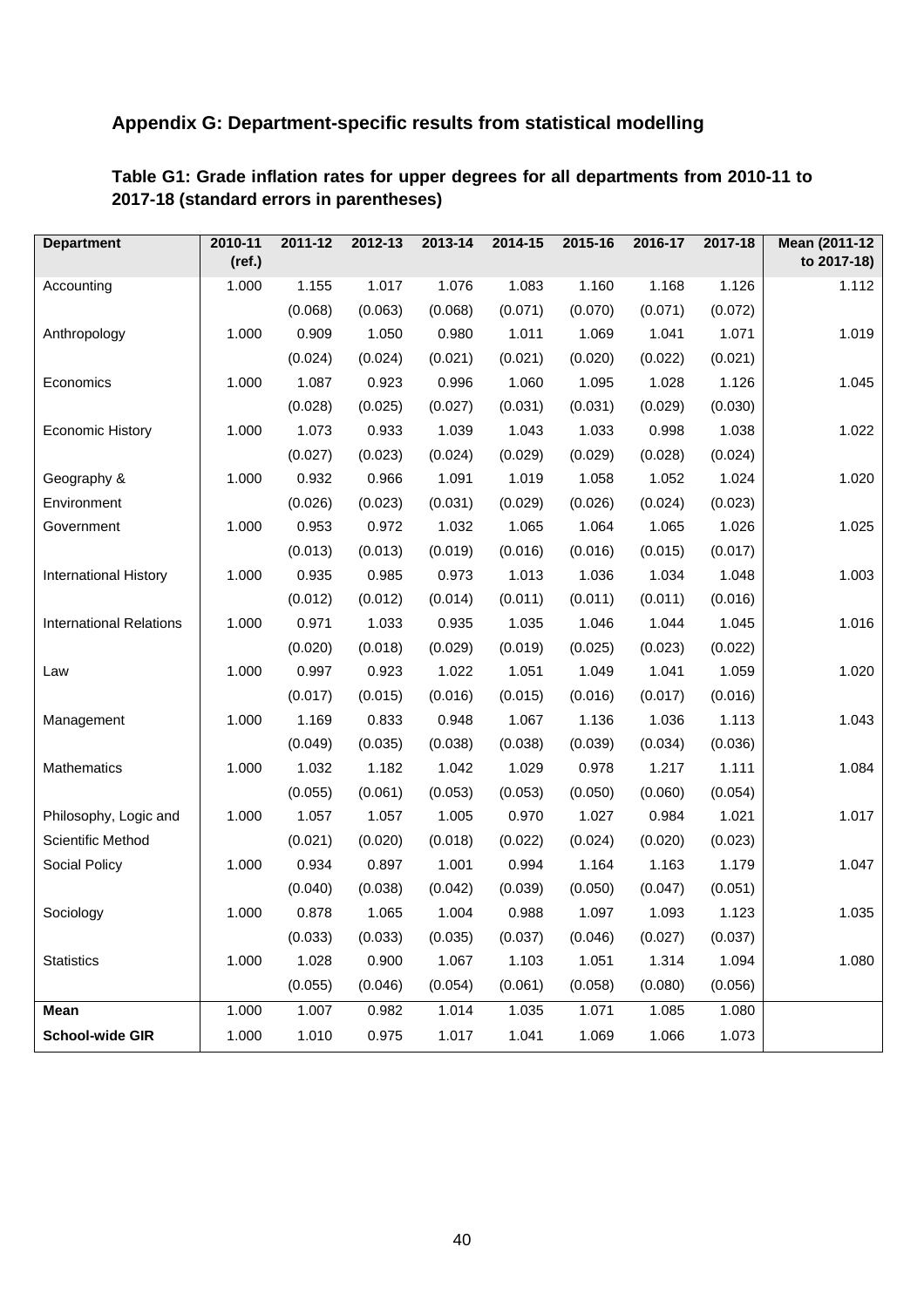**Table G2: Aggregated grade inflation rate for upper degrees for all departments from 2011-12 to 2017-18 (standard errors in parentheses)**

| <b>Department</b>                       | <b>Aggregated grade</b><br>inflation rate from<br>2011-12 to 2017-18 |
|-----------------------------------------|----------------------------------------------------------------------|
| Accounting                              | 1.111 (0.066)                                                        |
| Anthropology                            | 1.017 (0.021)                                                        |
| Economics                               | 1.047 (0.029)                                                        |
| <b>Economic History</b>                 | 1.022 (0.027)                                                        |
| Geography & Environment                 | 1.021 (0.025)                                                        |
| Government                              | 1.025 (0.016)                                                        |
| <b>International History</b>            | 1.009 (0.012)                                                        |
| <b>International Relations</b>          | 1.018 (0.024)                                                        |
| Law                                     | 1.023 (0.017)                                                        |
| Management                              | 1.032 (0.039)                                                        |
| <b>Mathematics</b>                      | 1.087 (0.055)                                                        |
| Philosophy, Logic and Scientific Method | 1.016 (0.021)                                                        |
| <b>Social Policy</b>                    | 1.039 (0.043)                                                        |
| Sociology                               | 1.032 (0.036)                                                        |
| <b>Statistics</b>                       | 1.067 (0.057)                                                        |

### **Table G3: Ranking of departments based on grade inflation rate for upper degrees**

- **Ranking 1**: Departments are ranked based on the number of times their grade inflation rate exceeds the school-wide grade inflation rate for each year between 2011-12 and 2017- 18
- **Ranking 2**: Departments are ranked based on their aggregated grade inflation rate from 2011-12 to 2017-18 combined

| <b>Ranking 1</b>             | Count | <b>Ranking 2</b>     | <b>Aggregated grade</b><br>inflation rate |
|------------------------------|-------|----------------------|-------------------------------------------|
| Accounting                   | 7     | Accounting           | 1.111                                     |
| Anthropology                 | 5     | <b>Mathematics</b>   | 1.087                                     |
| Economics                    | 5     | <b>Statistics</b>    | 1.067                                     |
| <b>Economic History</b>      | 4     | Economics            | 1.047                                     |
| Geography & Environment      | 4     | <b>Social Policy</b> | 1.039                                     |
| Government                   | 3     | Management           | 1.032                                     |
| <b>International History</b> | 3     | Sociology            | 1.032                                     |
| International Relations      | 3     | Government           | 1.025                                     |
| Law                          | 3     | Law                  | 1.023                                     |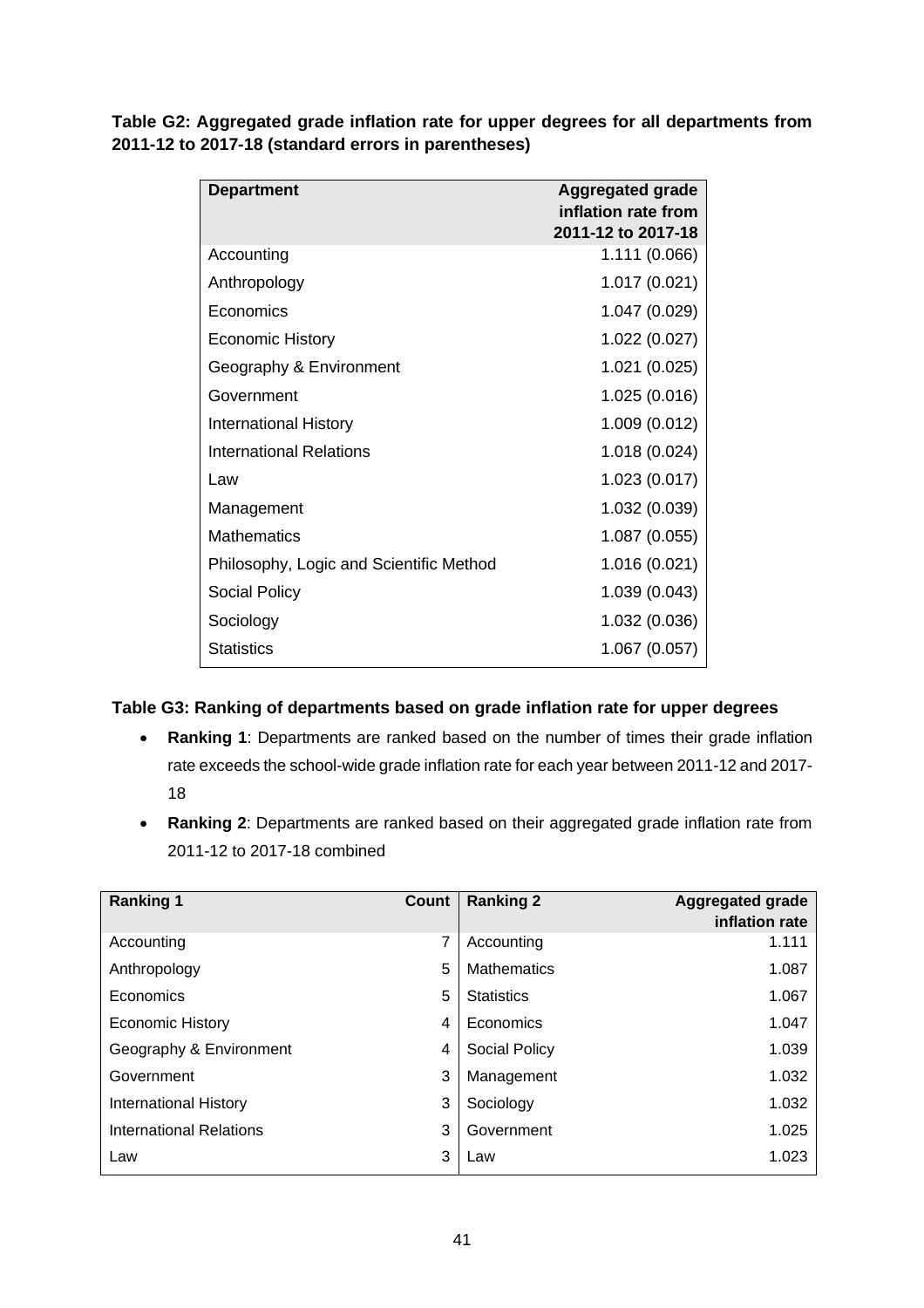| Management            | $\overline{2}$ | <b>Economic History</b>      | 1.022 |
|-----------------------|----------------|------------------------------|-------|
| <b>Mathematics</b>    | 2              | Geography & Environment      | 1.021 |
| Philosophy, Logic and |                | International Relations      | 1.018 |
| Scientific Method     |                |                              |       |
| <b>Social Policy</b>  |                | Anthropology                 | 1.017 |
| Sociology             |                | Philosophy, Logic and        | 1.016 |
|                       |                | Scientific Method            |       |
| <b>Statistics</b>     |                | <b>International History</b> | 1.009 |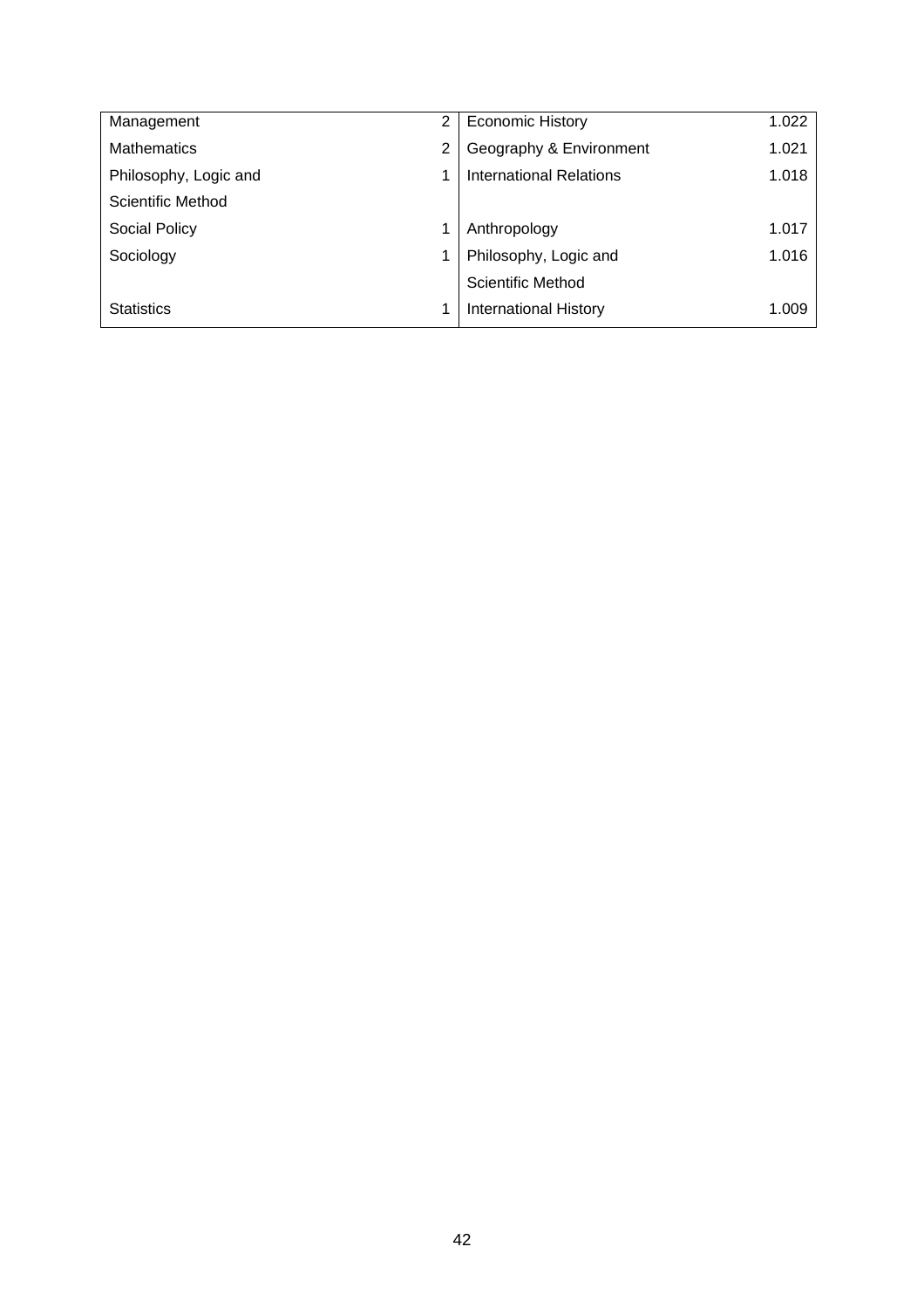#### **Department 2010-11 (ref.) 2011-12 2012-13 2013-14 2014-15 2015-16 2016-17 2017-18 Mean (2011-12 to 2017-18)** Accounting 1.000 1.176 (0.189) 1.902 (0.302) 1.365 (0.218) 1.300 (0.213) 1.189 (0.193) 1.431 (0.224) 0.452 (0.074) 1.259 Anthropology 1.000 1.127 (0.221) 1.092 (0.217) 0.883 (0.164) 1.835 (0.360) 1.105 (0.219) 1.154 (0.215) 1.092 (0.207) 1.184 Economics 1.000 0.738 (0.061) 0.962 (0.081) 1.158 (0.094) 1.365 (0.115) 1.285 (0.109) 1.197 (0.099) 1.454 (0.119) 1.166 Economic History | 1.000 0.977 (0.159) 0.612 (0.099) 1.464 (0.237) 1.215 (0.199) 1.416 (0.250) 0.968 (0.167) 1.792 (0.308) 1.206 Geography & Environment 1.000 1.040 (0.148) 1.040 (0.143) 0.719 (0.104) 1.715 (0.245) 1.986 (0.296) 1.117 (0.154) 1.383 (0.197) 1.286 Government 1.000 1.169 (0.152) 1.133 (0.144) 1.025 (0.132) 1.700 (0.232) 1.861 (0.244) 1.099 (0.145) 1.256 (0.160) 1.320 International History | 1.000 0.599 (0.084) 0.558 (0.078) 0.882 (0.126) 1.493 (0.206) 1.007 (0.140) 1.727 (0.246) 2.025 (0.292) 1.184 International Relations | 1.000 1.177 (0.275) 1.196 (0.304) 0.871 (0.206) 1.129 (0.270) 0.819 (0.190) 1.417 (0.354) 1.665 (0.395) 1.182 Law 1.000 1.202 (0.159) 1.174 (0.153) 1.018 (0.139) 0.991 (0.131) 1.360 (0.184) 1.321 (0.176) 1.468 (0.200) 1.219 Management 1.000 0.842 (0.149) 0.773 (0.134) 0.943 (0.165) 1.829 (0.340) 1.039 (0.191) 1.651 (0.306) 1.898 (0.345) 1.282 Mathematics 1.000 1.070 (0.113) 1.240 (0.137) 1.465 (0.157) 1.072 (0.116) 1.000 (0.102) 1.423 (0.157) 0.877 (0.093) 1.164 Philosophy, Logic and Scientific Method 1.000 0.893 (0.135) 0.777 (0.118) 0.755 (0.111) 0.478 (0.077) 2.182 (0.333) 1.677 (0.250) 1.835 (0.278) 1.228 Social Policy 1.000 1.369 (0.445) 1.045 (0.324) 1.622 (0.533) 1.391 (0.421) 1.563 (0.486) 0.000 (0.000 2.360 (0.780) 1.336 Sociology 1.000 0.000 (0.000) 1.881 (0.703) 1.249 (0.453) 1.998 (0.731) 0.950 (0.323) 0.000 (0.000) 3.837 (1.277) 1.416 Statistics 1.000 1.219 (0.162) 1.396 (0.179) 0.957 (0.125) 1.346 (0.183) 0.718 (0.097) 1.789 (0.259) 1.149 (0.156) 1.224 **Mean** 1.000 0.973 1.119 1.092 1.390 1.299 1.198 1.636 **School-wide GIR** 1.000 0.960 1.073 1.105 1.329 1.305 1.309 1.397

## **Table G4: Grade inflation rates for first-class degrees for all departments from 2010-11 to 2017-18 (standard errors in parentheses)**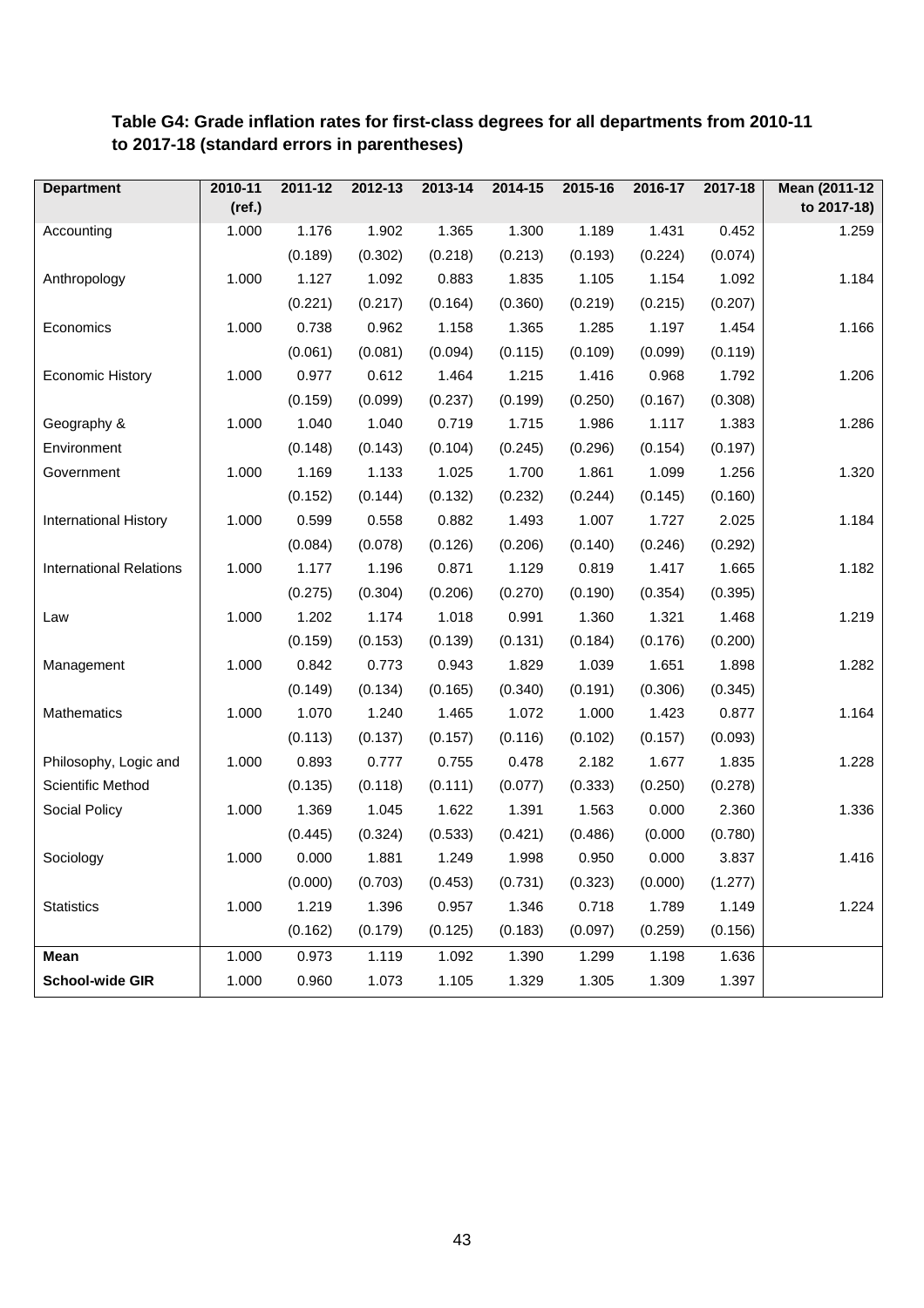|                                                          |  |  | Table G5: Aggregated grade inflation rate for first-class degrees for all departments |
|----------------------------------------------------------|--|--|---------------------------------------------------------------------------------------|
| from 2011-12 to 2017-18 (standard errors in parentheses) |  |  |                                                                                       |

| <b>Department</b>                       | <b>Aggregated grade</b><br>inflation rate from<br>2011-12 to 2017-18 |
|-----------------------------------------|----------------------------------------------------------------------|
| Accounting                              | 1.291 (0.067)                                                        |
| Anthropology                            | 1.172 (0.022)                                                        |
| Economics                               | 1.216 (0.028)                                                        |
| <b>Economic History</b>                 | 1.165 (0.025)                                                        |
| Geography & Environment                 | 1.283 (0.026)                                                        |
| Government                              | 1.293 (0.015)                                                        |
| <b>International History</b>            | 1.246 (0.012)                                                        |
| International Relations                 | 1.226 (0.023)                                                        |
| Law                                     | 1.214 (0.017)                                                        |
| Management                              | 1.233 (0.037)                                                        |
| <b>Mathematics</b>                      | 1.166 (0.054)                                                        |
| Philosophy, Logic and Scientific Method | 1.288 (0.021)                                                        |
| <b>Social Policy</b>                    | 1.367 (0.043)                                                        |
| Sociology                               | 1.282 (0.035)                                                        |
| <b>Statistics</b>                       | 1.150 (0.055)                                                        |

### **Table G6: Ranking of departments based on grade inflation rate for first-class degrees**

- **Ranking 1**: Departments are ranked based on the number of times their grade inflation rate exceeds the school-wide grade inflation rate for each year between 2011-12 and 2017- 18
- **Ranking 2**: Departments are ranked based on their aggregated grade inflation rate from 2011-12 to 2017-18 combined

| <b>Ranking 1</b>               | Count | <b>Ranking 2</b>             | <b>Aggregated grade</b><br>inflation rate |
|--------------------------------|-------|------------------------------|-------------------------------------------|
| Law                            | 5     | <b>Social Policy</b>         | 1.367                                     |
| <b>Social Policy</b>           | 5     | Government                   | 1.293                                     |
| Accounting                     | 4     | Accounting                   | 1.291                                     |
|                                |       | Philosophy, Logic and        |                                           |
| Economics                      | 4     | <b>Scientific Method</b>     | 1.288                                     |
|                                |       | Geography &                  |                                           |
| <b>Economic History</b>        | 4     | Environment                  | 1.283                                     |
| Government                     | 4     | Sociology                    | 1.282                                     |
| <b>International Relations</b> | 4     | <b>International History</b> | 1.246                                     |